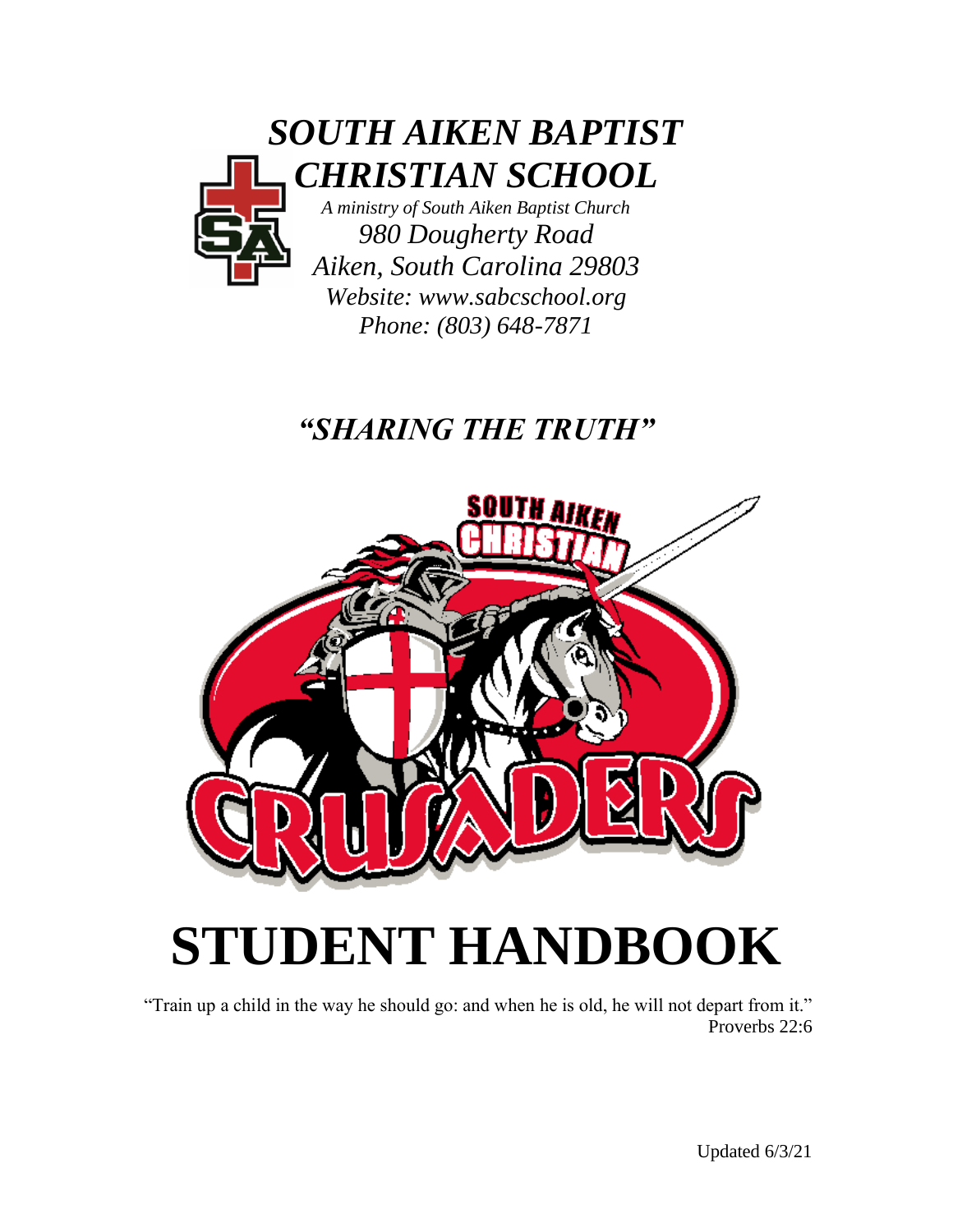# **TABLE OF CONTENTS**

| <b>Philosophy and Purpose</b>                                                     | $\mathbf{2}$          |
|-----------------------------------------------------------------------------------|-----------------------|
| Goal                                                                              | $\mathfrak{Z}$        |
| <b>Mission</b>                                                                    | $\mathfrak{Z}$        |
| Organization                                                                      | $\mathfrak{Z}$        |
| Purpose                                                                           | $\overline{4}$        |
| Statement of Faith                                                                | 5                     |
| <b>Academics</b>                                                                  | 6                     |
| Curriculum                                                                        | 6                     |
| <b>Bible</b>                                                                      | 6                     |
| Chapel<br>Overview                                                                | 6<br>$\boldsymbol{7}$ |
| Programs/Activities                                                               | $\tau$                |
| Textbooks/E-Texts                                                                 | 7                     |
| <b>High School</b>                                                                | $\boldsymbol{8}$      |
| Adding/Dropping Course                                                            | $\,8\,$               |
| Advanced Placement (AP)/Honors Status                                             | $\,8\,$               |
| <b>Classification of Students</b>                                                 | $8\,$                 |
| College Visit Days<br>Course Requirements for High School Diploma                 | 9<br>9                |
| Dual Enrollment                                                                   | 10                    |
| Exams                                                                             | 10                    |
| <b>Graduation Requirements</b>                                                    | 10                    |
| Part-time Students - High School Academic Courses Only<br><b>Retaking Courses</b> | 11<br>12              |
| <b>Student Automobiles</b>                                                        | 12                    |
| Summer School                                                                     | 12                    |
| <b>Transfer Credits</b>                                                           | 13                    |
| Virtual School                                                                    | 13                    |
| Homework                                                                          | 13                    |
| Cheating/Plagiarism                                                               | 14                    |
| Promotion/Retention                                                               | 15                    |
| <b>Standardized Testing</b>                                                       | 15                    |
| <b>Student Progress and Recognition</b>                                           | 15                    |
| Awards not Granted by SABCS                                                       | 15                    |
| Credits and Award Recognitions for Transfer Students<br>Honor Roll                | 16<br>16              |
| Perfect Attendance                                                                | 16                    |
| <b>Report Cards</b>                                                               | 17                    |
| Year-End Awards                                                                   | 17                    |
| <b>General Policies</b>                                                           | 17                    |
| Admission                                                                         | 17                    |
| Assignment of Students to Classes                                                 | 18                    |
| <b>Statement of Cooperation</b>                                                   | 19                    |
| Arrival/Departure                                                                 | 20                    |

1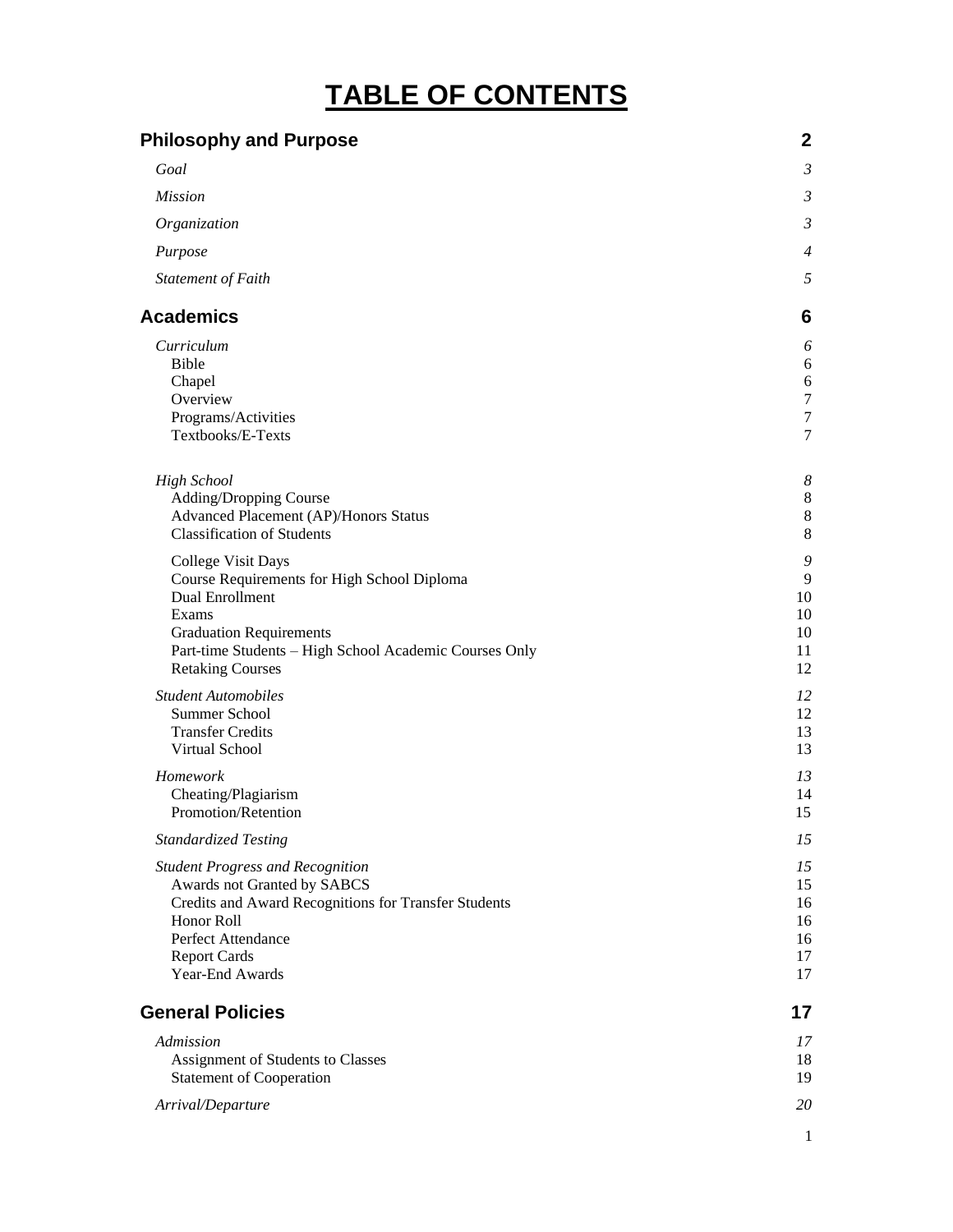| The School Day (Policy 140)                                                                                                                                                                                                                                                                                                           | 20                                                                   |
|---------------------------------------------------------------------------------------------------------------------------------------------------------------------------------------------------------------------------------------------------------------------------------------------------------------------------------------|----------------------------------------------------------------------|
| Attendance<br>Absences (Ref. Policy 406)<br>Assignments and Make-Up Work<br>Tardies                                                                                                                                                                                                                                                   | 20<br>20<br>21<br>22                                                 |
| Behavior, Conduct, Expectations<br>Discipline<br>Gum, Snacks<br><b>Dress Regulations</b><br>Electronic Devices/Toys Brought to School (Policy 47)<br>Cell Phones<br>Cameras<br>Laptop/iPad<br><b>General Expectations</b><br>Playground Rules for K3-K5<br>Playground Rules for 1 <sup>st</sup> -7 <sup>th</sup> Grades<br>Suspension | 23<br>23<br>24<br>24<br>27<br>27<br>28<br>28<br>28<br>29<br>30<br>31 |
| Carline/Parking Information<br>Dismissal/Withdrawal                                                                                                                                                                                                                                                                                   | 31                                                                   |
| <b>Early Release</b><br>Half-Day Schedule<br>Early Dismissal<br><b>Inclement Weather</b><br>Student Sign-Out                                                                                                                                                                                                                          | 32<br>32<br>32<br>32<br>32<br>33                                     |
| <b>Field Trips</b>                                                                                                                                                                                                                                                                                                                    | 33                                                                   |
| <b>Illness and Medication</b><br>Fever and Illness<br>Medications<br>Non-prescription/Prescription Medication                                                                                                                                                                                                                         | 34<br>34<br>35<br>36                                                 |
| Information to Be Handed Out at School                                                                                                                                                                                                                                                                                                | 36                                                                   |
| Lost and Found                                                                                                                                                                                                                                                                                                                        | 36                                                                   |
| Lunch Program                                                                                                                                                                                                                                                                                                                         | 37                                                                   |
| <b>Parent-Teacher Conferences</b>                                                                                                                                                                                                                                                                                                     | 37                                                                   |
| Parent-Teacher Fellowship                                                                                                                                                                                                                                                                                                             | 38                                                                   |
| <b>Safety Procedures</b>                                                                                                                                                                                                                                                                                                              | 38                                                                   |
| School-Wide Class Parties and Student Birthdays (Ref. Policy 150_)                                                                                                                                                                                                                                                                    | 39                                                                   |
| Search and Seizure                                                                                                                                                                                                                                                                                                                    | 39                                                                   |
| <b>Social Networking</b>                                                                                                                                                                                                                                                                                                              | 40                                                                   |
| <b>Student Protection Policy</b>                                                                                                                                                                                                                                                                                                      | 40                                                                   |
| Telephone Usage                                                                                                                                                                                                                                                                                                                       | 41                                                                   |
| <b>Tuition and Finances</b><br><b>Financial Obligations</b><br>Late Fees and Delinquent Accounts (Ref. Policy 210)<br><b>Tuition Payment Plans</b>                                                                                                                                                                                    | 42<br>42<br>42<br>42                                                 |
| Acknowledgement of Understanding                                                                                                                                                                                                                                                                                                      | 43                                                                   |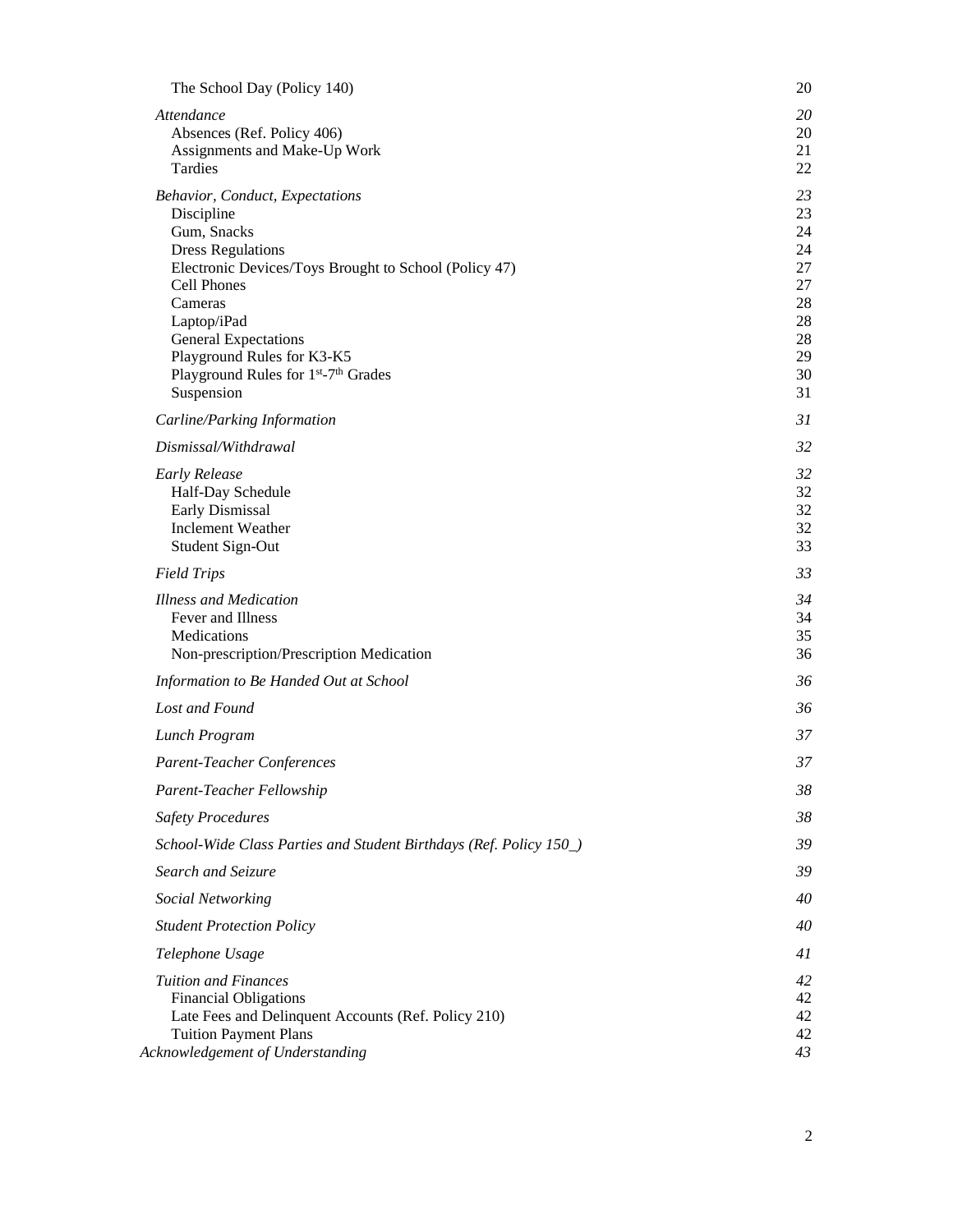#### **PHILOSOPHY AND PURPOSE**

# <span id="page-3-1"></span><span id="page-3-0"></span>**Goal**

"Train up a child in the way he should go: and when he is old, he will not depart from it."

Proverbs 22:6

# <span id="page-3-2"></span>**Mission**

To prepare each child for God's calling on his life, the mission of South Aiken Baptist Christian School is to provide biblically-sound, Christian education in a traditional school setting according to the Luke 2:52 principle: wisdom (mentally); stature (physically); favor with man (socially); and, most importantly, favor with God (spiritually).

The people primarily accountable for achieving this mission are teachers; however, the School Board expects every participant in this school – custodian, secretaries, bus driver, volunteers, Principal, pastor, students, cafeteria workers, parents, grandparents, and community supporters – to support this aim.

# <span id="page-3-3"></span>**Organization**

<span id="page-3-4"></span>**SOUTH AIKEN BAPTIST CHRISTIAN SCHOOL**: In 1975, the people of South Aiken Baptist Church authorized the formation of an educational branch of their ministry-- South Aiken Baptist Christian School. This was to be an educational institution in every sense of the word, teaching spiritually as well as academically. To implement this ministry, a School Board was elected.

**SCHOOL BOARD:** The people of the South Aiken Baptist Church elect five (5) of their members to the School Board. Annually, the people of the church re-elect any current board members who wish to continue to serve and elect any new board member to the board to replace any member who chooses not to serve any longer. The School Board is primarily responsible for making the operating policies of the school and verifying that the policies are followed. The School Board hires a Principal who is responsible for the operation of the school through the policies made by the School Board.

**PRINCIPAL:** The Principal provides spiritual, educational, and administrative leadership to the campuses and programs. In partnership with the School Board, the Principal is responsible to inspire, lead, and direct all phases of the school's operations in accordance with the policies set forth by the School Board.

**DIRECTOR of STUDENT SERVICES**: The Director of Student Services welcomes incoming families and leads them through the admissions process. He/she navigates our students and parents through their educational experience at SABCS.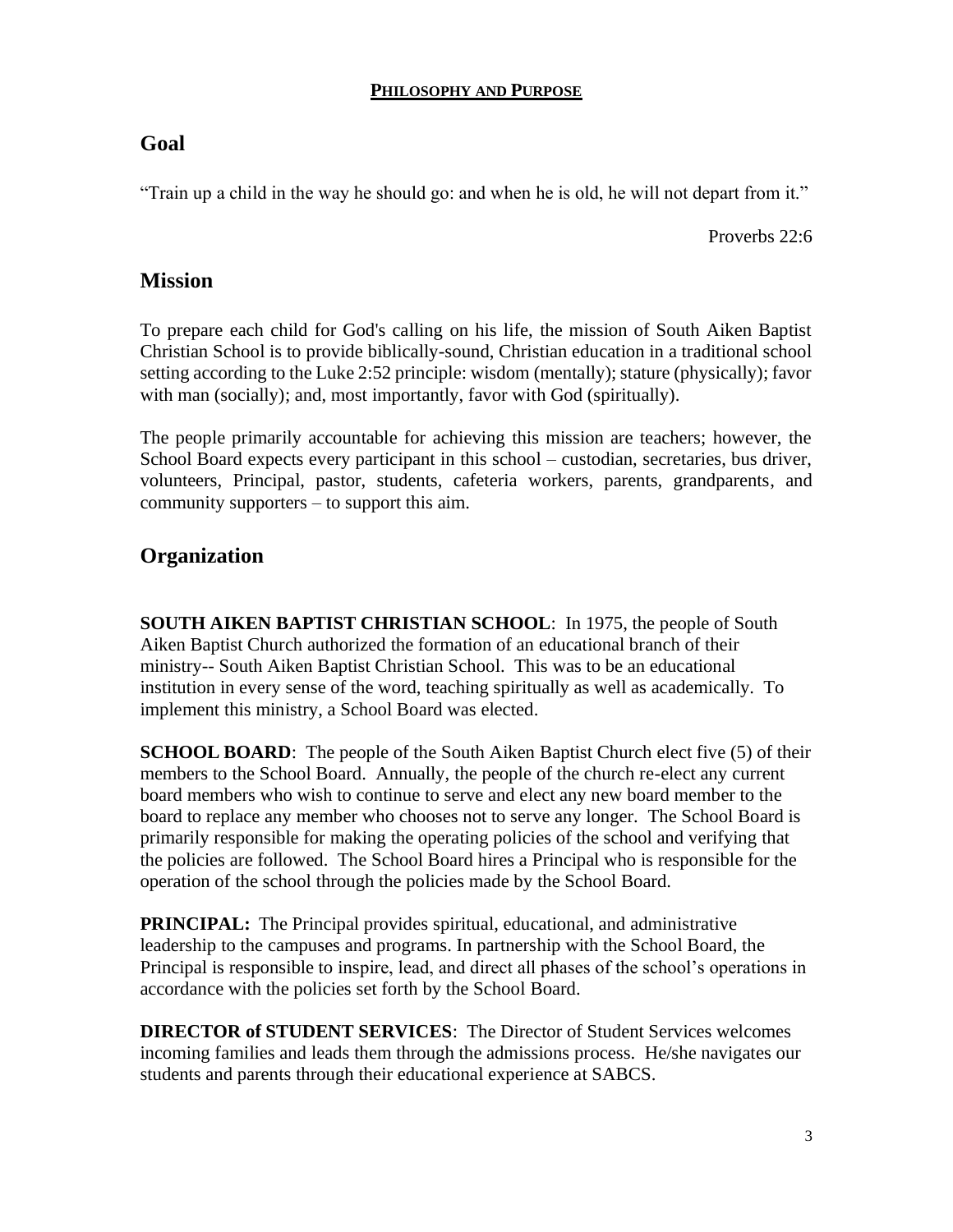**LEAD TEACHERS**: Lead teachers work closely with the Principal to provide additional support for teachers, students, and parents.

**TEACHERS**: Each teacher's primary responsibility is to take charge of the class(es) assigned and provide excellent instruction in a well-disciplined, loving, Christian atmosphere.

**SCHOOL OFFICE**: The school office hours are 7:30 a.m. until 4:00 p.m., Monday through Friday. The office is closed on holidays. Summer hours are 8:00 a.m. until 3:00 p.m. Tuesday through Thursday.

**FINANCE MANAGER:** The Finance Manager works with the Principal on the financial matters of the school. He/she works closely with family accounts, budgeting, and ensuring that the school is financially responsible.

**SOUTH AIKEN BAPTIST CHURCH PASTOR**: The Pastor is readily available to the ministries of South Aiken Baptist Church. Although not a voting member of the School Board, the Pastor attends meetings and brings advice and counsel about school matters.

# **Purpose**

SABCS exists to help parents train children to become effective Christian citizens of good character. An effective Christian citizen is one who can read intelligently, write legibly, compute accurately, and spell correctly. He is one who recognizes Christ as his Savior and strives to live a Christian life that honors God and country. He knows correct behavior and has a desire to act correctly. It is our purpose to give each child a well-rounded Christian education.

<span id="page-4-0"></span>According to Southern Baptist tradition, the Church sponsors' ministries (i.e. school, daycare) by giving moral, spiritual and financial support necessary to establish these ministries. In turn, these ministries follow the guidelines established by the Church. These guidelines are as follows: to teach the Christian faith, maintain academic standards to make our students educationally competitive, to communicate with the parent church, and to strive to be financially sound. At no time should the school be considered as a separate entity: it is an arm of the church.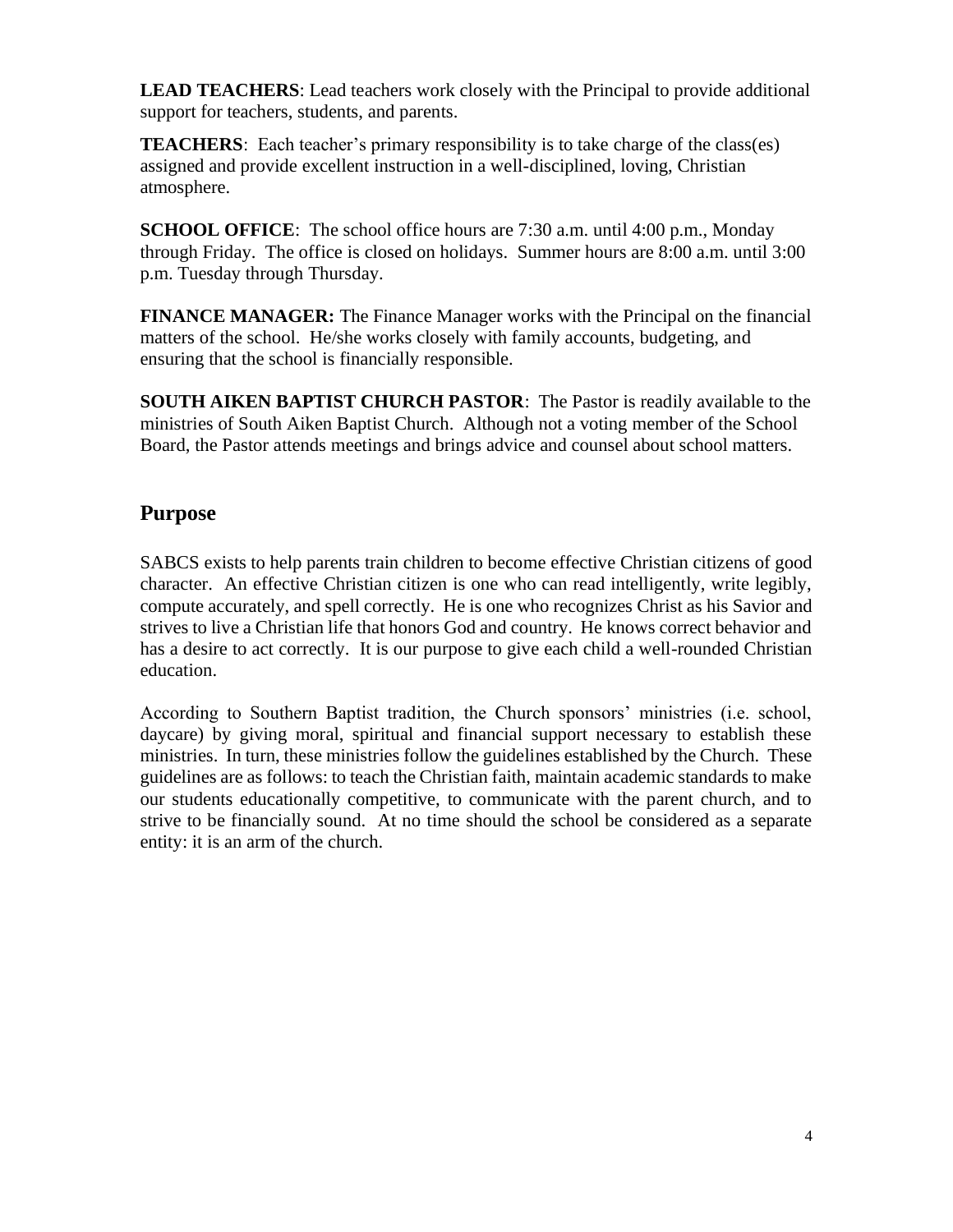# **Statement of Faith**

We believe the *Holy Bible* was written by men divinely inspired and is the record of God's revelation of Himself to man. It is a perfect treasure of divine instruction. It has God for its author, salvation for its end, and truth without any mixture of error for its matter. It reveals the principles by which God judges us and is, and will remain to the end of the world, the true center of Christian union and the supreme standard by which all human conduct, creeds, and religious opinions should be tried. The criterion by which the *Bible* is to be interpreted is Jesus Christ.

1. We believe Jesus Christ was born of Mary, the virgin, and is the Son of God, and God the Son.

2. We believe that Christ died for our sins according to the Scriptures, the just for the unjust, that He might bring us to God.

3. We believe that He rose from the grave the third day according to the Scriptures.

4. We believe that He alone is the Great High Priest, and we need not the intercession of any man, but that Christ ever liveth to make intercession for us.

5. We believe that Christ will come again in Person, bodily and visibly, to establish His Kingdom on earth.

6. We believe that in order to be saved the soul must be born again – "Ye must be born again." (John 3:7)

7. We believe that every true born-again soul should declare his faith by the act of baptism (immersion in water), setting forth the Lord's death, burial, and resurrection. (Matthew 3:13-16, John 3:22-23, Matthew 28:18-20)

8. We believe that the church is a body of baptized believers whose mission is to preach and teach the Gospel of salvation to individual souls.

9. We believe that God wonderfully and immutably creates each person as male or female. (Gen 1:26-27) Rejection of one's biological sex is a rejection of the image of God within that person.

10. We believe the term "marriage" has only one meaning: the uniting of one biological man and one biological woman, not transgender or non-gender conforming person, in a single, exclusive union, delineated in Scripture (Gen. 2: 18-25).We believe that God intends sexual intimacy to occur only between a man and a woman who are married to each other (1 Cor. 6:18; 7: 2-5; Heb. 13:4) We believe that God has commanded that no intimate sexual activity be engaged in outside of a marriage between a man and a woman.

11. We believe that any form of sexual immorality (including, but not limited to, adultery, fornication, homosexual behavior, bisexual conduct, transgender or gender nonconforming relationship; bestiality; incest, and use of pornography) is sinful and offensive to God.(Matt. 15: 18-20; 1 Cor. 6: 9-10)

<span id="page-5-0"></span>12. We believe that all human life is sacred and created by God in His image. Human life is of inestimable worth in all its dimensions, including pre-born babies, the aged, the physically or mentally challenged, and every other stage or condition from conception, through natural death. We therefore defend, protect and value all human life. (Ps. 139)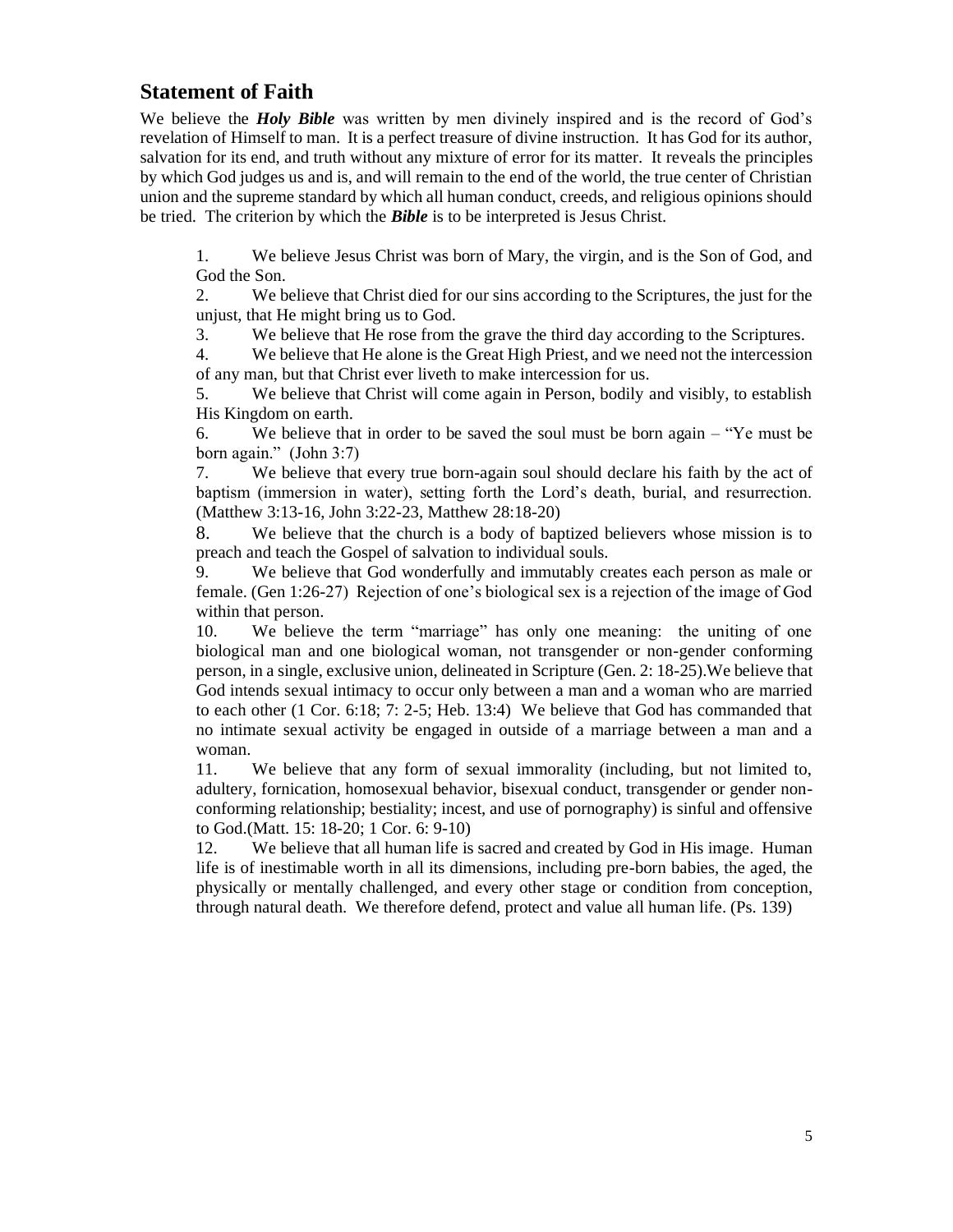#### **ACADEMICS**

#### <span id="page-6-0"></span>**Curriculum**

#### <span id="page-6-1"></span>**Bible**

Bible is a required subject at SABCS. From its pages beams forth a crystal clear light for life's pathway, and therein is revealed the only hope for the life to come. It enhances the study of other subjects such as English, history, and especially science. No other book can enrich the mind and heart and can prepare one for an effective life as this "Best Seller" of all times.

A Christian school is privileged to use this most important tool in the work of character building. This is perhaps the most necessary task of a school in laying a sure foundation of moral and spiritual leadership. Without a working knowledge of the Bible, a student can hardly be considered educated in the truest sense. Each student should have a *King James (KJV) or Christian Standard (CSB)* translation of the Bible for **memory work**. Other approved translations may be used for Bible study. Examples: New King James, NIV, ESV, New American Standard, etc.

#### <span id="page-6-2"></span>**Chapel**

All students attend weekly Chapel service in the church sanctuary. Parents are welcome to attend Chapel and should report to the School Office to sign in as visitors for Chapel. Students and parents should dress appropriately for Chapel; no caps or hats are to be worn, and the attitude should be one of reverence with a desire to worship and praise God. Elementary Chapel services are usually 20-30 minutes. High School Chapel services are usually 40-50 minutes.

#### **Pledge to the American Flag:**

I pledge allegiance to the flag of the United States of America; and to the republic for which it stands, one nation under God, indivisible, with liberty and justice for all.

#### **Pledge to the Christian Flag**:

I pledge allegiance to the Christian flag And to the Savior for whose kingdom it stands: One Savior, crucified, risen and coming again With life and liberty to all who believe.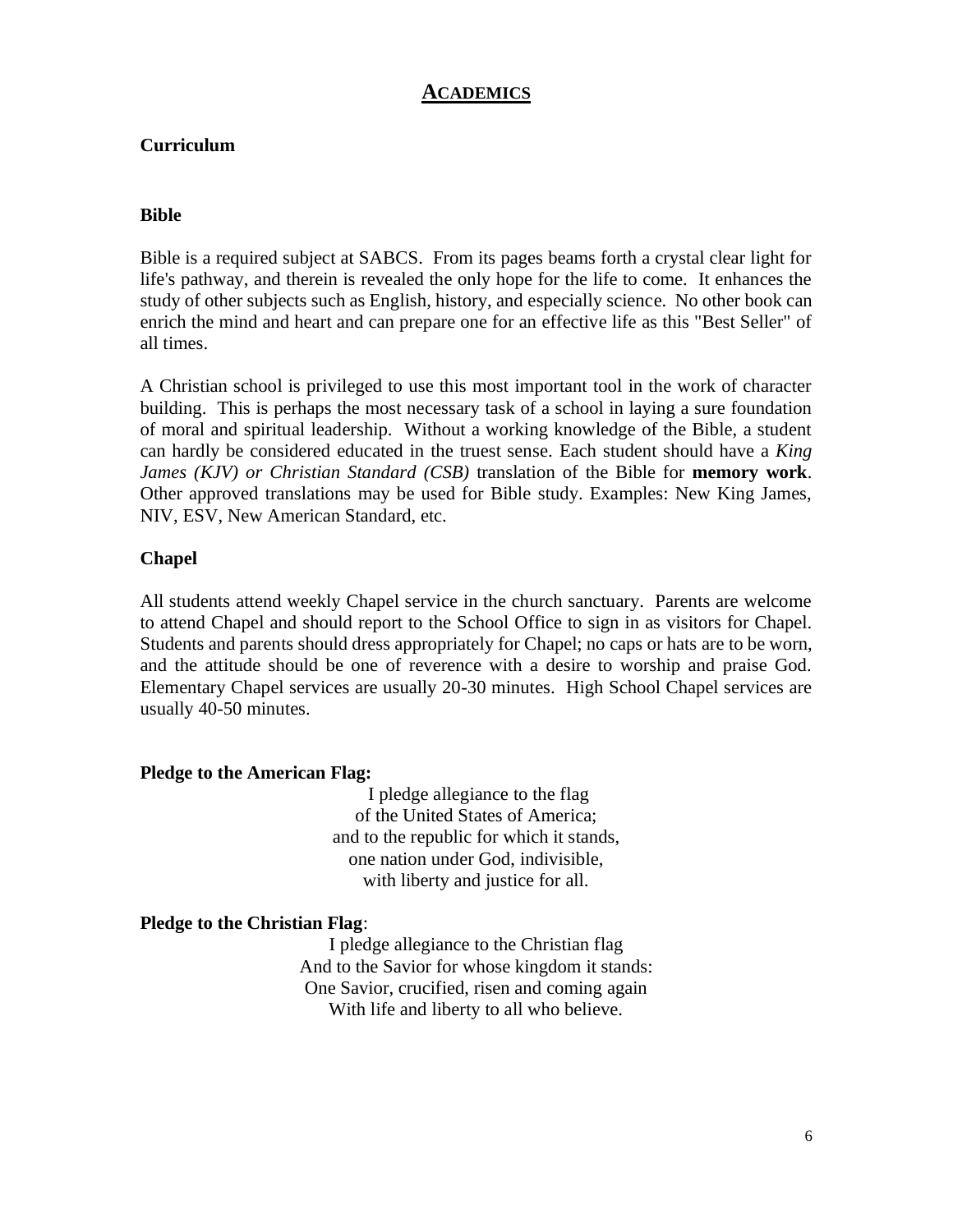#### **Pledge to the Bible:**

I pledge allegiance to the Bible, God's Holy Word. I will make it a lamp unto my feet, a light unto my path, and I will hide its words in my heart that I might not sin against God.

#### <span id="page-7-0"></span>**Overview**

SABCS primarily uses the *ABeka* and *Bob Jones University (BJU) Press* curriculums and textbooks. We believe these to be the best Christian, traditional education programs available in America today. They are built on more than 30 years of practical, common sense and educational know-how. These programs have been tried and proven in every region of the United States.

Teachers strive to have all students master the curriculum goals for each grade. The same curriculum content is presented to all students. Teachers have the discretion to vary student assignments according to individual needs.

More individual attention is provided to students at SABCS because of smaller classes and discipline control. However, the resources available to the school do not allow for a separate program for exceptional children. The school has no provisions for a Remedial Program or for a Talented and Gifted Program and takes the position that our teachers cannot be expected to provide a separate program for exceptional children who may be assigned to their classes. While SABCS can meet the needs of almost all children, it is not the place for every child.

The Curriculum Policy of SABCS places the responsibility for presenting curriculum upon its teachers and maintains that parents must be supportive of their child's(ren's) teachers and the school. School policy does not allow for unnecessary interruptions of the teacher's time with his/her students. Parents or guardians should not visit or engage the teacher in discussions during the school day without permission from the Principal. Meetings with teachers after or before school should be set up in advance. This part of the policy does not prohibit teachers from initiating parent's visits to their classes nor the use of parents as volunteers.

#### <span id="page-7-1"></span>**Programs/Activities**

Students will participate in school programs and activities during the year. Parents are notified well in advance of the programs and are expected to have their child(ren) take part in these school activities. Appropriate and respectful attire is required.

#### <span id="page-7-2"></span>**Textbooks**

Textbooks that are lost will be replaced at the student's expense, and charges will be assessed when textbooks are carelessly damaged. Students are required to have covers for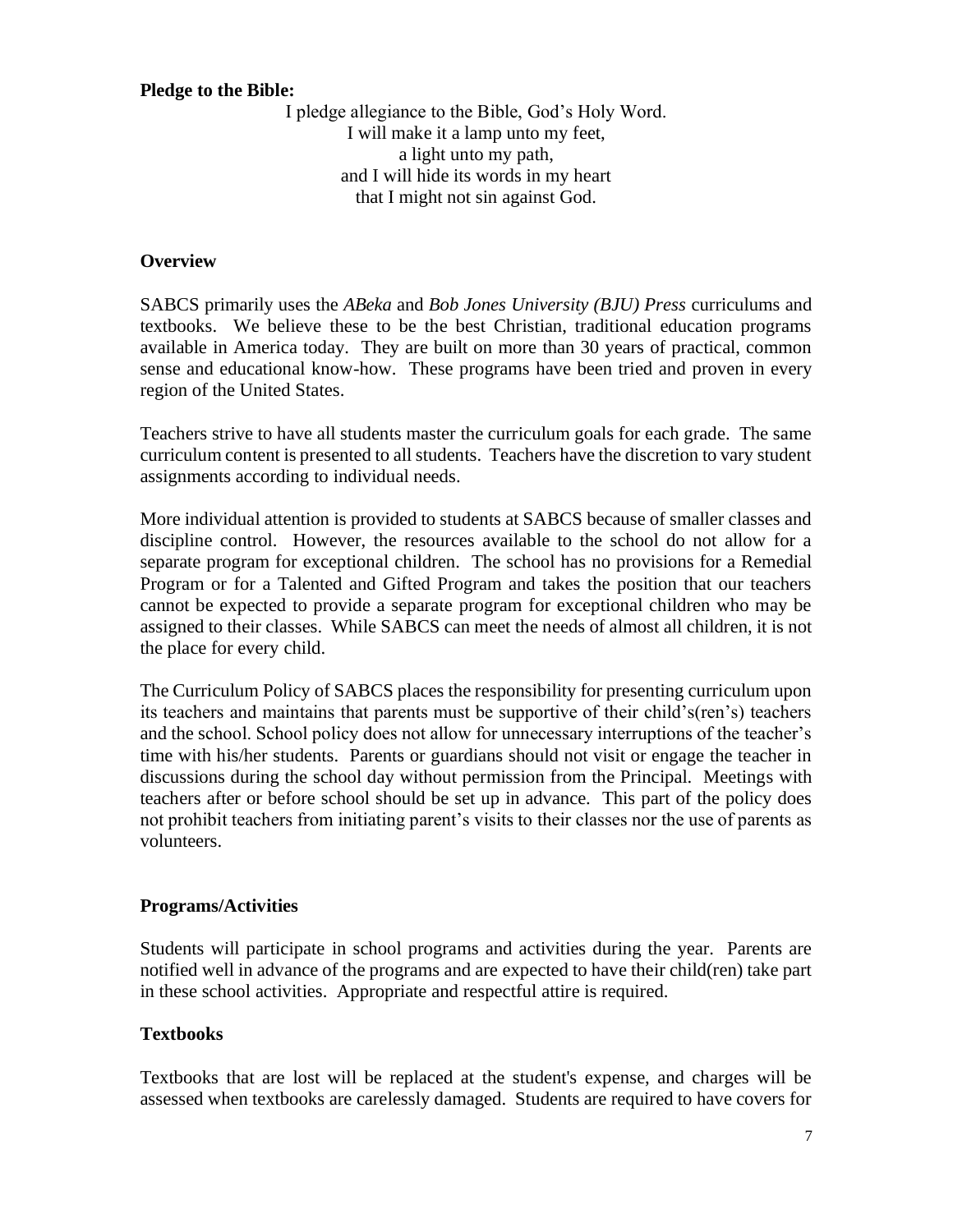hardback and reusable books. The student must furnish other materials such as paper, pencils, and notebooks.

# *E-Texts*

Students in Grades 9 – 12 will be able to utilize eTextbooks. An electronic device on which eTextbooks can be downloaded will be personally owned, not furnished by SABCS. Therefore, SABCS will not be responsible for any damages to or loss of electronic devices. All such devices must be charged at home. They will not be allowed to be plugged in at school. Not all books are available yet as eTexts.

#### <span id="page-8-0"></span>**High School**

#### <span id="page-8-1"></span>**Adding/Dropping Course**

Permission from the Principal is required for a student to drop or add a course after enrollment. No full-year course may be added or dropped after the second  $(2<sup>nd</sup>)$  full week of school; no semester course may be added or dropped after the first  $(1<sup>st</sup>)$  full week of course. After this date, a student dropping the course will receive a grade of "F" in that course. There are no refunds on class fees if the course is dropped.

#### <span id="page-8-2"></span>**Advanced Placement (AP)/Honors Status**

All courses offered at SABCS are taught at a minimum of a college-prep level. **Honorslevel classes are offered in the following courses**: English I, II, III, IV; Algebra I and II; Geometry; Foreign Language III; and Pre-Calculus.

<span id="page-8-3"></span>**AP** weighting is earned by taking the exam and successfully passing the course.

#### **Classification of Students**

- Grade 9 (Freshman) A student will be classified as a 9<sup>th</sup> grader during his/her first year in high school after having met the requirements of grade eight for  $9<sup>th</sup>$ grade placement.
- Grade 10 (Sophomore) A student will be classified as a  $10<sup>th</sup>$  grader provided he/she has earned at least five (5) units toward graduation, including one unit each in Language Arts and Mathematics.
- Grade 11 (Junior) A student will be classified as an  $11<sup>th</sup>$  grader provided he/she has earned at least twelve (12) units of credit toward graduation. Included in the 12 units must be two (2) in Language arts, two (2) in Mathematics, and two (2) in Science.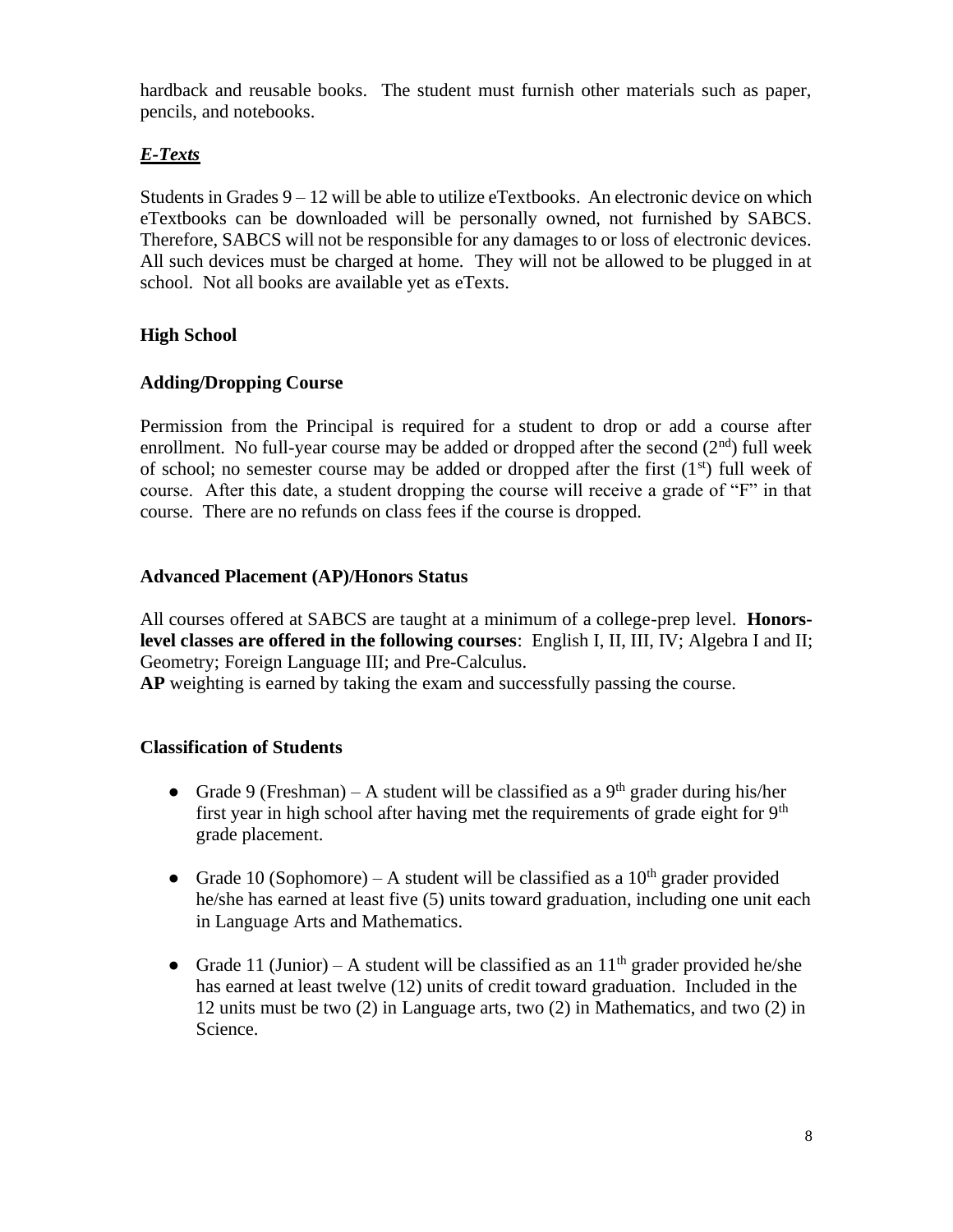• Grade 12 (Senior) – A student will be classified as a  $12<sup>th</sup>$  grader provided he/she has earned at least nineteen (19) units. Included in the 19 units must be three (3) in Language Arts, three (3) in Mathematics, and two (2) in Science.

#### <span id="page-9-0"></span>**College Visit Days**

SABCS encourages its students to visit various colleges and allows each junior two college visit days and each senior four college visit days. Pre-approved college visit days do not count against the student's attendance requirements. Each school-led college visit trip (no matter the length of the visit) accounts for one college visit day.

- College visit days must be approved in advance by the Director of Student Services.
- Proof of student's visitation must be provided.
- Each visit must be to a different college.
- At least one parent/legal guardian must accompany the student on the college visit.

#### <span id="page-9-1"></span>**Course Requirements for High School Diploma**

• For students in 9<sup>th</sup>-12<sup>th</sup> grades, our school utilizes South Carolina college entrance requirements in establishing diploma standards.

| <b>SUBJECTS:</b>             |                |
|------------------------------|----------------|
| Bible and other electives    | 4*             |
| English/Language Arts        | 4              |
| <b>Mathematics</b>           | 4              |
| Science                      | 4(3 lab)       |
| U.S. History                 | 1              |
| Economics                    | .5             |
| <b>American Government</b>   | .5             |
| <b>Other Social Studies</b>  | $\mathfrak{D}$ |
| Foreign Language             | $2**$          |
| <b>Physical Education</b>    | 1              |
| <b>Computer Applications</b> | 1              |
| Fine Arts                    | 1              |
| Personal Finance / Elective  |                |
| TOTALS:                      | 26             |

\*Bible is required for each year of high school attendance.

\*\*Requires at least two years of the same foreign language. Some colleges require three years of the same foreign language.

*Beginning in the 2016-17 school year, seniors are highly recommended to take a math and English course. This requirement may be fulfilled on SABCS campus or through dual-enrollment.*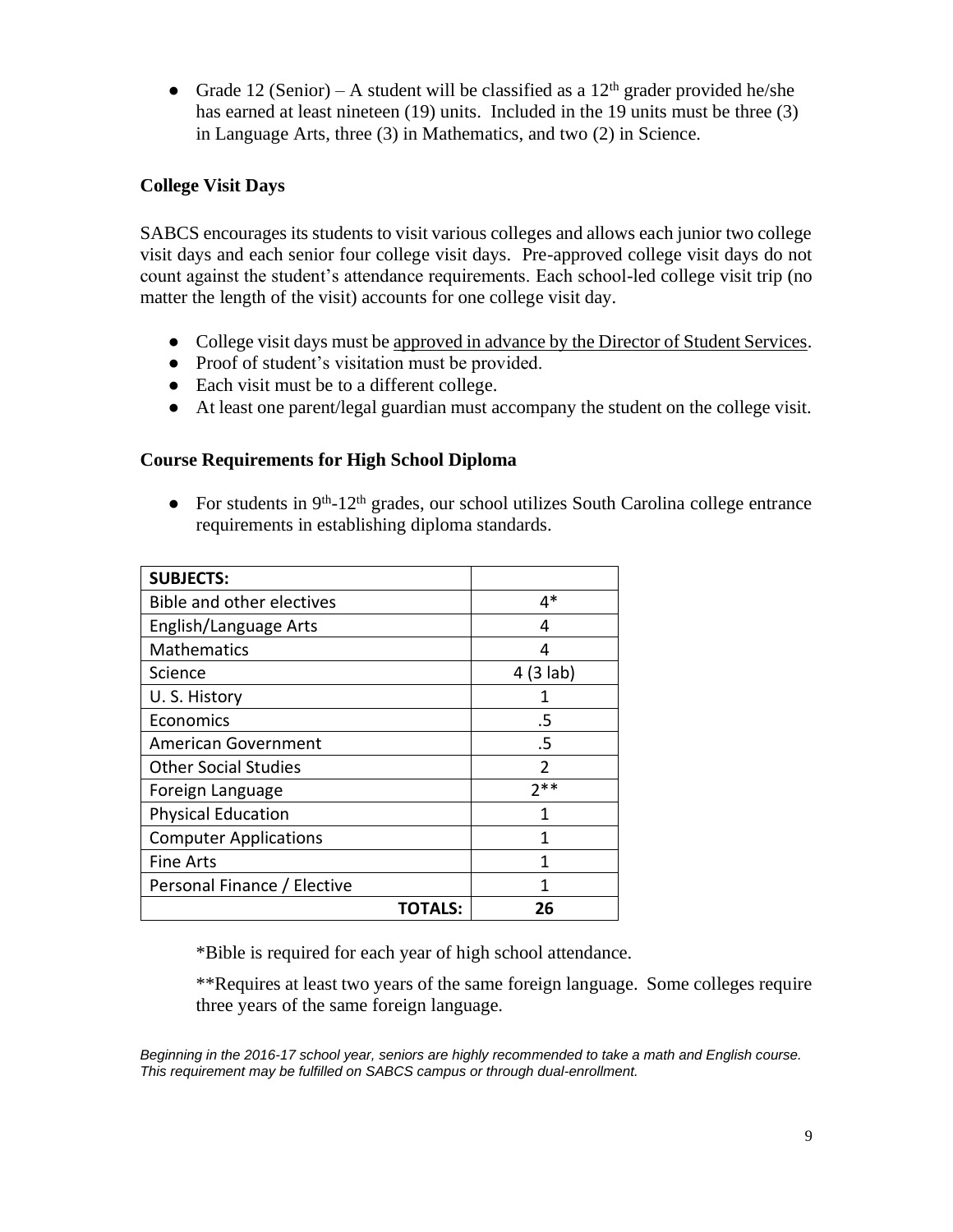#### <span id="page-10-0"></span>**Dual Enrollment**

"Juniors and Seniors may take college courses for college credit. Any course considered for dual enrollment must have the prior approval of the Principal/Director of Student Services. Any such credit is "above and beyond" the SABCS requirements for graduation and is entered in the transcript. Exceptions may apply as approved by the Principal. Upon successful completion of a course found on the University Transfer List, the student will receive AP/Dual Credit weighting. The following conditions apply to dual-enrolled courses:

- Courses may be offered through SABCS-approved distance learning or through cooperative agreements with institutes of higher education.
- Tuition and other college course fees shall be at the expense of the individual student or his parent(s) and/or legal guardian(s).

Reimbursement for tuition costs only is possible if the following criteria are met as follows:

- 1) the student is a senior;
- 2) the student makes a grade of "B" or higher in that course;
- 3) the course must be listed on the University Transfer list;
- 4) there is a tuition-only maximum reimbursement of \$250 per course for up to four courses per school year (total yearly reimbursement of \$1000)(August – May)
- 5) Reimbursements are made at the end of each completed semester if and only if the student provides a copy of the grade report and a copy of the paid tuition bill; and
- 6) all ministry accounts must be current.

#### **Exams**

All students taking high school courses must take the first semester exam. A student who is taking a year-long course and who has a final yearly average of 90 may exempt the 2nd Semester exam if the student has not had more than 5 unexcused absences within that semester. A student who is taking a semester-long course during the second semester and who has a semester average of 90 may exempt the 2nd semester exam if the student has not had more than 5 unexcused absences within that semester. Refer to the section on Absences (page 20) for the definition of excused.

#### **Rank Policy**

- Class Rank is determined by the student's overall Grade Point Average (GPA).
- SABCS uses the SC Uniform Grading Scale to calculate a student's GPA.
- Class rank is calculated at the end of each academic year for 9th,10th, 11th, and 12th Grades.
- GPA'S are used to rank students from highest to lowest.
- In instances of equal GPA'S by more than one student, the GPA will continue to be calculated until rank is established.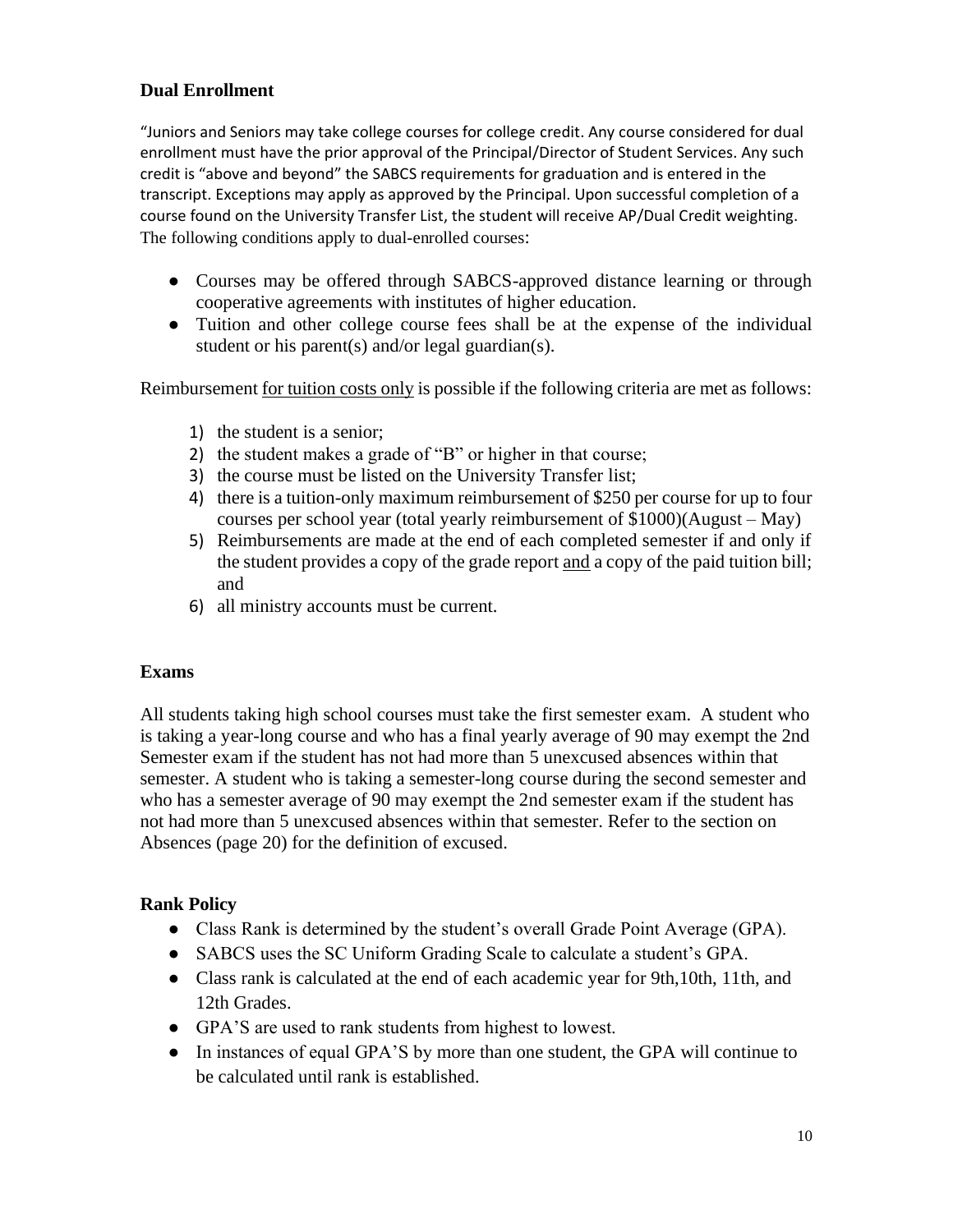# **Graduation**

Valedictorian/Salutatorian:

- The class Valedictorian is the graduating senior with the highest GPA.
- The class Salutatorian is the graduating senior with the second highest GPA.
- A student must be enrolled as a full-time student at SABCS for at least 6 semesters to be named as Valedictorian or Salutatorian.

Honor graduates are graduating seniors with a cumulative GPA of 4.0 or higher according to the South Carolina Grading Policy.

- Graduation Exercises: To participate in the graduation exercise, the student must participate in the Graduation Rehearsal.
- All graduating seniors must have taken the SAT or ACT.

# <span id="page-11-0"></span>**Part-time Students**

Part-time students may take up to **four** SABCS courses. A student cannot be "enrolled" at SABCS and another school (private, public, or home school) simultaneously. Therefore, Part-time students are not considered to be "enrolled" at SABCS.

- Part-time student applications may be submitted beginning the first Monday in February, when enrollment is opened to the Public. Entrance into a class is based upon space availability and is on a first-come, firstserve basis.
- Full-time enrollment always takes precedence over part-time enrollment.
- Part-time students must meet the same entrance requirements, comply with all policies and procedures, including those outlined in the Student Handbook, and are held to the same standard as full- time students.
- Students will participate and attend scheduled field trips pertaining only to the course in which he/she is enrolled. Additional fee(s) may be required for field trips.

Part-time students, taking four SABCS courses, are eligible to participate in: *Note: Off-campus Dual Enrollment does not count toward four course requirement.*

- Specialized testing (PSAT, PreACT, SAT, ACT, ASVAB, etc.)
- Sports/athletic programs or other extracurricular activities
- Prom
- Academic Competitions (Spelling Bee, Math Competition, etc.)
- College and Career Services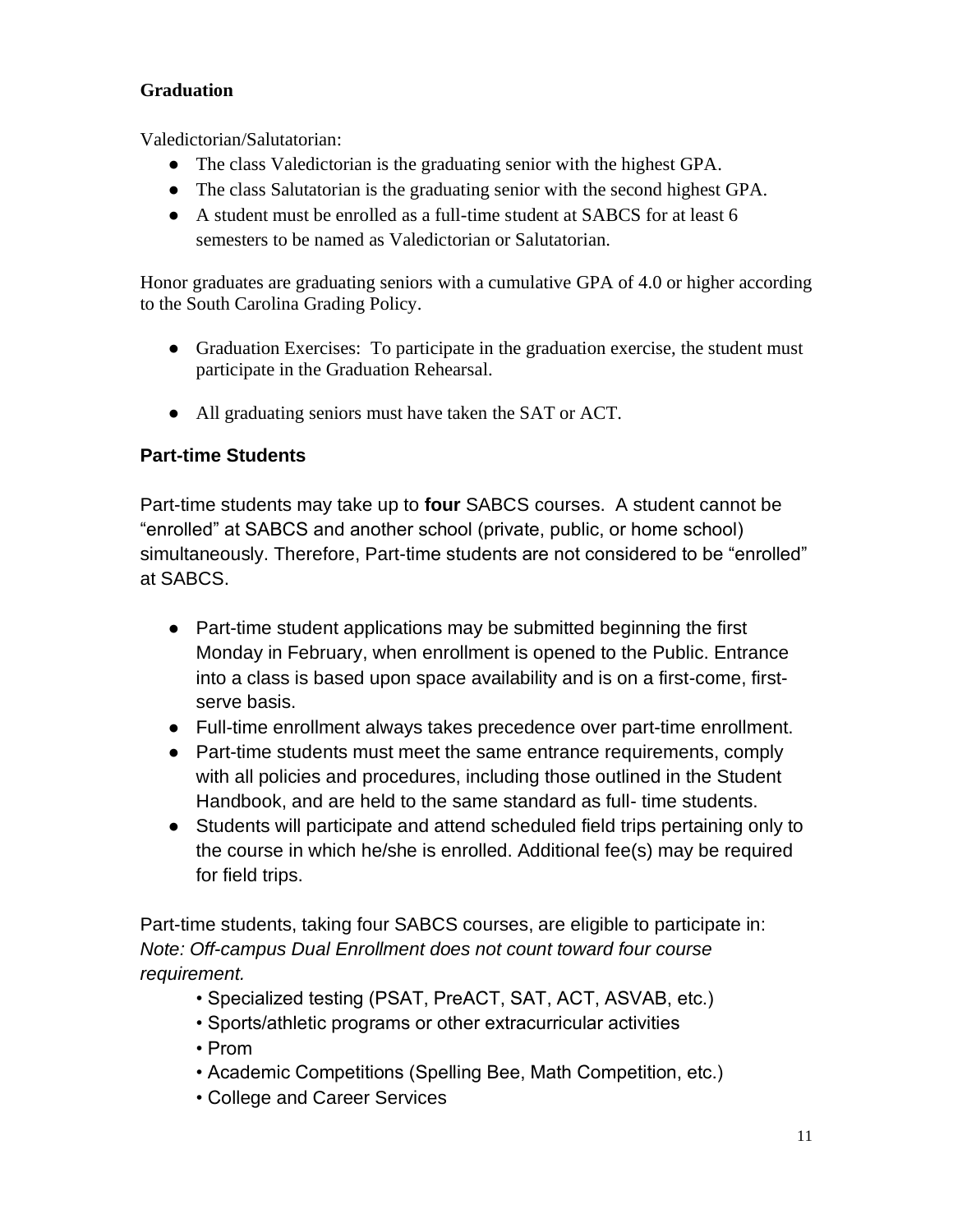#### **Entrance Evaluation Required**

| <b>Tuition and Fees:</b>  |                                        |
|---------------------------|----------------------------------------|
| $\cdot$ Application Fee   | Paid only one time- at time of         |
| entrance evaluation       |                                        |
| $\cdot$ Re/Enrollment Fee | Paid at time of Enrollment/re-         |
| enrollment                |                                        |
| $\cdot$ Book Fee          | Cost of school furnished books,        |
| materials, and fees       |                                        |
|                           | (i.e. Lab fees, technology fees, etc.) |
| $\cdot$ Course Fee        | 1/6 of current high school             |
| tuition rate per course   |                                        |

#### <span id="page-12-0"></span>**Retaking Courses**

Retaking courses for reasons other than previous failure requires permission from the Principal. Grades for all courses taken in  $9<sup>th</sup>$  grade and above appear on the student's transcript. A student who has taken a course for a Carnegie unit prior to his or her  $9<sup>th</sup>$  grade year may retake that course regardless of the grade he or she has earned. The higher of the two grades will show on the transcript.

#### <span id="page-12-1"></span>**Student Automobiles**

It is a privilege to be able to bring a car to school. All students who use cars for transportation to and from school are expected to comply with the regulations listed below. These regulations are reasonable and are for the protection of the entire student body.

- 1. Each driver should be an example of courteous, careful driving habits.
- 2. All drivers must adhere to the 7 mph speed limit.
- 3. Cars are to remain parked until students leave for the day.
- 4. Cars are not to be occupied during school hours, nor are students to sit in parked cars while waiting for school to begin.
- 5. Student drivers must be on time for school.
- 6. Loud music is not permitted on school property.
- 7. Students must register each vehicle to be parked on the school campus and obtain a Student Parking Permit for the school year. There will also be a charge to replace lost permits. The Student Parking Permit must be displayed in the vehicle at all times while on campus.
- 8. Students must park in the designated student parking area.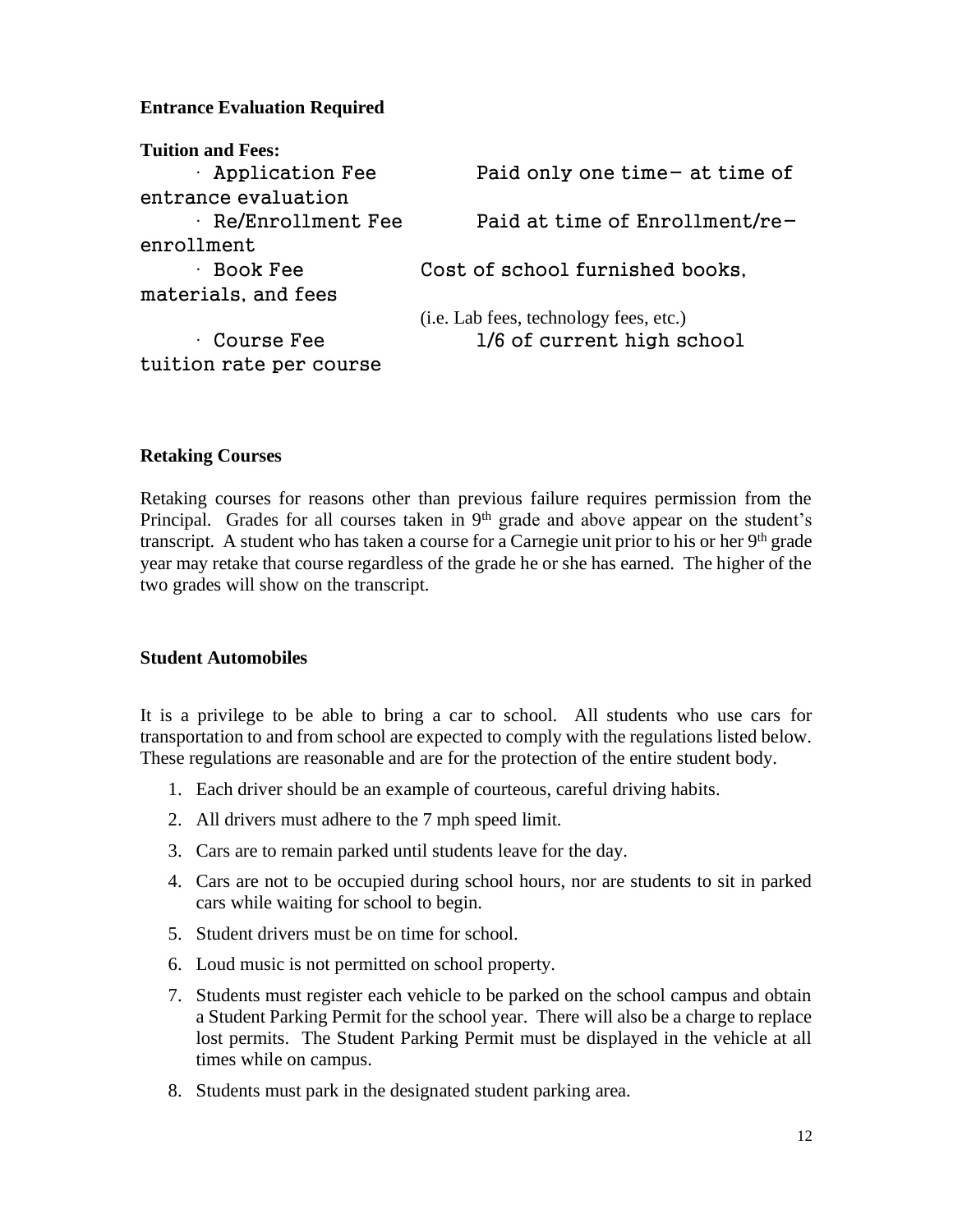#### <span id="page-13-0"></span>**Summer School**

SABCS discourages Summer Courses except for the following reasons:

- Courses not offered at SABCS
- Credit Recovery

Courses taken for credit recovery must be taken the following summer. Credit for English or a math course will be given only if the student passes the course **and** passes a SABCS proficiency test. Credit for any other course taken during summer school requires only a passing grade.

All summer school courses must be approved in advance by SABCS administration.

A transfer student may take a maximum of two classes through a SABCS-approved source for the purpose of getting that student to grade level.

#### <span id="page-13-1"></span>**Transfer Credits**

Courses from a previous high school transcript will be transferred to the SABCS transcript. However, in calculating Grade Point Average (GPA), only those courses listed and approved on the SABCS Course Requirements for High School Diploma are applied in weighting. Other courses taken will transfer in as high school credits but will not be included in the calculation of GPA. Dual enrollment and AP courses are exceptions-their weightings will be calculated into the GPA.

#### **Online Learning**

A student may enroll to take an online course only through an SABCS-approved online program and must have permission from a parent and prior approval from the Principal or Director of Student Services. Courses required for graduation must be taken on this campus. Exceptions may apply for scheduling conflicts, courses not offered at SABCS, and/or courses necessary to get the student up to grade level. The student is responsible for any additional fees that may be incurred for the online course(s).

#### <span id="page-13-2"></span>**Homework**

Academic success is a cooperative effort between the student, parent(s), and teacher(s). We believe that homework is an integral part of the school program and a vital link between home and school. It should serve as a basis for communication between each child's parents and teachers. Homework is given for several purposes:

*For drill* - We believe that most students require solid drilling to master material essential to their educational progress.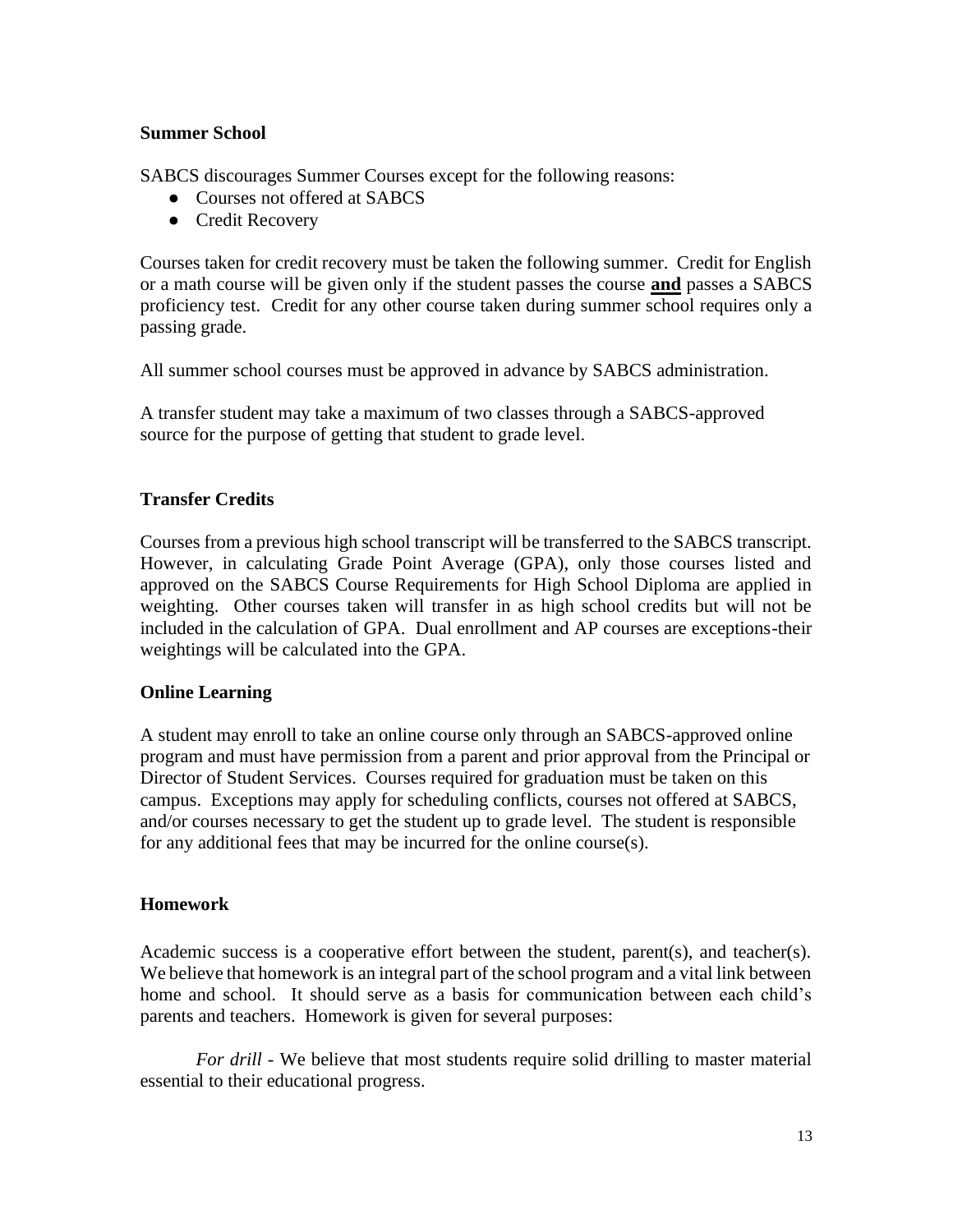*For practice* - Following classroom explanation, illustration, and drill on new work, homework is given so that the material will be mastered.

*For remedial activity* - As instruction progresses, various weak points in a student's grasp of subject matter become evident. Homework, following instruction, is given to overcome such difficulties.

Based on the diversity of the curriculum between grade levels and the diversity of personalities of the classes on each grade level, each teacher is responsible for establishing his/her own homework procedures and communicating those procedures to the child and family. *Each student is expected to complete the homework assigned by the teacher in full.*

#### **Homework Guidelines**

- Students in K5-5<sup>th</sup> grades will have no homework assigned on Wednesdays.
- Students in  $6<sup>th</sup> 12<sup>th</sup>$  grades may have homework assigned on Wednesdays.
- Homework should be an extension of class work. The amount given will be limited to what it takes to accomplish the objectives listed above and no more. It does not necessarily have to be written paper-and-pencil type work. It can consist of other activities such as reading, studying, reviewing material, completing special projects, or engaging in discovery activities.
- Homework assignments should be done regularly and promptly. For grades 1 and up, assignments are to be written down daily in *assignment pads* as a part of the written lesson. Elementary parents should sign or initial the assignment pads when the homework is completed.
- Questions as to teacher expectations, a child's work habits, and other possible considerations should be communicated to each teacher as each concern arises. Written notes, phone calls, and conferences should be a natural process of communication between the teacher and the parent.

#### **Cheating/Plagiarism**

Plagiarism will not be tolerated. Plagiarizing the work of others, submitting another's work as one's own, taking answers from other students or answers from the internet, or downloading term papers or essays from the internet to submit as one's own work is dishonest and illegal. On a first offense, a student caught cheating in such a manner using any means will receive a "0" grade for the work submitted and will have a parent notified. This may make a student ineligible for membership in student honor societies, clubs, and athletic teams. A second offense could result in the student's name being sent to the School Board for suspension/expulsion."

#### <span id="page-14-0"></span>**Promotion/Retention**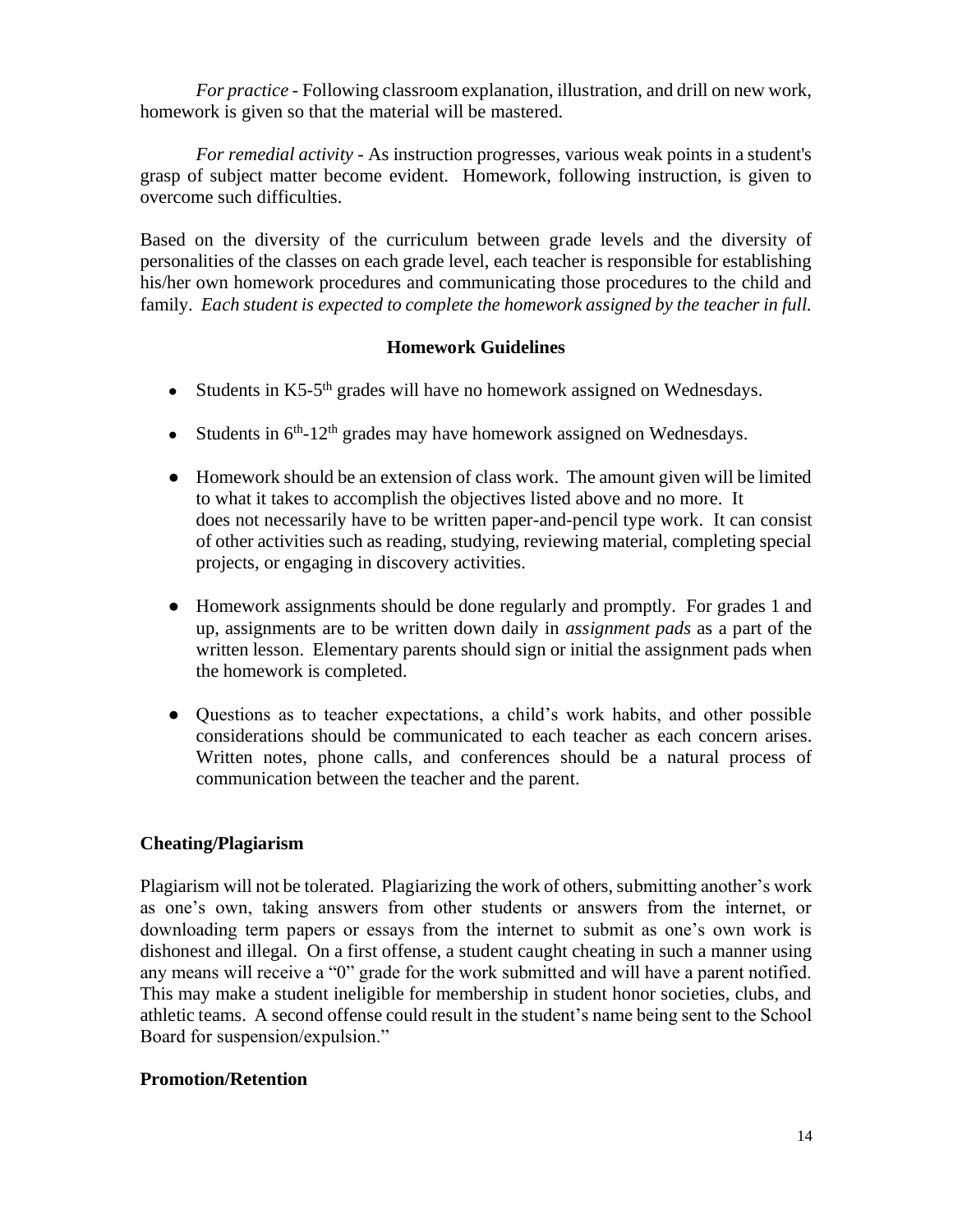- A kindergarten student must have a score that shows proficiency in both numbers and phonics and a teacher recommendation.
- Students in grades 1-8 must pass a minimum of four academic subjects including English (Phonics) and Mathematics (Numbers).
	- a) In order for a 7th grade student to be considered for placement into Pre-Algebra, the student must have a final grade average of 90 or above in Math 6, have a teacher recommendation, show proficiency on an end-of-year placement test, and place in the 80<sup>th</sup> percentile on the achievement test.
	- b) In order for an 8th grade student to be considered for placement into Algebra I, the student must have a final grade average of 90 in Pre-Algebra, have a teacher recommendation, and must also show proficiency on an end-of-year placement test, and place in the 80<sup>th</sup> percentile on the achievement test.
	- c) In order for an  $8<sup>th</sup>$  grade student to be considered for placement in English I, the student must have a final average of 90 in  $7<sup>th</sup>$  grade English, have a teacher recommendation, show proficiency on an end-of-year placement test, and place in the 80<sup>th</sup> percentile on the achievement test.
	- d) Currently, some of our  $8<sup>th</sup>$  grade students have the opportunity to earn high school credits in Algebra I, English I, and/or Computer Applications. However, for credit to be earned, the following criteria must be met:
		- 1) English I: Credit is earned with a final average of 85 or above.
		- 2) Algebra I: Credit is earned with a final average of 85 or above.
		- 3) Computer Applications: Credit is earned with a final average of 80 or above.
		- 4) The student must not have missed more than 10 class periods for the year.

#### <span id="page-15-0"></span>**Standardized Testing**

Standardized tests are administered to students in grades 1 through 11 on an annual basis to determine school performance and placement of students. We utilize the following tests:

Iowa Achievement Test: Grades 1-8 *CoGAT (Student Ability Test): Grades 3, 5, 7.*

Students in our upper grades are required to take the following tests: PSAT: Grades 8, 10, & 11 (optional for Grade 9) PreACT: Grades 10 & 11 (optional for grade 9) SAT/ACT: Grades 11 and/or 12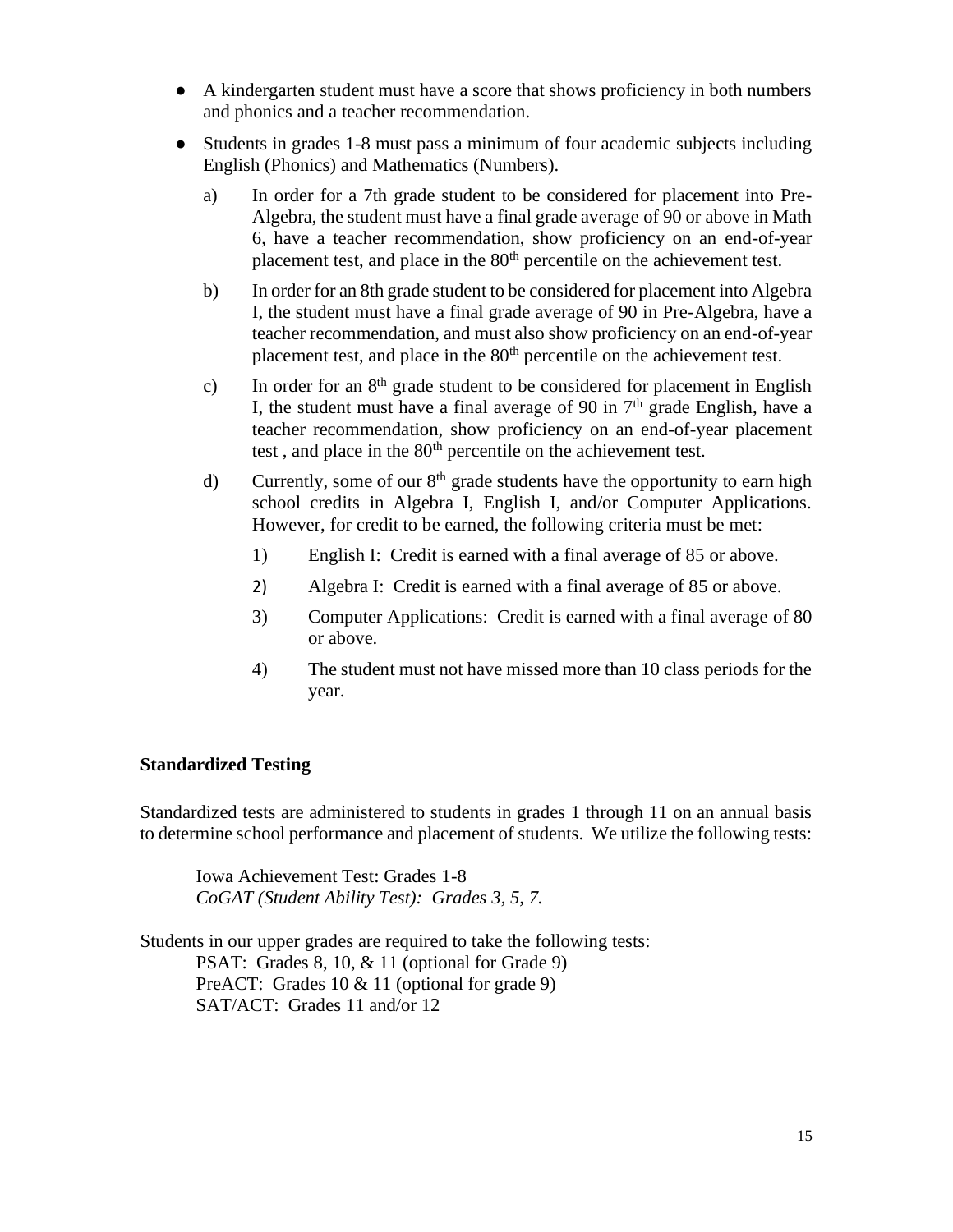#### <span id="page-16-0"></span>**Student Progress and Recognition**

#### <span id="page-16-1"></span>**Awards not Granted by SABCS**

SABCS reserves the right to recognize or not to recognize in a public manner any award a student receives from any organization other than SABCS.

#### <span id="page-16-2"></span>**Credits and Award Recognitions for Transfer Students**

Although credits for high school courses are generally accepted from another school for a student transferring into SABCS, any previously-won awards or medals recognized by that school may or may not be recognized at SABCS. SABCS reserves the right to recognize or deny any recognition of any award won while the student was at another school.

Grading Scale

 $A = 90 - 100$   $B = 80 - 89$   $C = 70 - 79$   $D = 60 - 69$   $F = 0 - 59$ 

#### <span id="page-16-3"></span>**Honor Roll**

SABCS will publish two academic Honor Rolls at the end of each 9-week reporting period for students in grades 1 and above. In addition, the yearly Honor Rolls will be presented on Awards Day.

- "A" HONOR ROLL: To qualify for quarterly Honor Roll, a student must have ALL "A's" in the core academic subjects for the 9-week reporting period. To qualify for the year-end "A" Honor Roll, a student must have a yearly average of "A" in each academic subject. Note: Bible is an academic subject.
- "A/B" HONOR ROLL: To qualify for quarterly Honor Roll, a student must have ALL "A's" and /or "B's" in the core academic subjects for the 9-week reporting period. To qualify for the year-end "A/B" Honor Roll, a student must have a yearly average of "A" or "B" in each academic subject. Note: Bible is an academic subject.

**\*\* Core courses are those courses in Bible, English, Language Arts, Fine Arts, mathematics, science, social studies, computer science, foreign language and highschool level PE.**

#### <span id="page-16-4"></span>**Perfect Attendance**

Perfect Attendance is recognized on a quarterly basis for all grades. To qualify, students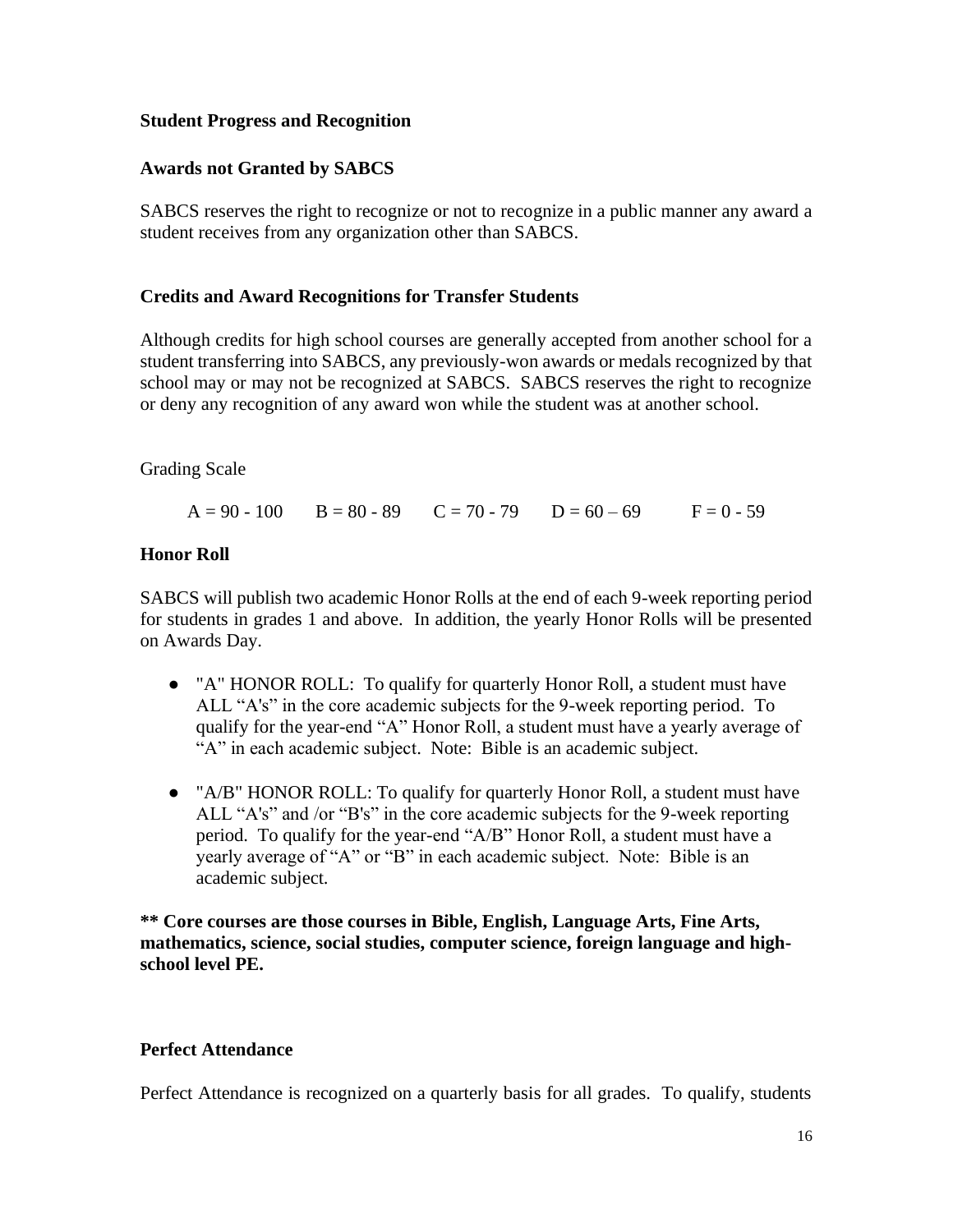in K3-5<sup>th</sup> grades must have no absences during the nine-week period and have no more than five unexcused tardies within the semester. Students in  $6<sup>th</sup>$ -12<sup>th</sup> grades must have no absences in any class during the nine-week period and have no more than five unexcused tardies in any class within the semester.

#### <span id="page-17-0"></span>**Report Cards**

The purpose of our reporting system is to give parents and students an indication of the progress, or lack of progress, being made. The child's performance is compared to the standards of the grade to which she/he is assigned.

Each student in grades K5 and up receives an electronic report card and a paper copy on a 9-week basis. The grading system is explained on the report card. The paper copy is to be returned with a parent signature.

Grades may be reviewed in InfoDirect on a daily basis.

A continual two-way communication between the teacher and the parent(s) is imperative for a proper educational experience.

#### <span id="page-17-1"></span>**Year-End Awards**

By Board policy, year-end awards shall be based on yearly averages. Year-end awards include:

- Bible Student must have a yearly average no less than "A.
- "A" Honor Roll Student must have a yearly average no less than "A" in each academic subject. Note: Bible is an academic subject.
- "A/B" Honor Roll Student must have a yearly average no less than "B" in each academic subject. Note: Bible is an academic subject.
- Perfect Attendance: A student in K3-5<sup>th</sup> grades must have no absences during the school year and no more than five unexcused tardies within a semester. A student in  $6<sup>th</sup>$ -12<sup>th</sup> grades must have no absences in any class during the school year and no more than five unexcused tardies in any class within a semester.

#### **GENERAL POLICIES**

#### <span id="page-17-3"></span><span id="page-17-2"></span>**Admission**

SC State Law requires public school children for K5 or  $1<sup>st</sup>$  Grade to be five or six years of age, respectively, on or before September 1. In 1995, the School Board voted to comply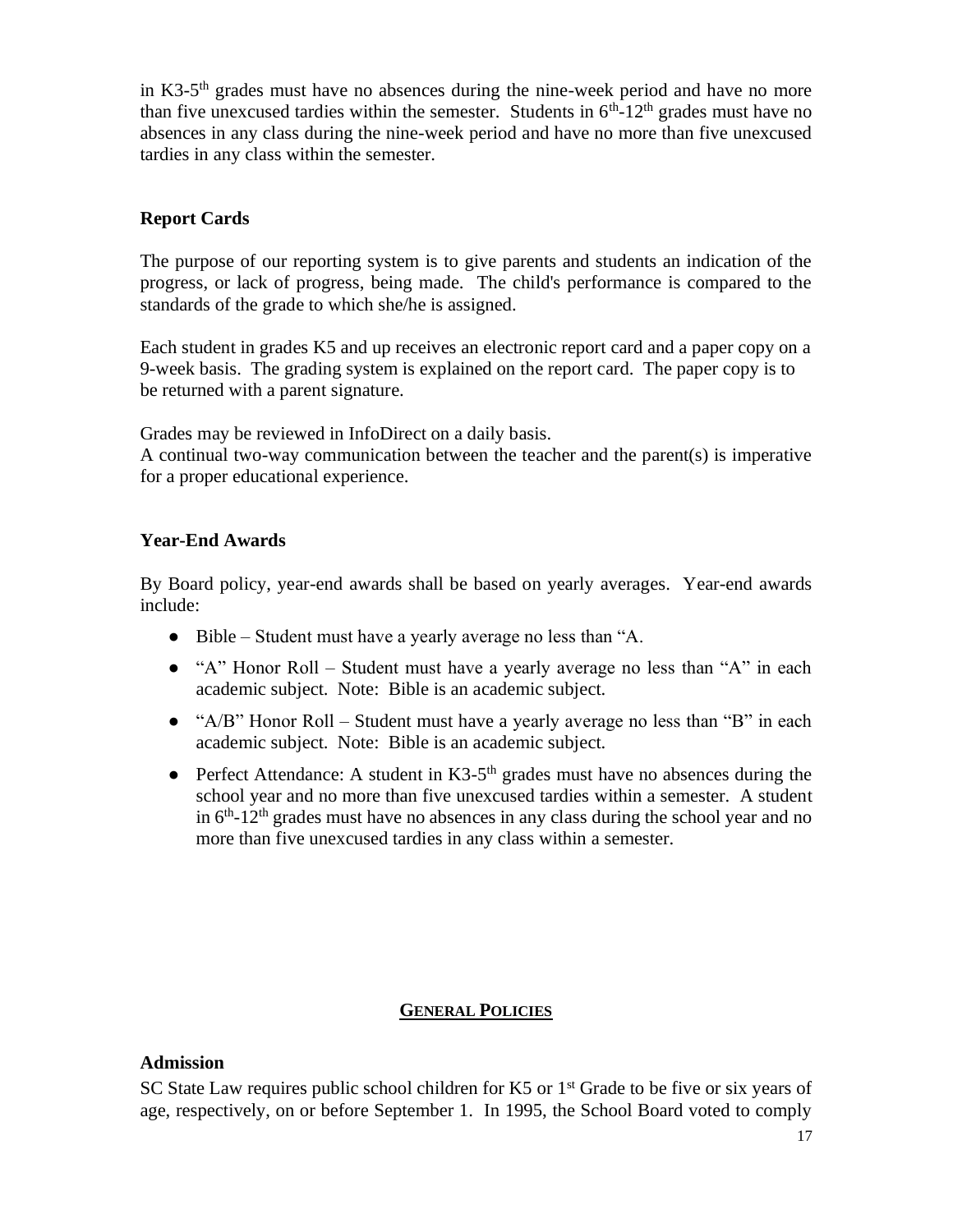with this public school law. Therefore, the School Board voted that the September  $1<sup>st</sup>$  birth date policy would apply at our kindergarten and 1<sup>st</sup> grade levels.

Application does not constitute acceptance. Admissions are open first to current students in good standing with the school. Current students should be making satisfactory progress academically and have a good disciplinary record based on our Standard of Conduct. With new admissions, brothers and sisters of current students and children of active members of South Aiken Baptist Church receive priority. Other students are accepted based on the date of application, entrance evaluation, disciplinary record, and an interview with the Principal and/or Director of Student Services to discuss previous schooling, present needs, and future goals.

SABCS, as a private institution, reserves the privilege of setting and maintaining its own standards of student conduct, dress, cleanliness, and scholarship. The school reserves the right to refuse admittance to anyone it so chooses and to suspend or expel any student who violates the standards set down by the school. Any student or family who does not agree with the purpose and program of the school will be asked to withdraw. We look forward to meeting new families and accepting new students as space permits.

SABCS admits students of any race, color, and national or ethnic origin. Due to the limited resources available, we are not equipped to accommodate special needs students.

To enroll, an application must be turned in to the office with the non-refundable application fee, and the parent/guardian shall agree to a time for evaluating the prospective student if asked to do so. Upon acceptance of the new student, parents must be prepared to pay the enrollment fee to hold the student's place in class. For further information, or to set up an appointment, please call the school office at 648-7871.

Continuing students are given the opportunity to re-enroll in January for the next school year before enrollment opens to the public. Additionally, children enrolled in South Aiken Baptist Christian Daycare, siblings of current students, and members of South Aiken Baptist Church and/or their children may enroll during January. Beginning February 1, registration is opened to the public. The re-enrollment or enrollment fee must be paid at the time of re-enrollment/enrollment to hold the student's place in a class until June 1. The Book Fee must be paid by June 1 to continue to hold the student's place in a class.

#### <span id="page-18-0"></span>**Assignment of Students to Classes**

Please do not make requests for your child to have a particular teacher. Not allowing parents to choose teachers for their children is not an arbitrary decision. It is based upon sound educational and administrative principles. These principles are as follows:

• Parents contract with the school for educational services, not with the teacher.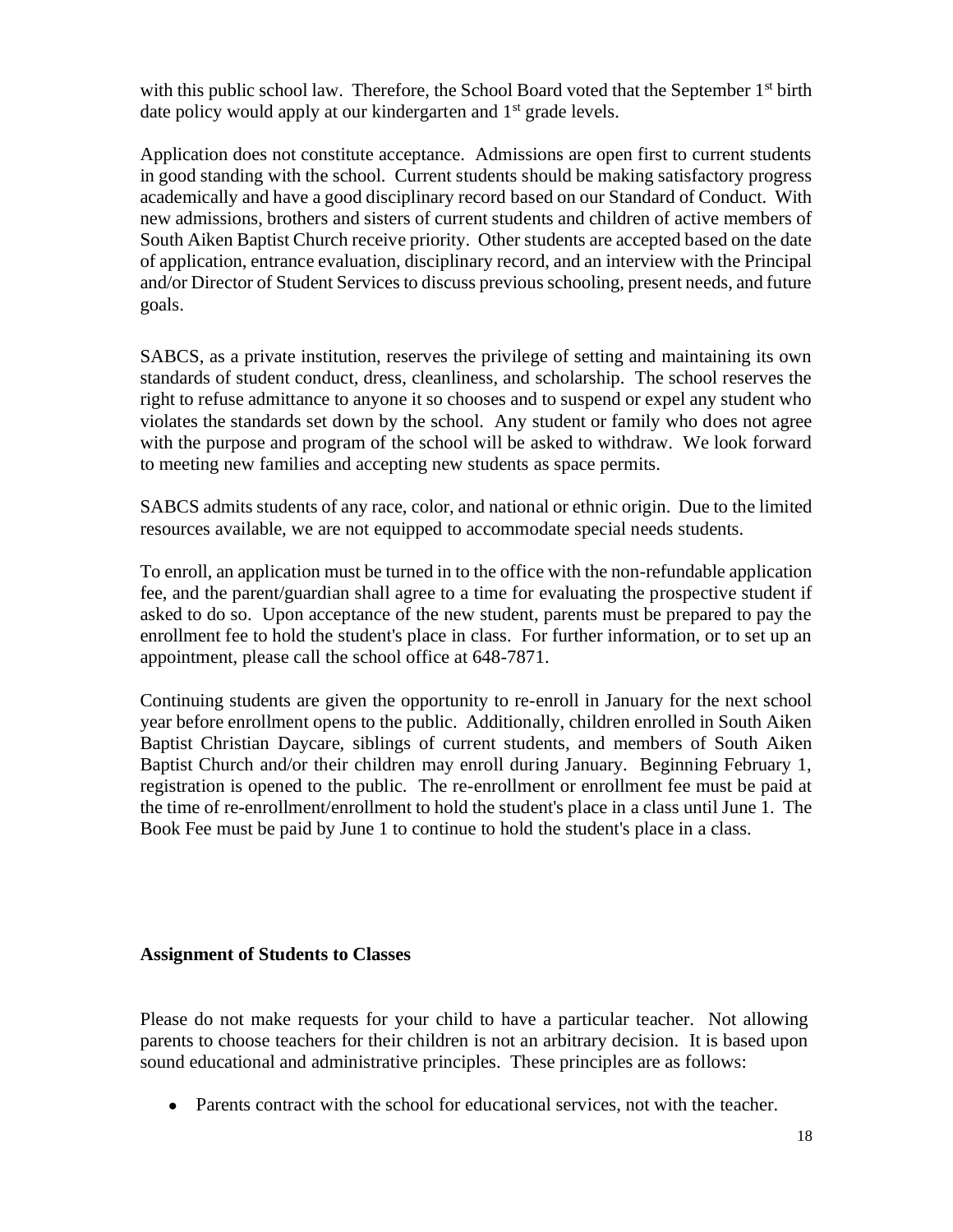- The school cannot predict in advance how teacher assignments will be made from year to year. As demands for classes change, teachers retire or leave and administrative decisions are made as to where a teacher is best suited, it becomes impractical to attempt to have student assignments made by anyone other than the professional staff of the school. Giving parents the choice of teachers places the teacher in a position of being subjected to a popularity contest. Professional staff hired by SABCS should not be subjected to this.
- Assigning students to classes is a lengthy process. Several factors including boy/girl ratio, student behavior and personality, academic capabilities, and others are considered when assigning students to classes. Many hours are spent on this very crucial task to ensure optimum benefits for students, teachers, and the school.

#### <span id="page-19-0"></span>**Statement of Cooperation**

In making application to the school, the parent/guardian and student understand that:

- Student attendance is a privilege and not a right. If at any time the student's conduct, academic progress, or cooperation with the school's authorities is not in keeping with the standards of SABCS, the school reserves the right to dismiss the student.
- Cooperation is expected in (a) regular and timely tuition payments, (b) practical help, (c) faithful prayer, and (d) support for the purpose and programs of the school. If at any time my conduct or cooperation with the school's authorities is not in keeping with the standards of SABCS, the school reserves the right to dismiss my child.
- Attendance and punctuality are important components in the educational process. It is the parent/guardian's and student's intention for the student to be in school and arrive on time unless due to illness or special circumstances.
- The student will attend activities & programs scheduled for the class (i.e. graduation, field trips, and concerts). Such activities and programs are not optional.
- No refunds are made on the Application Fee or Enrollment/Re-Enrollment fees.
- The parent/guardian intends to have the student complete the school year at SABCS and understands that there is **a \$500 withdrawal fee charged for any student who is withdrawn after the enrollment or re-enrollment fee has been paid.**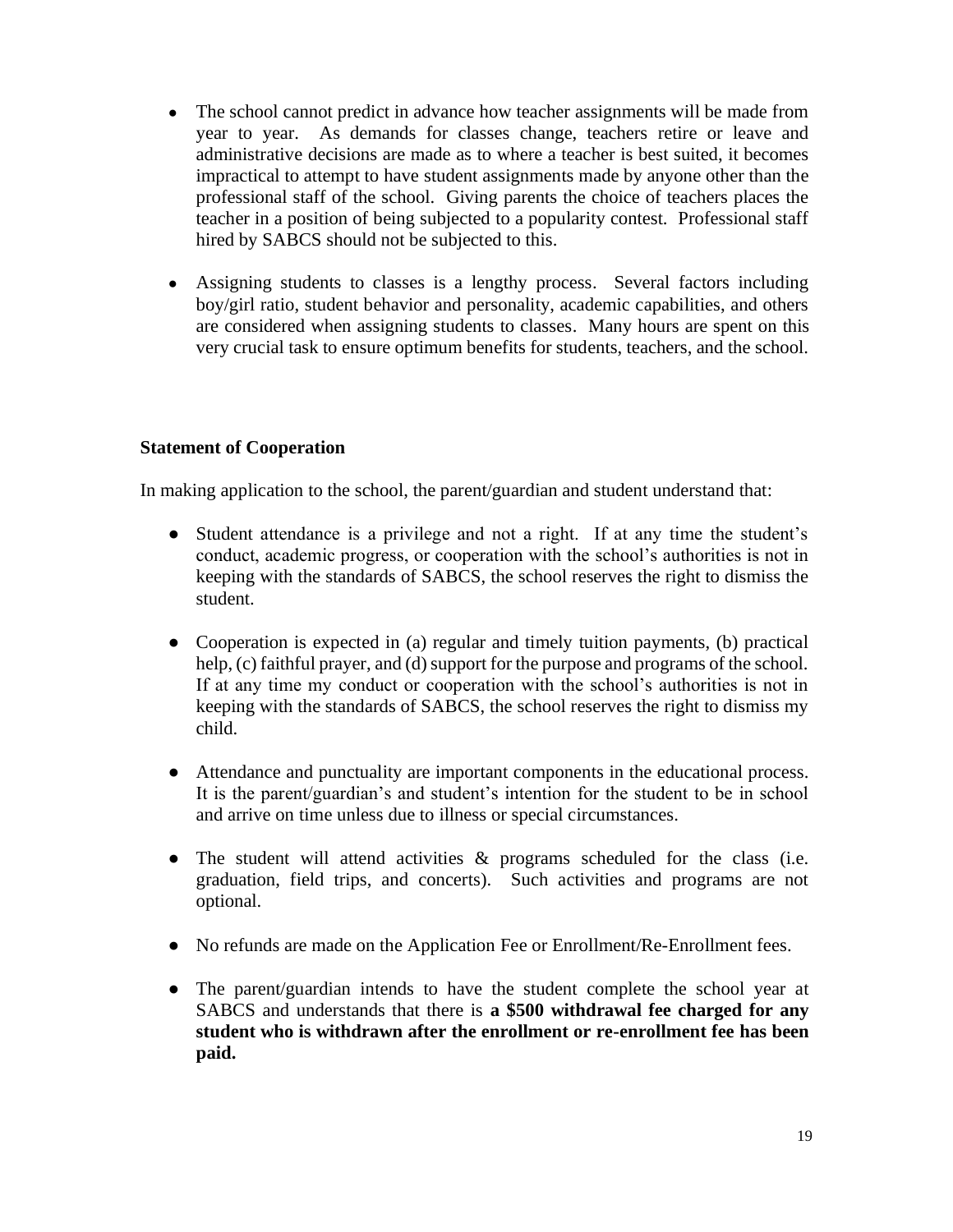• One day constitutes a full month when calculating remaining tuition due for student withdrawals.

# <span id="page-20-1"></span><span id="page-20-0"></span>**Arrival/Departure The School Day (Policy 140)**

Please have your child arrive no earlier than 7:40 a.m. and remain no longer than fifteen (15) minutes after the dismissal time. Any child coming before 7:40 a.m. or staying 15 minutes past the regular dismissal time will automatically be placed in daycare, and a charge will be assessed. Students are not allowed to wait in the school office (with the number of students that we have, this could quickly become a problem). For your child's safety, we do not allow lingering on the sidewalks at any time. Students are not allowed to walk home from school unless written authorization has been received and approved by the School Principal.

The Daycare Center provides extended care for those wishing this service. Please contact the Daycare Director for further information and rates. The Daycare Center number is 648- 7872.

#### *The School Day*

| $3K - 4K$<br>$5K - 7th$ Grade<br>8 <sup>th</sup> Grade - 11 <sup>th</sup> Grade<br><b>Seniors</b> | $8:00$ a.m. $-11:45$ a.m.<br>$8:00$ a.m. $-3:00$ p.m.<br>$8:00$ a.m. $-3:15$ a.m.<br>8:00 a.m. - dismissed after their last class period<br>of the day |
|---------------------------------------------------------------------------------------------------|--------------------------------------------------------------------------------------------------------------------------------------------------------|
| Daycare Center                                                                                    | $6:00$ a.m. $-6:00$ p.m.                                                                                                                               |
|                                                                                                   |                                                                                                                                                        |

#### <span id="page-20-2"></span>**Attendance**

#### <span id="page-20-3"></span>**Absences (Ref. Policy 406)**

Absences are classed as Excused or Unexcused. For an absence to be excused it must either be a death in the immediate family (ex: mother, father, grandparents, sister, brother, aunt, uncle) or illness, with a doctor's excuse. There will be no exceptions to this policy, and no Administrative discretion will be allowed.

#### **Absences in excess of 10 per year could place the student's promotion in jeopardy. All absences, whether excused or unexcused, are charged against the maximum allowed.**

K-5 th GRADES: Student attendance will be recorded on a **daily** basis. To be counted present for the day, the student must attend at least half of the school day.

6<sup>th</sup> GRADE AND UP: Attendance is taken in each class. Please note: To qualify for Perfect Attendance, a student must have no absences in any classes. To be counted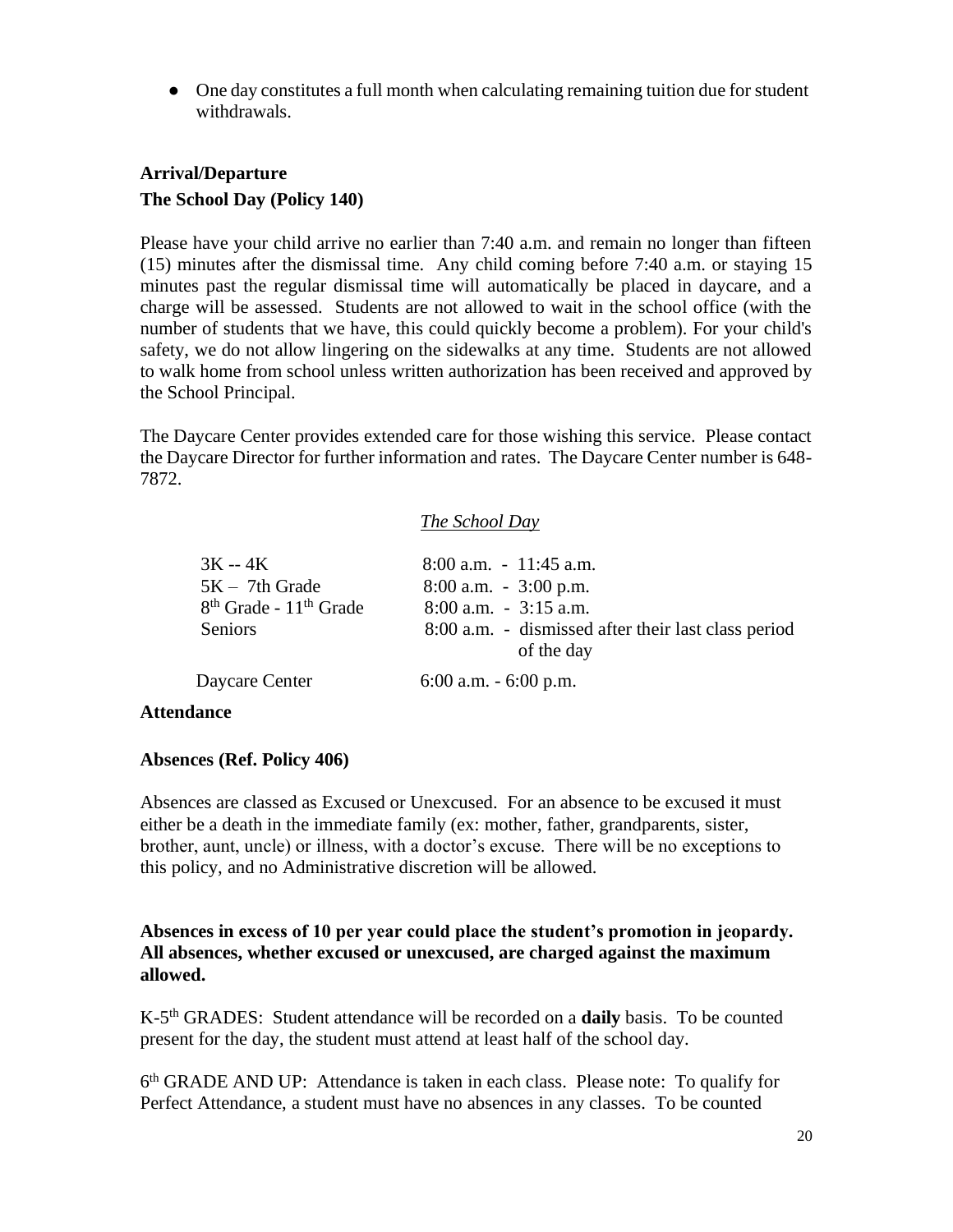present for the class, the student must attend at least half of the class.

Following the student's return to school from any absence, **a written note** of explanation from the parent, guardian, physician or health provider must be submitted. **If after five (5) days upon the student's return to school and no written excuse is provided, the absence will be marked as "unexcused" and will not be changed after this time.** 

**Intervention for excessive absences will occur at three different points**:

#### **Intervention 1**: Fifth Absence

∙ Hold an intervention meeting with the parent(s), attendance clerk, and an administrator. Complete the Intervention Form with signatures / give copy to parents.

**Intervention 2:** Tenth Absence (Excused and / or Unexcused)

∙ Hold an intervention meeting with the parent(s), attendance clerk, and an administrator. Inform the parent(s) that medical excuses are required for **ALL** further absences.

∙ A report will be sent to Truancy once an 11th absence has occurred.

**Intervention 3**: Thirteenth Absence

∙ Hold an intervention meeting with parents(s), attendance clerk, and an administrator. Parent(s) will be required to complete the *Authorization for Disclosure of Health Information Form* which gives the school permission to contact the physician to determine if the student should be referred for homebound status.

a) If the doctor warrants the absences and the student is maintaining appropriate grades and work, no action is required. School will continue to monitor attendance.

b) If the doctor does not warrant the absences or if the student does not maintain appropriate grades/work, the student will be referred to truancy.

#### <span id="page-21-0"></span>**Assignments and Make-Up Work**

Parents may call the school office and request assignments if their child is absent. Parents must call *prior to 10:00 a.m.* in order to receive assignments for the day. The schoolwork will be available for pick up in the school office at 3:30 that afternoon unless other arrangements are made.

It is the student's responsibility to obtain all make-up work, including homework, from his teachers immediately upon return to school. Failure to obtain make-up work is no excuse for not doing work missed.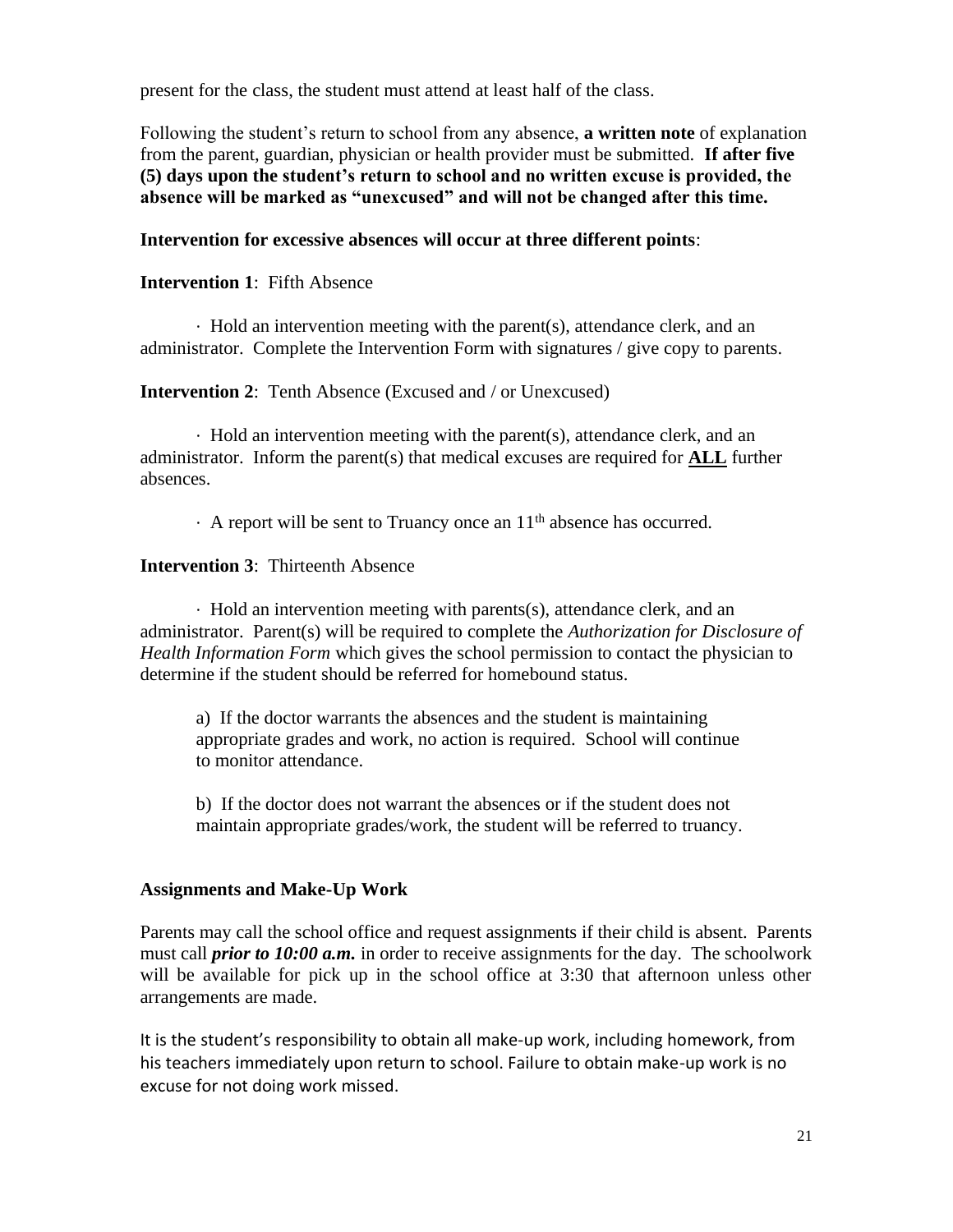- For **excused** absences (see definition of excused absences on page 16), the student will have one day extra for each day absent in which to turn in any missed work. The student will have up to three days to do makeup tests and quizzes or have worked with the teacher to make a scheduled plan for makeup tests and quizzes.
- For **unexcused** absences and school activities, the student should request his/her work in advance as the work is due upon return.
- Failing to turn in work can lead to failure if the situation is not remedied immediately.

#### <span id="page-22-0"></span>**Tardies**

Promptness is always expected; tardiness to school or class is not. Being punctual is a facet of being organized. What one does with his time is important to God and to society. Students who are tardy to class or school interrupt instruction, distract other students, and miss part of the instruction. Tardiness is both an attendance and a discipline problem.

Students may enter the classroom at 7:55 a.m. *Classes begin promptly at 8:00 a.m.* **Students should be** *in* **the** *classroom* **at this time.** The classroom doors shut and instruction begins. Any student entering after this time will be interrupting the class and is considered officially tardy. That student must report to the office to obtain a tardy slip prior to entering the classroom.

**PLEASE NOTE:** Student lunch orders must be cancelled, for any student who is absent, through the online lunch program before 9:00 a.m. Lunches not cancelled before 9:00 a.m. will be charged to your student. The cafeteria staff will not cancel orders.

The following consequences will apply to unexcused tardiness to school:

- After *five* unexcused tardies have occurred, a letter will be sent from the Attendance Clerk appealing to the parents to assist in improving the child's punctuality. A copy of the letter must be signed by the parent and returned to the attendance clerk the following day. *Also, five UNEXCUSED tardies will automatically prevent the student from obtaining perfect attendance for the quarter in which the fifth unexcused tardy occurs and, therefore, for the year.*
- On the *eighth* unexcused tardy, a letter will be sent from the Principal concerning the disciplinary action of imposed monetary fines beginning with the *eleventh* unexcused tardy.
- The eleventh unexcused tardy fine will be \$10, and a \$25 fee will be imposed for each subsequent unexcused tardy after the eleventh.
- <span id="page-22-1"></span>• Any tardy fine that has not been paid within 10 days of the offense will result in a day of out of school suspension (ref policy 405).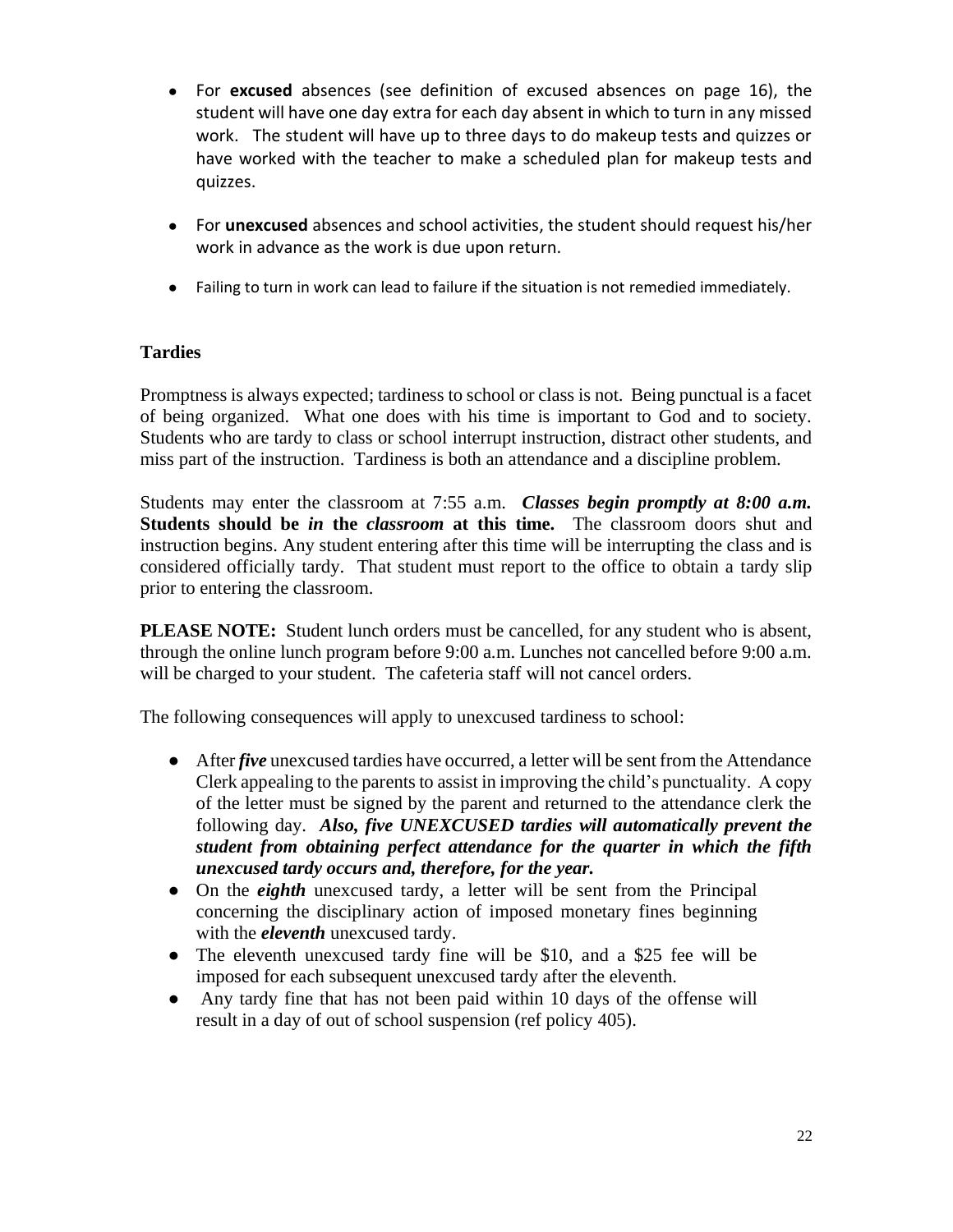#### **Behavior, Conduct, Expectations**

#### <span id="page-23-0"></span>**Discipline**

Believing that discipline is necessary for the welfare of the student as well as the entire school, each teacher is responsible for making and enforcing classroom rules and procedures in accordance with Christian principles and discipline as set forth in the Scriptures and in accordance with the following guidelines established by the School Board:

- $\bullet$  1<sup>st</sup> offense The teacher will take the student to the office where he/she will call the student's parent(s) and advise them of the offense. This will be the official warning to the individual student and the warning will be written up and signed by the teacher and the student.
- $\bullet$  2<sup>nd</sup> offense The teacher will send the student to the Lead Teacher to determine the action to be taken. The parent will be called to be informed of the offense and punishment instituted and that the next offense will result in an in-school suspension. The Lead Teacher will then escort the student back to the class and advise the teacher verbally as to the consequence, placing a written report in the student's record.
- $\bullet$  3<sup>rd</sup> offense The teacher will send the student to the Principal with a written discipline form indicating the offense. The Principal will call the student's parent(s) and advise them of the offense and that the student will serve in-school suspension. This will be indicated on the disciplinary form and the form will be placed in the student's permanent record.
- $\bullet$  4<sup>th</sup> offense The teacher will send the student to the Principal with a written discipline form indicating the offense. The Principal will call the student's parent(s) and advise them of the offense and that the student will be suspended outof-school for 2 days and the student must be picked up at this time. The student and parent(s) are told that any further offense will result in the student being withdrawn/expelled.

NOTE: A student who has been dismissed/expelled may issue a request, in writing, within 3 days of the dismissal/expulsion, requesting the decision be reviewed.

Please feel free to consult with the teacher about any problem or question that concerns the welfare of the student. Every child's teacher welcomes a visit from any parent. It is the desire of the administration and the faculty to be of service to both parents and students; however, visits are to be made by definite appointment with the teacher at a convenient after-school hour.

A parent may also consult the Principal about any problem or question that may arise; however, the parent is asked to *use the following chain of command and not bypass the teacher:*

- 1. Teacher
- 2. Lead Teacher
- 3. Principal

SABCS expects full cooperation from both the student and parents in the education of the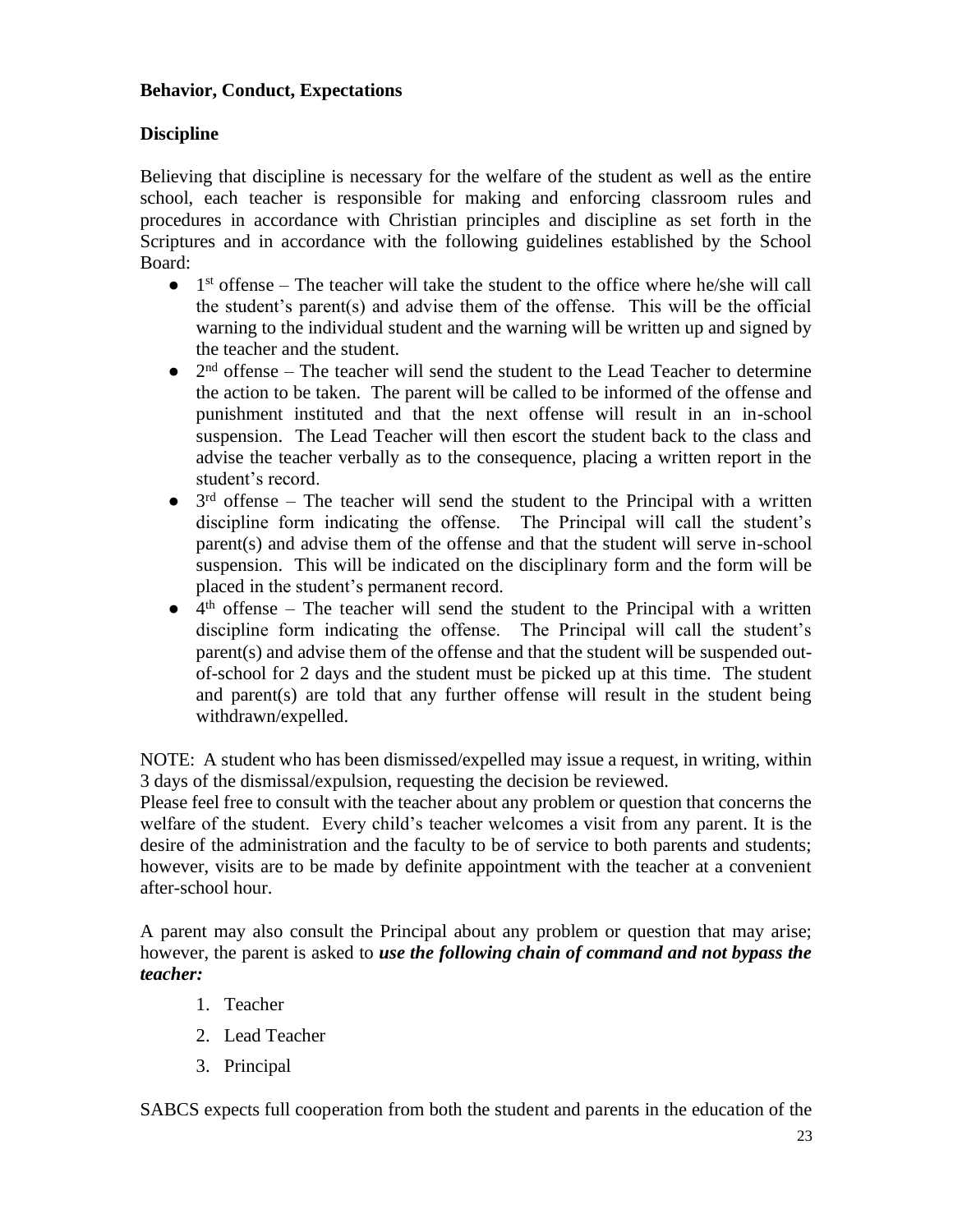student. If at any time the school feels that this cooperation is lacking, the student may be requested to withdraw. Also, if the student's behavior or attitude indicates an uncooperative spirit or one that is out of harmony with the spirit and standards of SABCS, whether or not there is any definite breach of conduct, he may be requested to transfer.

#### <span id="page-24-0"></span>**Gum, Snacks**

Gum is NOT ALLOWED. Students are not to chew gum at any time while on the school campus property. This includes before, during, and after school hours.

An elementary student is allowed to bring a snack to eat DURING RECESS or at a teacher appointed time. Snacks should remain unopened until the student is on the playground. Trash is to be placed in the trash can located on the playground. During times of inside recess, a student must be seated at his/her desk or table while eating. Trash is to be placed in the trash can.

Except during the appointed lunch period, a *middle or high school student* may not eat any type of food or snack. Teacher-led classroom activities and projects that involve food are exceptions only when the teacher has obtained permission from the Principal.

To help with a student's thirst during the school day, a student may carry a clear, noncolored, transparent water bottle containing only water (no additives or substitutes).

#### <span id="page-24-1"></span>**Dress Regulations**

SABCS is a mission and extension of South Aiken Baptist Church. Our students are expected to dress in a manner which glorifies God and exemplifies them as His children. Parents are asked to help students maintain the school's standard of dress and, more importantly, to understand its Christian concept. Any questions regarding the dress regulations or student clothing should be directed to the Principal or his/her designee.

- For chapel and off-campus events (such as field trips, spelling bee, math meet, etc.), students in grades K3-5th grades MUST wear a *collared shirt* with the school name/logo.
- For Chapel and Academic competitions, Students in  $6<sup>th</sup> 12<sup>th</sup>$  grades are required the following…
	- o Boys are to wear long pants and a collared shirt.
	- o Girls are to wear dresses or pants with blouses.
	- o No T-shirt or shorts are allowed
- At the end-of-the-year Awards Day,  $5K 12<sup>th</sup>$  grade,

\*Boys are to wear dress pants and collared shirts.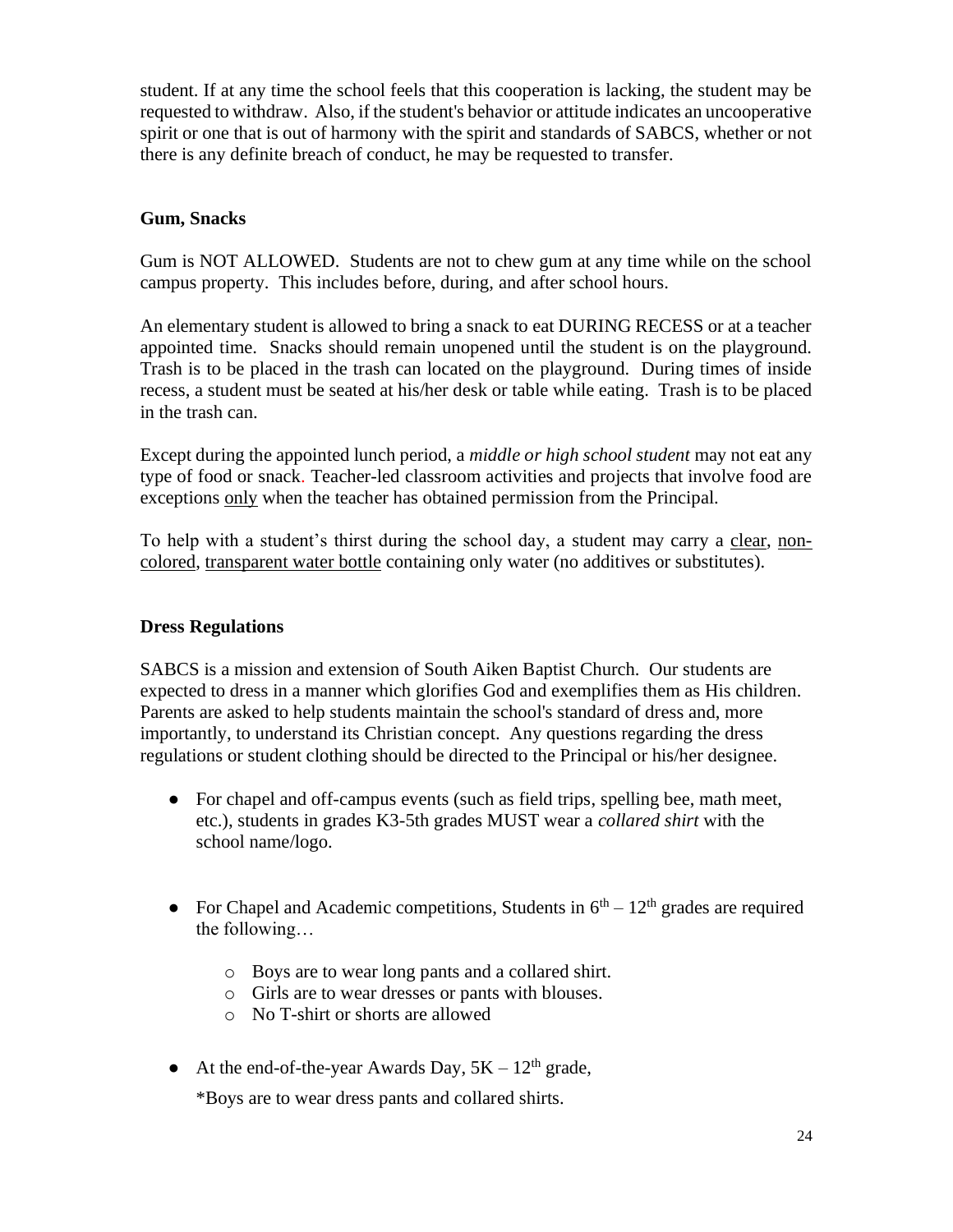\*Girls are to wear dresses or dress outfits with blouses or collared shirts.

\* No t-shirts, jeans or shorts.

- All clothing worn must be in the student's appropriate size. Tight, oversized, formfitting, or baggy clothing is not permitted. Clothing should be clean and in good repair.
- Pictures and writing are permitted on shirts and jackets but must be proper for a Christian setting. Specifically prohibited are sayings/statements in bad taste, violence, ghosts, witches, Halloween themes, and alcohol, drug, and/or tobacco product logos.
- Shoes must be worn at all times. Cleats and flip-flops are not allowed.  $K3-7<sup>th</sup>$  grade students must wear shoes that have an enclosed heel or heel strap due to recess. It is suggested that socks or hosiery be worn with footwear. *Students in K5 and up are required to wear tennis shoes during PE class. No street shoes are to be worn on the basketball court in the gym: separate tennis shoes which have not been worn outside must be used.*
- Girls' dresses, skirts, and skorts should not, at any point, be shorter than four inches (4") from a kneeling position. In kindergarten and lower elementary grades, girls are encouraged to wear shorts under dresses and skirts.
- Pants are to be worn at the natural waistline at all times (this may require a belt) and fit loosely around the thigh and leg. Pants should be neatly hemmed, not touching the floor, and without holes, tears or writing.
- Leggings are **not** considered to be pants.
	- $\circ$  For girls in K-2<sup>nd</sup> grades, leggings must be covered by a shirt or dress that is long enough to cover her bottom.
	- $\circ$  For girls in 3<sup>rd</sup> -12<sup>th</sup> grades, the leggings must be covered by a skirt or dress that is no shorter than four inches (4") from a kneeling position. Form fitting "pants" must be covered by a finger-tip length tunic or blouse.
- $\bullet$  Shorts are to be hemmed to no shorter, at any point, than six (6") from a kneeling position. No cutoffs, tight, or spandex shorts are allowed.
- No midriff should show when a student leans over or raises his/her arm.
- Tank tops, halter-tops, and sheer, form-fitting, low-cut, or sleeveless blouses and shirts are not permitted at any time. Double shirts or over shirts are allowed if they fit within the dress guidelines. (K3/K4 Amendment: *Due to the designs of young children's clothing and being sensitive toward their needs, sleeveless shirts or dresses are permitted for K3 and K4 students. Modesty must still prevail. All other dress code standards listed in the student handbook still apply. This is only for K3 and K4 students.)*
- Clothing should **not be TOO** anything: not too low, too high, too tight, too loose, too transparent, etc. Students must remember that they are representing their Savior, their families, and their School and should wear only what would constitute a positive, wholesome, Christian witness.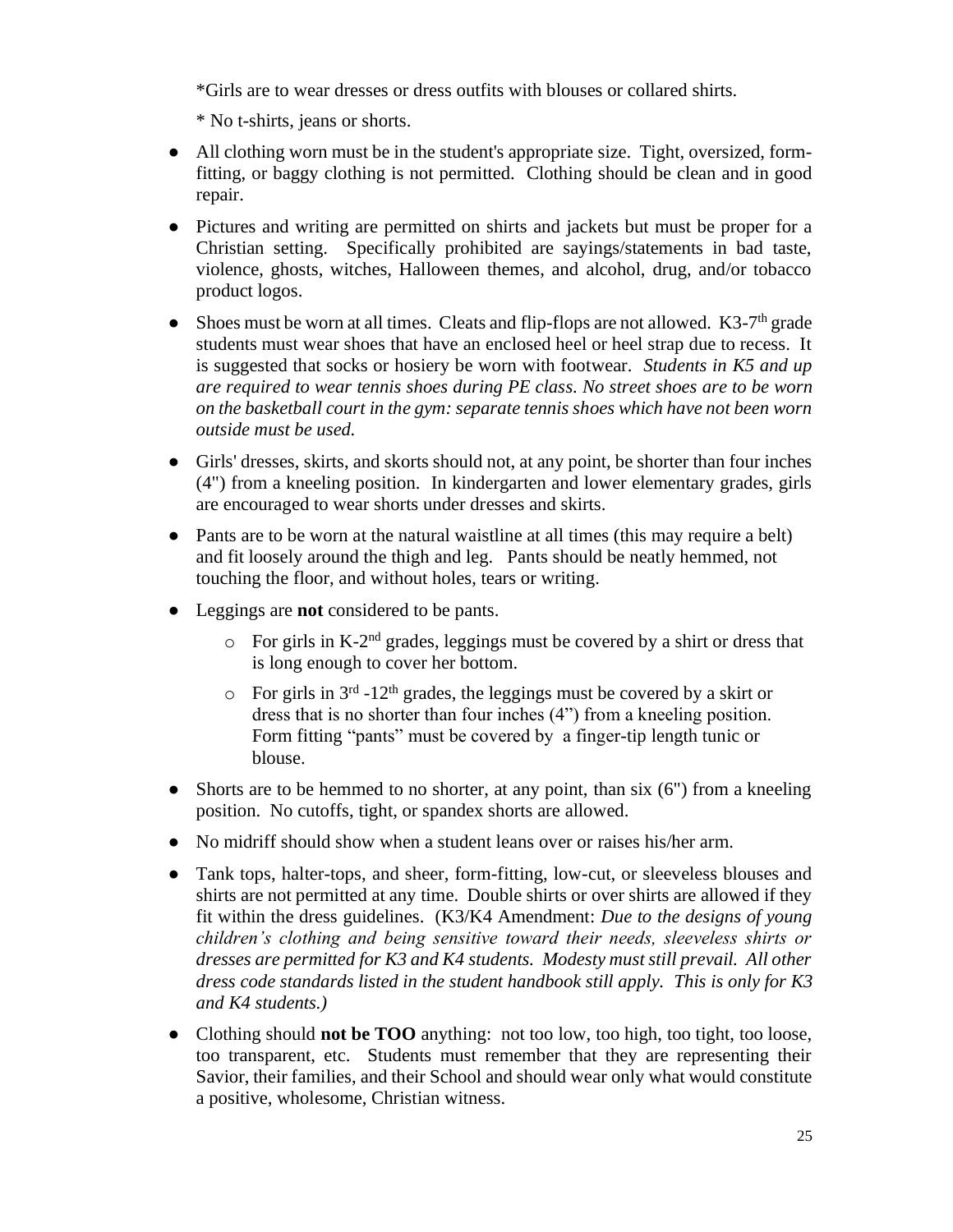- Hats (and any other forms of head coverings) and outdoor clothing (e.g., jackets) are not to be worn inside the building.
- Hair must be clean and well groomed. Boys must keep their hair cut in such a way that it is not bushy and does NOT come over the top of the eyebrow (in a combeddown position), over the top of the ears or over the top of the collar. Girls must keep their hair cut and styled in such a way that it does not cover their face or eyes. No fad coloring or styling is allowed for boys or girls. Such extreme fads or colorings would include, but not be limited to, Mohawks, rattails, mullets, attached or clipped-in feathers, and colorings that clearly are not natural hair colors. Facial hair for a boy is limited to a neatly-trimmed mustache and side burns no longer than the end of the ear lobe.
- Body piercing is not allowed (with the exception of up to two ear piercings for girls). Earrings are not allowed for boys.
- No exposed tattoos or wearable art are permitted. No writing on skin, hands, arms, etc.
- Avoid excessive makeup.
- The school frowns upon extreme appearances of any kind. The school administration reserves the right to initiate policies on new fads and changes in style throughout the school year.

| Warning       | Handbook is used to give the student a verbal warning. Teacher records          |
|---------------|---------------------------------------------------------------------------------|
|               | violation. (Extreme violation may warrant for the parent to bring a change      |
|               | of clothes.)                                                                    |
| $1st$ offense | Written warning to student and call home. Dress Code form is sent home          |
|               | for parental signature. (Extreme violation may warrant for the parent to        |
|               | bring a change of clothes.)                                                     |
| $2nd$ offense | Parents are called to bring a change of clothing. Dress Code form is sent       |
|               | home for parental signature.                                                    |
| $3rd$ offense | Parent is called; the student will wait in the office for the parent to bring a |
|               | change of clothes. Unexcused absence from class. When a parent arrives,         |
|               | a conference is held or scheduled with parent, student, admin. Dress Code       |
|               | form is signed by the parents.                                                  |
| $4th$ offense | 1 day out-of-school suspension                                                  |
| 5th and       | 2 days out-of-school suspension and possible submission to the School           |
| beyond        | Board for dismissal of students.                                                |

#### **Dress Violation Consequences:**

**At the administration's discretion, you may be asked to bring your child appropriate clothing. Expulsion may be recommended to the School Board if violations continue.**

**Special Occasions:** (Formal Occasions, Homecoming, Banquets, etc.)

As representatives of the Lord and of SABCS, all participants are to dress modestly by using the following guidelines: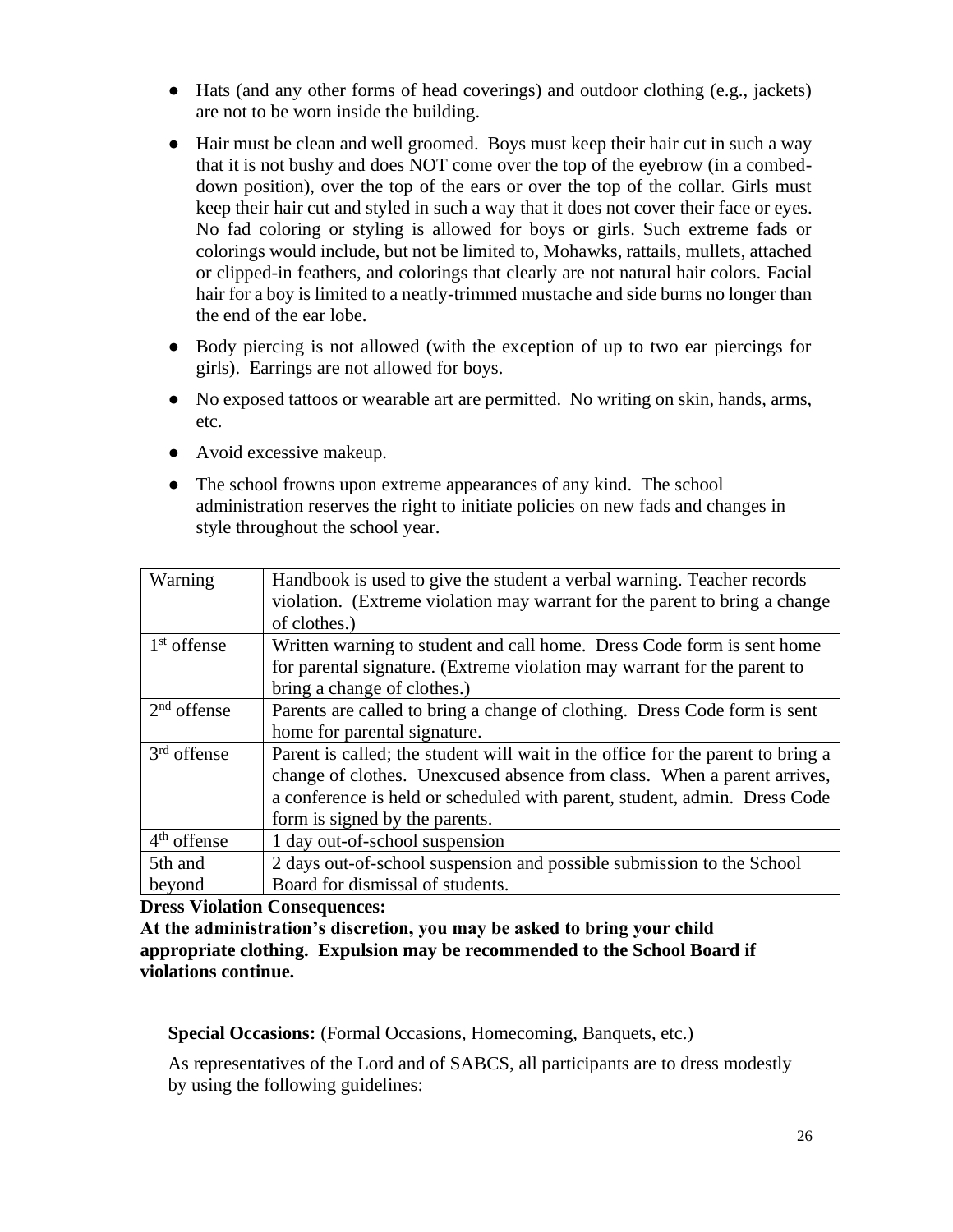- *a) Ladies:*
	- "Tea length," formal length, or regular "dressy" dresses are acceptable.
	- Mini-skirts or mini-dresses are NOT acceptable. Length of dress should adhere to school policy (should not, at any point, be shorter than 4" from a kneeling position).
	- The style of the dress shall not be of the variety so as to be considered "form fitting," and "see-through" material must be avoided.
	- **•** Dresses/gowns shall not descend lower than below the shoulder blades in the back and shall not descend in front to where it is considered immodest.
	- Selection of gowns/dresses should be in keeping with minimum school requirements of neatness, deference, and modesty, realizing the occasion is a formal Christian school social event.

# *b) Gentlemen:*

▪ Suit or dress pants, dress shirt with tie, sports coat, and dress shoes.

#### *c) Guests:*

- All guests must comply with the above-mentioned dress regulations.
- Guests who are not students of SABCS are required to complete the recommendation form. Age requirement for non-SABCS guests is 9<sup>th</sup> grade through 19 years old.

Administration reserves the right to have a student or guest sent home if he or she is dressed inappropriately.

# <span id="page-27-0"></span>**Electronic Devices/Toys Brought to School (Policy 47)**

Students are not to bring cameras, cell phones, toys, games, or electronic devices (i.e., beepers, iPods, etc.) to school unless specific permission has been given for a definite purpose.

# <span id="page-27-1"></span>**Cell Phones**

All  $6<sup>th</sup>$  through  $12<sup>th</sup>$  grade students will be allowed to bring cell phones to school as long as the cell phones remain in student lockers, turned off, at all times during school hours. Students hold the responsibility over anything that may happen to their cellular devices while on school property. The School will not be responsible for loss or damage to cell phones. Cell phones are prohibited in classrooms, library, cafeteria, gym, restrooms and in all other school premises or their person/personal belongings except their individual locker during school hours. This policy allows students to utilize their cell phones "after" school when they have a change in their schedule or need to contact their

parents.

All students in grades 1 through 5 may bring cellphones to school as long as the student has a written request from their parent as to the reason why student must bring cell phone to school. These phones must be turned in, to the school office, in the off position.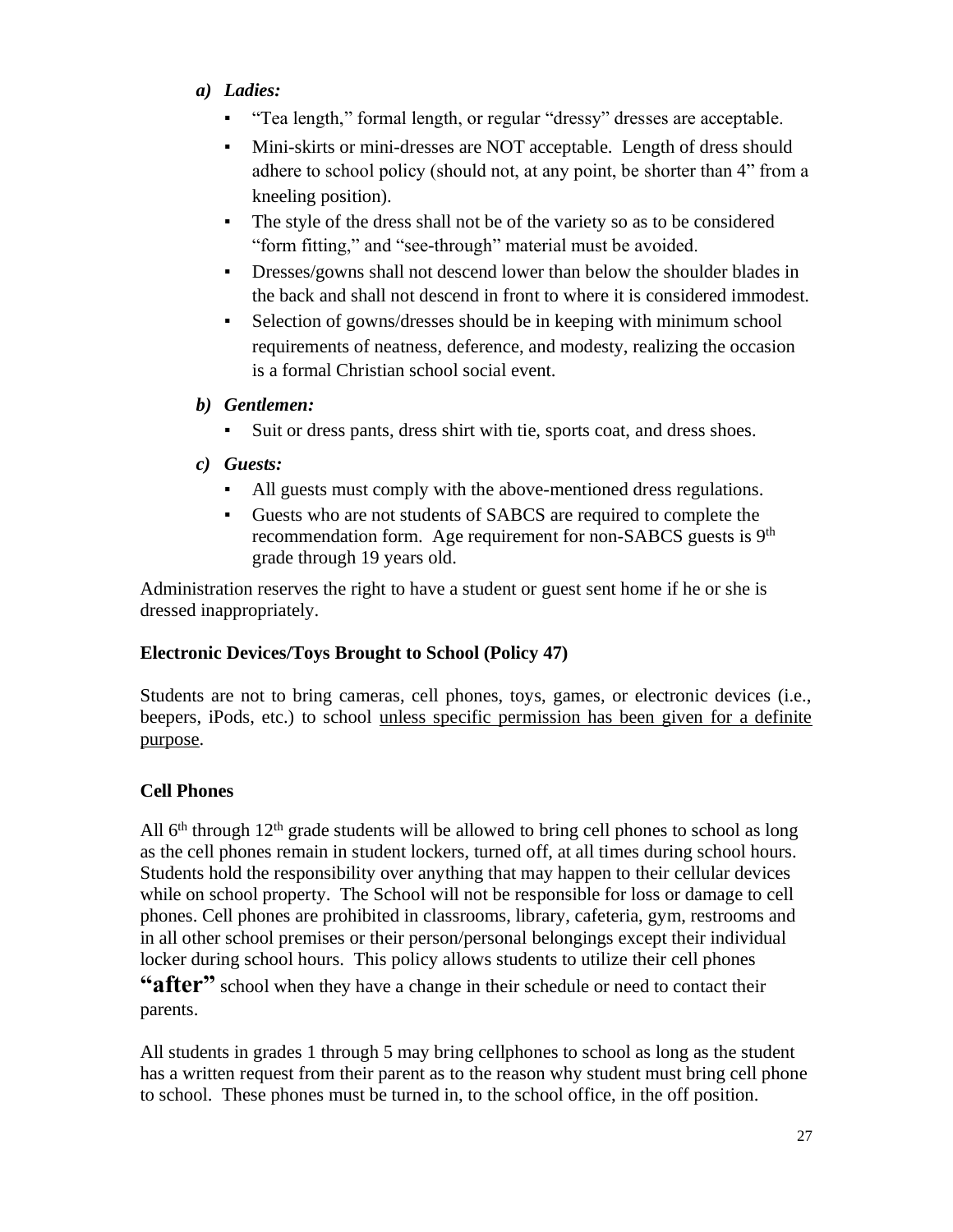#### **No student, in any grade, may have a cell phone on their person at any time during school hours (7:40-3:30 pm)**

To sustain discipline on the new cell phone policy the following infractions will be administered:

**1 st offense – 1 day in-school suspension 2 nd offense – 2 days out of school suspension 3 rd offense – 3 days out of school suspension** and PHONE WILL BE CONFISCATED BY THE SCHOOL ADMINISTRATION AND WILL NOT BE RETURNED UNTIL THE SCHOOL YEAR ENDS.

#### **THERE ARE NO EXCEPTIONS TO THIS POLICY**.

#### <span id="page-28-0"></span>**Cameras**

Students who are on the yearbook staff and have been assigned to provide pictures for the yearbook meet the definition for permission above ONLY with a school camera and with the yearbook advisor's approval. Yearbook staff should display the appropriate identification. Unauthorized items will be collected by the teacher and may not be returned until the end of the year.

#### <span id="page-28-1"></span>**DEVICES**

#### **School Owned Devices**

The use of digital devices at SABCS is a privilege that carries with it ethical, legal, and behavioral expectations. Students are required to agree to the SABCS Device Use Policy by completing a permission form. Students who are in violation of the Acceptable Use Policy, may be subject to disciplinary actions in accordance with the student handbook. In addition, the device may be confiscated, and content removed if deemed necessary. In such cases, the student retains the responsibility for completing all assignments.

#### **Personal Laptop/IPad**

A student (Grades 9-12) may use a personal laptop, Tablet, IPad, or some other similar device to take notes in class, but that device, while on campus, is subject to search and is brought to campus at the student's own risk. SABCS is not responsible for any loss or damage. Any inappropriate use of such a device while on campus will result in the device being confiscated, and the student will not be allowed to bring any other such device to school again.

#### <span id="page-28-2"></span>**General Expectations**

Students are expected to respect other students' persons. This is defined as keeping hands to oneself (NO hugging, patting, tickling, holding hands, or any other similar body contact.) Students are expected to respect other students' personal belongings. This is defined by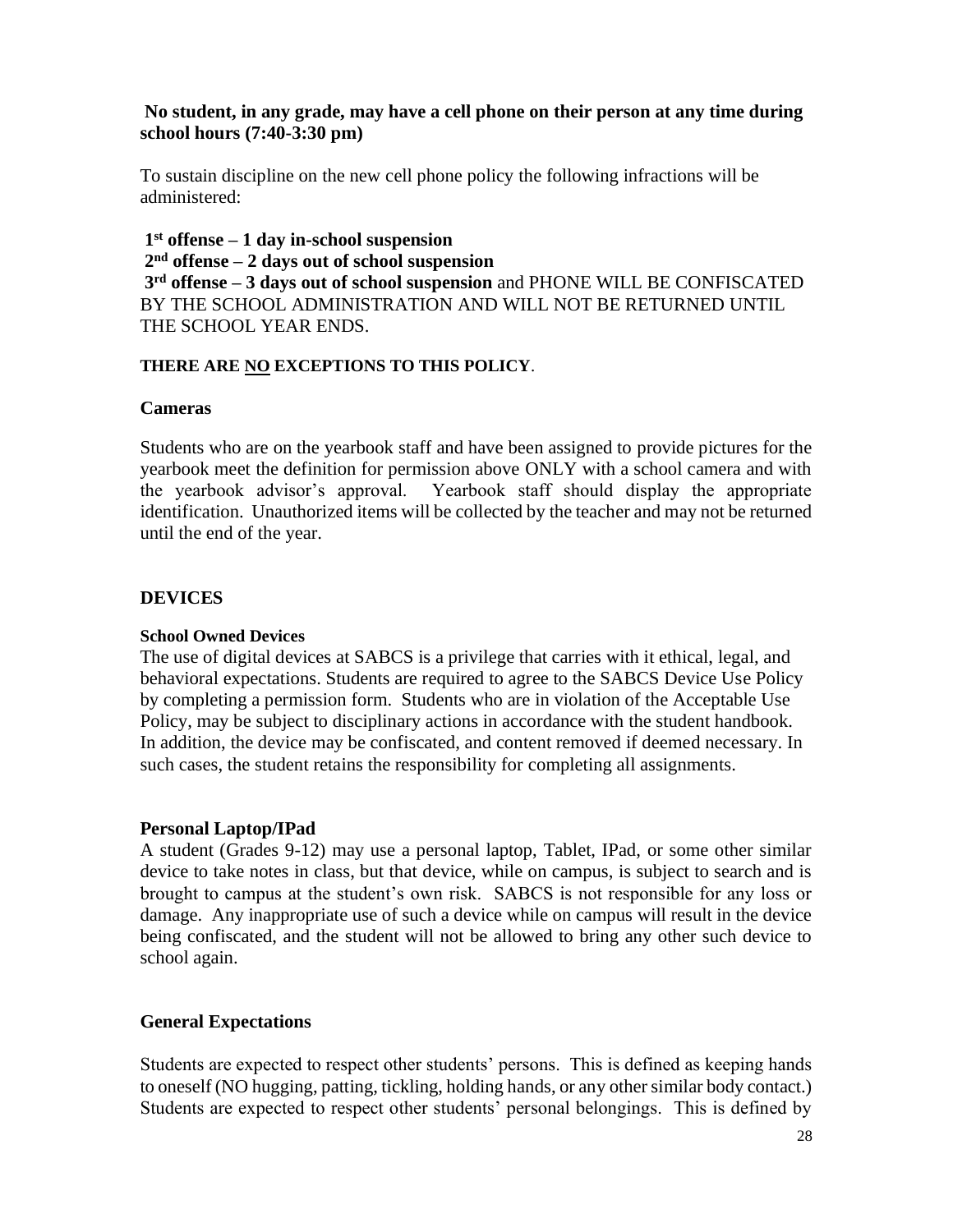not going in another student's locker, gym bag, book bag, and/or purse.

| <b>Expectations</b>                                          |  |
|--------------------------------------------------------------|--|
| Seeks permission before speaking.                            |  |
| Respects others by keeping hands, feet, etc. to him/herself. |  |
| Seeks permission before leaving seat.                        |  |
| Follows directions.                                          |  |
| Respects teachers by paying attention.                       |  |
| Honors God by using appropriate language.                    |  |
| Reflects self-control in all areas.                          |  |
| Remembers to have tests/papers signed and returned.          |  |
| Remembers to have assignment pad signed.                     |  |
| Is prepared for class with all materials/supplies.           |  |
| Is diligent about completing and returning homework.         |  |
| Shows respect to all adults and fellow students.             |  |
| Is diligent in completing seatwork.                          |  |
| Uses appropriate travel and voice in all areas of school.    |  |
| Follows playground rules.                                    |  |

#### <span id="page-29-0"></span>**Playground Rules for K3-K5**

- 1. No student is allowed back in the building during recess without permission from the teacher on duty.
- 2. Line up quietly, immediately, and in a straight line when the teacher blows the whistle. Walk to join the class line - no pushing or shoving.
- 3. Fighting/wrestling is not allowed.
- 4. Rocks, sand, sticks, pinecones, pine straw, toys, etc., are not to be thrown. Only playground items that are meant to be thrown, such as Frisbees and balls, are allowed to be thrown.
- 5. Only one person at a time is allowed on the slide. Do not climb the ladder until the person in front of you is down and off of the slide. No pushing or cutting in line.
- 6. Go down the slide on your bottom only. Be careful that your coat is buttoned and belted to prevent accidents.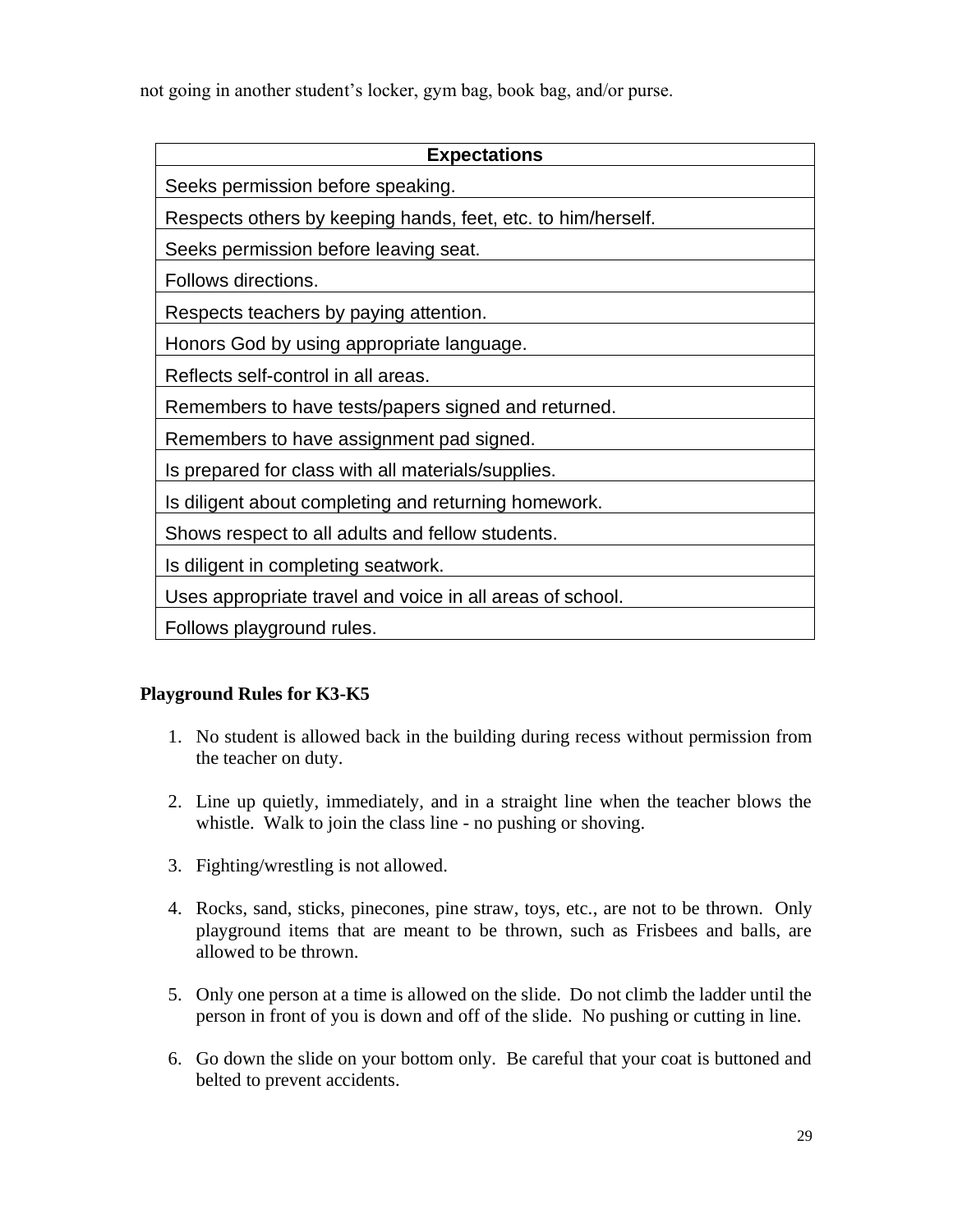- 7. Do not stand up in or jump from the swings. Do not twist or swing sideways or swing on your stomach.
- 8. Do not play or walk between or in front of the swings. Do not climb on the poles.
- 9. Do not pull on tree limbs, leaves, berries, or the playground fence.
- 10. Do not put sand, toys, etc., in the water fountain or wash off items in the fountain.
- 11. Wait your turn at the water fountain. No cutting, pushing, or shoving in line.
- 12. Do not spit in the fountain or splash water in the fountain or on others.
- 13. All litter must be placed in the trashcans.
- 14. Playing in and digging sand is allowed in the sandbox area only. Do not dig sand from around the building or playground equipment.

#### <span id="page-30-0"></span>**Playground Rules for 1st -7 th Grades**

- 1. No student is allowed back in the building during recess without permission from the teacher on duty.
- 2. Line up quietly, immediately, and in a straight line when the teacher blows the whistle. Walk to join the class line - no pushing or shoving.
- 3. Fighting/wrestling is not allowed.
- 4. Rocks, sand, sticks, pinecones, pine straw, toys, etc., are not to be thrown. Only playground items that are meant to be thrown, such as Frisbees and balls, are allowed to be thrown.
- 5. Only one person at a time is allowed on the slide. Do not climb the ladder until the person in front of you is down and off of the slide. No pushing or cutting in line.
- 6. Go down the slide on your bottom only. Be careful that your coat is buttoned and belted to prevent accidents.
- 7. Jumping from or standing up in the swings is not allowed. Do not twist or swing sideways or swing on your stomach.
- 8. Do not play or walk between or in front of the swings. Do not climb on the poles.
- 9. Do not pull on tree limbs, leaves, berries, or the playground fence.
- 10. Do not put sand, toys, etc., in the water fountain or wash off items in the fountain.
- 11. Wait your turn at the water fountain. No cutting, pushing, or shoving in line.
- 12. Do not spit in the fountain or splash water in the fountain or on others.
- 13. The climber is for climbing, not for sitting.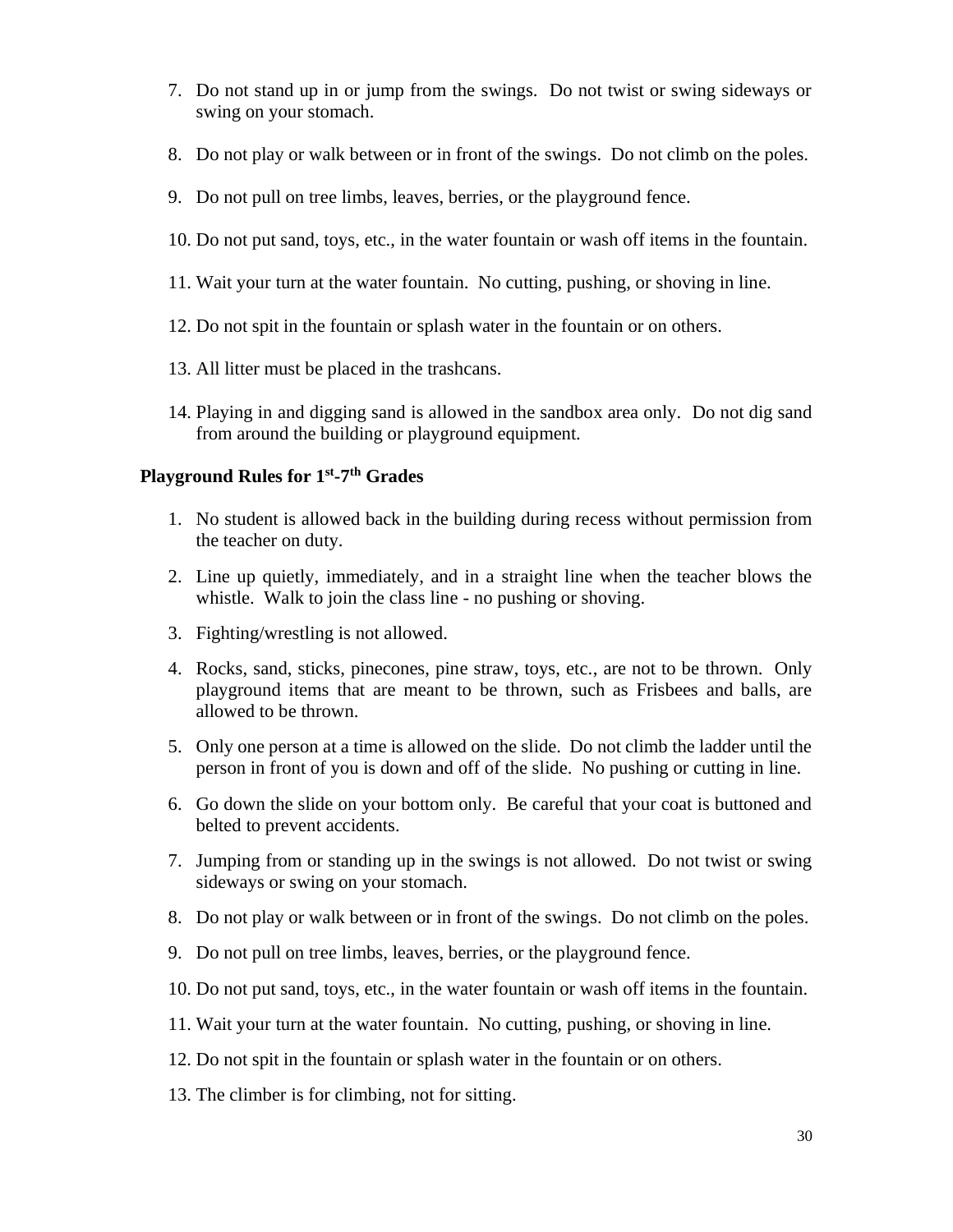- 14. There is to be no climbing on top of the tunnel on the "fort." Allow others who want to climb the opportunity to do so.
- 15. All litter must be placed in the trashcans.
- 16. You may draw with sticks in the sand or dirt, but be careful; do not dig holes. Remember not to throw sticks or dirt.
- 17. You may build pine straw forts or houses, but be careful. Remember not to throw the pine straw.

#### <span id="page-31-0"></span>**Suspension**

In-School Suspension (ISS) and Out-of-School Suspension (OSS) restricts the student from attending class or participating in any form of extracurricular activity. All missed work during an OSS must be completed upon the student's return.

#### <span id="page-31-1"></span>**Carline/Parking Information**

- There is a **7 mph speed limit** in all carlines. For the safety of our children, please adhere to this speed limit while on school/daycare/church property.
- Please refrain from using your cell phone during carlines and while driving on school/daycare/church property.
- Parking is **NOT ALLOWED** alongside the curbed areas or sidewalks during the hours of 7:40-8:00 a.m., 11:30 a.m.-12:00 p.m., or 2:45-3:45 p.m., else the carline traffic will be impeded.
- Do not park in area businesses your vehicle **WILL BE towed.**
- During special events (grade-level Chapel programs, school-wide parties, etc.), you may park in the grassy area along the fence line near the elementary playground, in the Daycare parking lot, or in the Gym parking lot.
- Please be **COURTEOUS** and follow the instructions on the carline papers.
- **All carlines form two lanes** and **alternate** turns to form one lane. Do not block the additional lane; **keep to the right or the left – not in the middle.**
- Drop your child off and pick your child up at the designated area.
- If all family members are dismissed at the same time, carlines are based on the youngest child in the family; otherwise, younger siblings will report to a designated location waiting the later dismissal time.
- **Parents may not walk up to the carline to pick up a student.**
- Safety Patrol students will open the car doors and assist arriving students from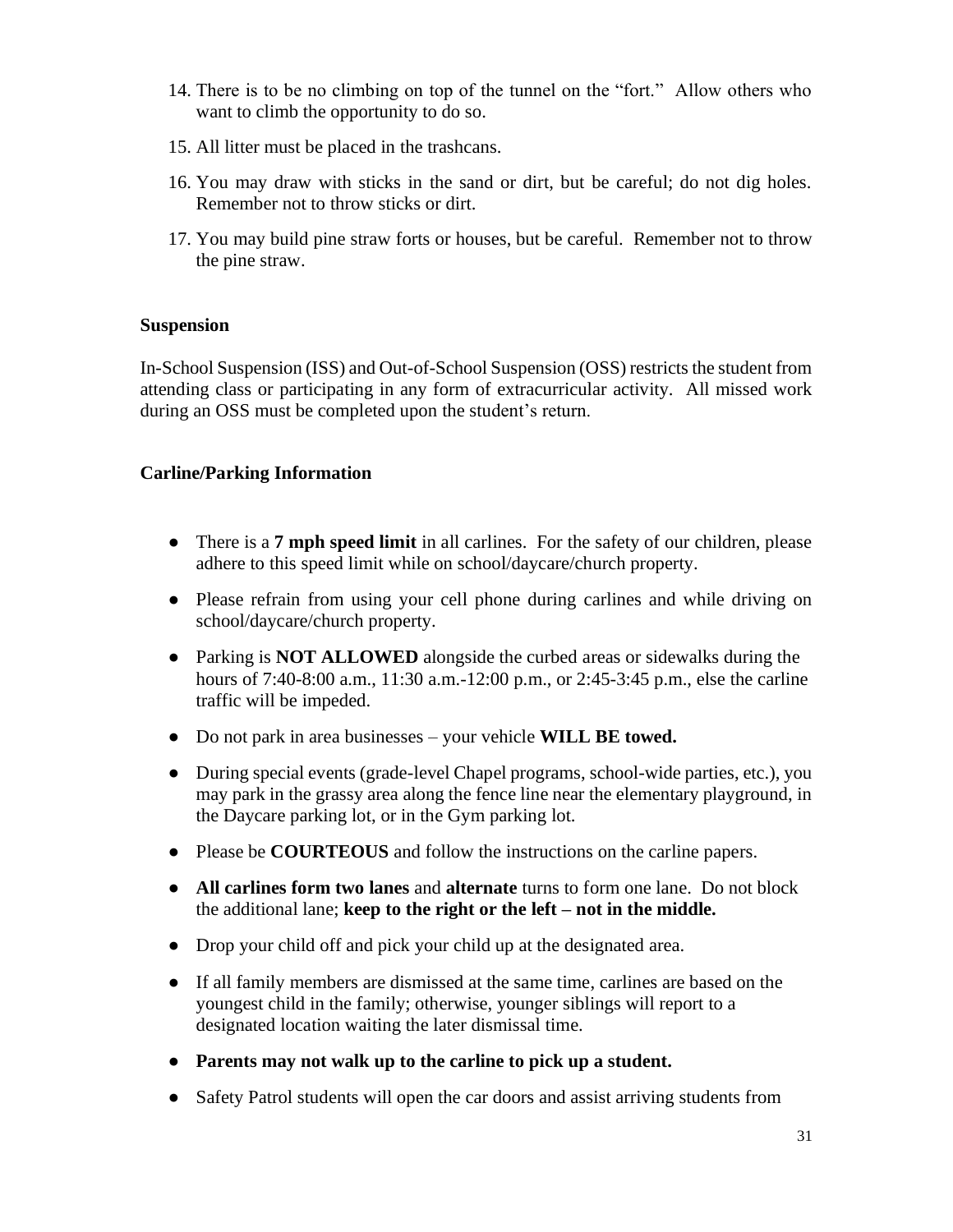7:40 to 8:00 a.m. Please remember that these are students volunteering to serve. If you have a question or concern, please do not address it to the Safety Patrol student; address it to the school office.

● Your child's name, placed on a large piece of paper, is to be visible in your car windshield when picking up your child (ren). This practice is to be continued throughout the school year.

#### <span id="page-32-0"></span>**Dismissal/Withdrawal**

A student may be dismissed from school at any time if he is found to be out of harmony with the rules and practices of the school and when it is necessary for the general welfare of the students and teachers. Any student or family who is not in good standing or who does not agree with the purpose and program of the school will be dismissed.

Withdrawals from school must be made through the school office. Parents are required to fill out the proper paperwork. One day constitutes a full month when calculating remaining tuition due for students withdrawing. Any remaining tuition balance and the Withdrawal Fee of \$500 must be paid in accordance with the signed Financial Contract turned in at the time of enrollment. Students must return all school-owned materials to the teacher who issued these items. In the event that school-owned materials are returned damaged or are not returned, a fee will be imposed. No records will be released until all school and/or daycare accounts are clear.

A student who is not withdrawn but quits attending will have his account kept in an active status, and the person responsible for that account will still be responsible for paying the remaining tuition in accordance with the signed Financial Contract turned in at the time of enrollment. Students must return all school-owned materials to the teacher who issued these items. In the event that school-owned materials are returned damaged or are not returned, a fee will be imposed.

#### <span id="page-32-1"></span>**Early Release**

#### <span id="page-32-2"></span>**Half-Day Schedule**

| K3 - K4                         | Dismiss at $11:30$ a.m. |
|---------------------------------|-------------------------|
| $K5 - 7th$ Grades               | Dismiss at 12 noon      |
| $8th$ - 12 <sup>th</sup> Grades | Dismiss at $12:20$ p.m. |

#### <span id="page-32-3"></span>**Early Dismissal**

Early dismissal for K3 – K4 half-day kindergartens will be 11:30 a.m., K5 Full day –  $7<sup>th</sup>$ Grades at 12 noon, and  $8<sup>th</sup> - 12<sup>th</sup>$  Grades at 12:20 p.m. This will constitute a full day of school. However, early dismissals will be decided based on the circumstances.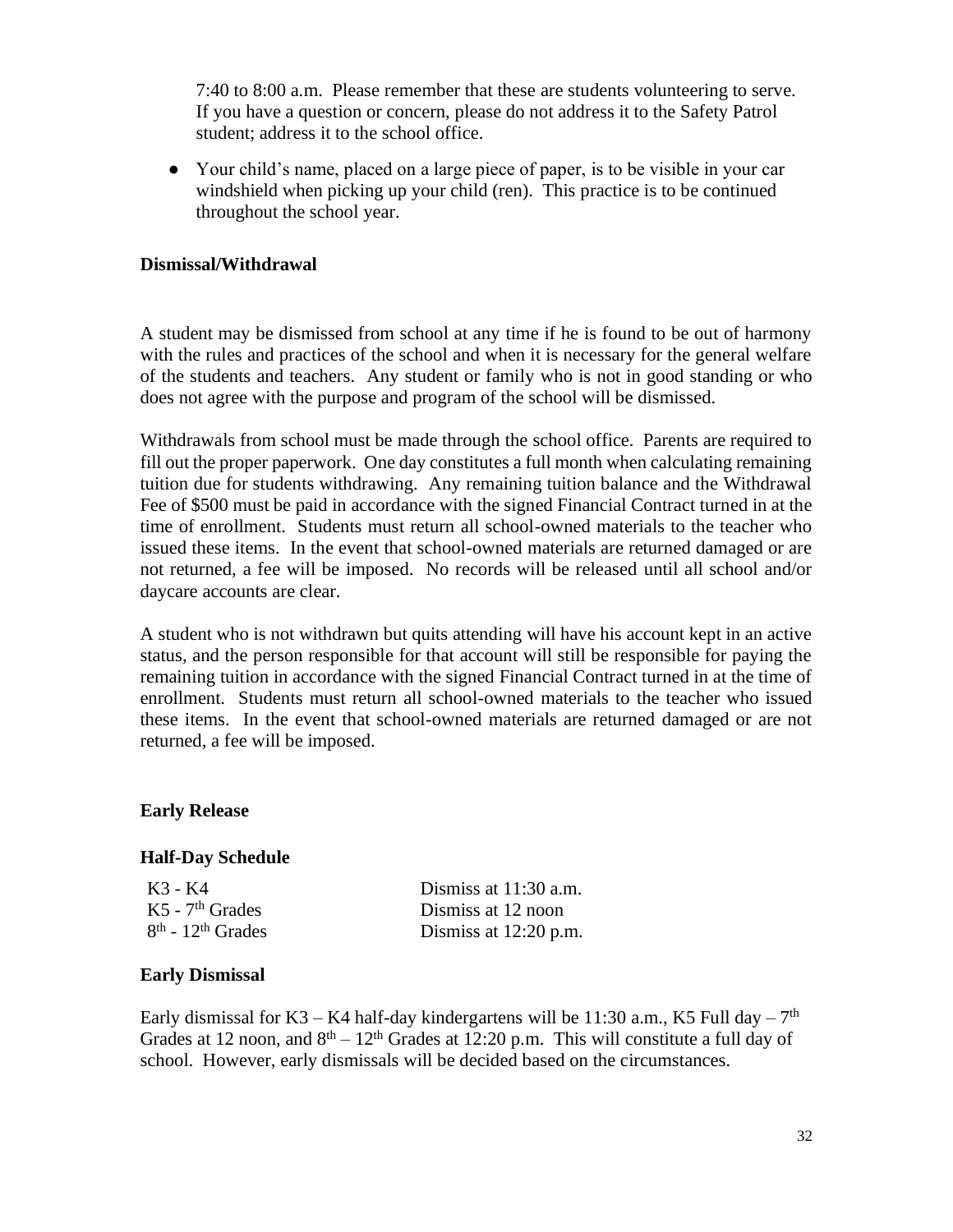#### <span id="page-33-0"></span>**Inclement Weather**

**In most cases**, if Aiken County Public Schools close for a full day due to weather or other community emergencies, SABCS will close also, however, we reserve the right to make our own determination as to whether we close or not.

In most cases the school and daycare will follow Aiken County Public Schools during inclement weather. If ALL Aiken County schools OR Aiken county District 1 schools close for the full day, dismiss early, or delay opening due to inclement weather, we will likely do the same. However, we reserve the right to make our own determination. Many public school closings are based on transportation issues such as busses, and this mode of transportation would not affect our students.

In most cases if Aiken County Public Schools indicates that they will open later than usual, we will follow the same; however, we reserve the right to make our own determination as to whether we will open late or not. We will make every effort to place early dismissals for school closing due to weather or other community emergencies on our School website and Email (if possible) as well as announced on KICKS 99, WBBQ, WAFJ 88.3 and SUNNY 105 radio stations and Channels 6, 12 and 26 in Augusta GA, with specific information.

#### <span id="page-33-1"></span>**Student Sign-Out**

When it becomes necessary for the parent to take the child out of class for any reason during the day, release of the student must be made through the school office. Except in an emergency*, it is expected that the student will bring a written request from the parent for the student to be excused from class at a specific time.* Teachers cannot be expected to stop instruction and prepare a student for early dismissal. When the teacher knows ahead of time that the student will be leaving early, he/she can make sure that the student is properly prepared for dismissal and has all needed work and assignments. Hopefully, early releases of students will occur during a time when instruction is not in progress such as recess, lunch, etc.

Student Release Forms are completed in Renweb at the time of enrollment. The form will contain the names of persons, including parents, who are permitted to pick up students after school or during the day. *Students will not be released to anyone whose name does not appear on this form without a written request or notification signed by a parent or guardian.* Any person picking up a child must be prepared to present a driver's license. These forms can be updated at any time during the year and it is the parents' responsibility to update these forms.

**Unless legal papers are on file in the school office indicating otherwise, the school cannot deny pick-up privileges to either parent or step-parent.**

#### <span id="page-33-2"></span>**Field Trips**

Field trips are encouraged. They will be planned by the teacher and approved by the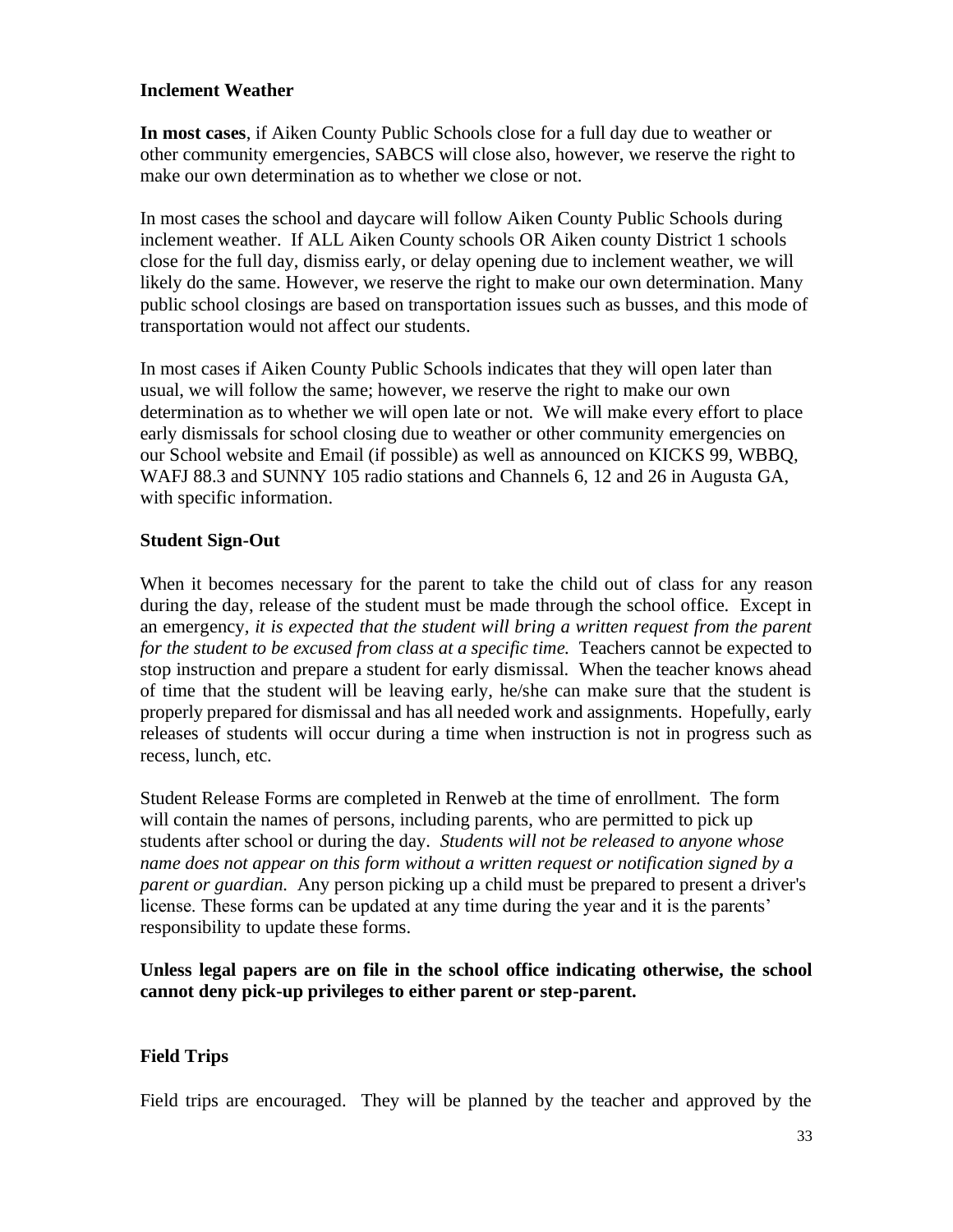Principal. Field trips will be educational in nature, planned well in advance, and well chaperoned. Dress Code and school rules apply during all field trips. (Misconduct at school can result in not being allowed to attend.) Attendance/participation in a field trip is expected and is therefore mandatory.

Teachers are responsible for obtaining their own chaperones. Chaperones are defined as those persons who at any point during the trip have a personal responsibility for one or more children, whether in a personal vehicle or at any destination during the field trip. Any person wanting to be a chaperone for an SABCS field trip must undergo a personal background check, and any chaperone transporting a child other than his own will be subject to a Driving Record check. Chaperones are not to bring their child's siblings on field trips. Parents not designated as chaperones may be permitted to go on the field trip; however, they must provide their own transportation. All chaperones and parents going on the field trip must be approved by the teacher **in advance** of the trip; **parents are not to show up at the last minute and expect to go on the trip.** Some field trips may have a limit requirement. Parents and students must be appropriately dressed.

High school students are not allowed to drive on field trips.

#### **ALL SABCS STUDENTS ARE REQUIRED TO WEAR THE SCHOOL APPROVED RED POLO SHIRT ON FIELD TRIPS AND ALL OTHER OFF CAMPUS ACTIVITIES.**

SABCS will follow the South Carolina Child Passenger Restraint Law on all field trips. Following is a synopsis of that law (as copied from the SC Dept. of Public Safety website):

- 1. Children from birth to 1 year old, or who weigh less than 20 pounds, must be secured in a rear-facing child safety seat.
- 2. Children 1 through 5 years old weighing 20 to 40 pounds must be restrained in a forward-facing child seat.
- 3. Children 1 through 5 years old weighing 40 to 80 pounds must be secured in a beltpositioning booster seat.
- 4. Children under the age of 6 are not required to be in booster seats if they weigh more than 80 pounds or if they can sit with their backs against the car's seat and bend their legs over the seat edge with slouching.
- 5. Children under 6 may not sit in the front passenger seat. However, this restriction does not apply if the vehicle has no rear passenger seats or if all the other rear passenger seats are occupied by children less than 6 years old.
- 6. This law does not apply to taxis, church, school and daycare buses, or commercial vehicles.

<span id="page-34-0"></span>**Illness and Medication**

<span id="page-34-1"></span>**Fever and Illness**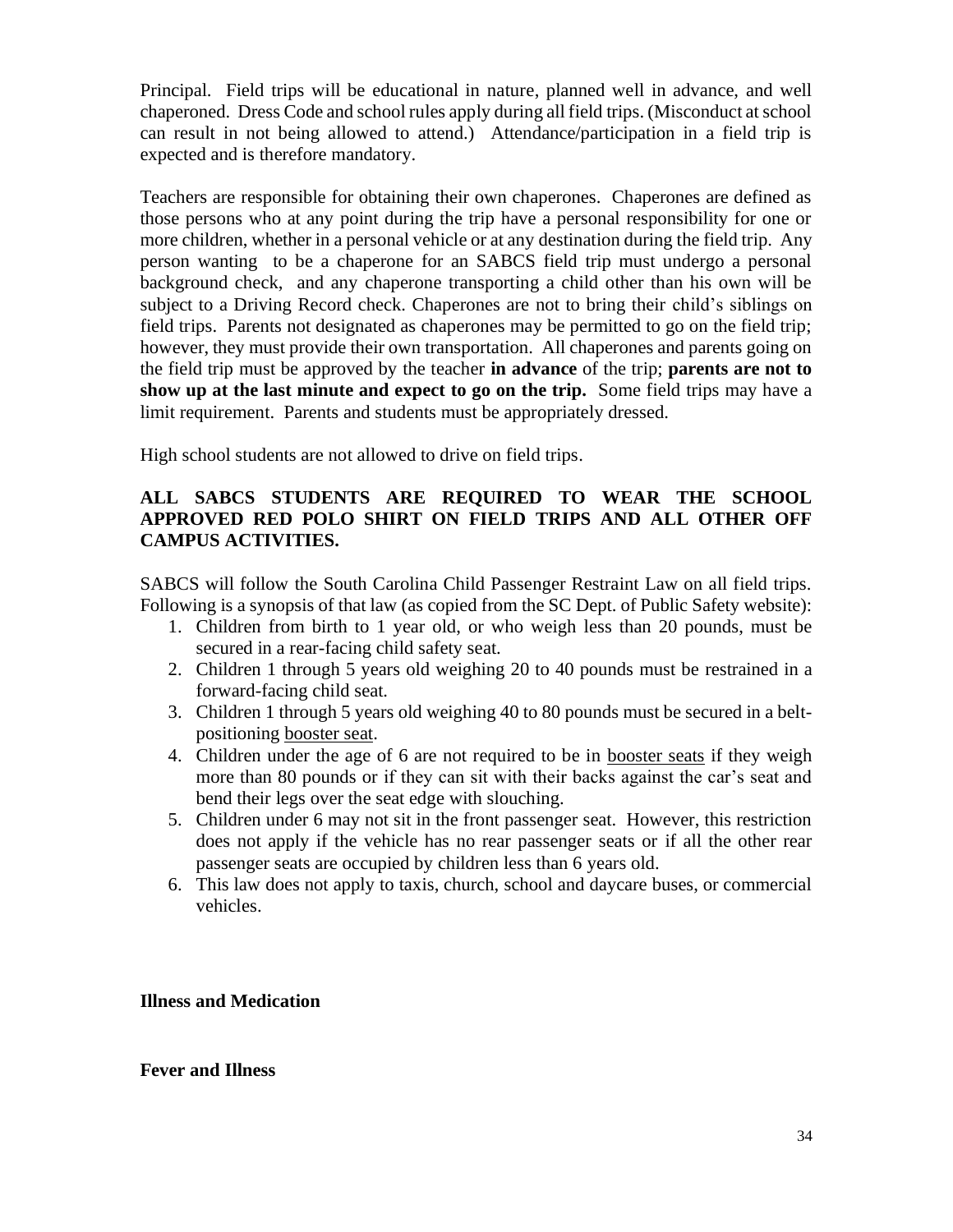Strict adherence must be paid to our policy of **"UNMEDICATED fever-free AND/OR UNMEDICATED symptom-free** for 24 hours before returning to school." This is not only for your child's health and welfare but also for the health and welfare of all.

### **Definition of a Fever:**

- 1. Temperature of 100.4° F or higher
- 2. Temperature of 100° F or higher when accompanied by other indicators of illness, e.g.:
	- known exposure to communicable illness
	- headache
	- nausea, vomiting, and/or abdominal pain
	- symptoms of upper respiratory or other infection

If your child is absent and you know he has something contagious, please call the school office or school nurse and let us know so we can let others know to watch for symptoms. The school nurse may contact you if your child's temperature is elevated but under 100<sup>°</sup> F to advise you that the child is not feeling well and has visited the nurse's station. However, it is not mandatory that students be sent home unless they are exhibiting fever of 101° F and/or symptoms that disrupt the classroom or may expose others to a possible illness.

A student may be sent home even if he does not have a fever. Fever is not the only indicator of a contagious infection or illness. Student illness that disrupts the classroom can result in the student being sent home. If we err, we do so with the best interests of our children in mind and to ensure the health and well being of our children, staff, and faculty.

#### <span id="page-35-0"></span>**Medications**

No student is to have on his possession medications of any type, over-the-counter or prescription. All medications must be turned into the school office, over the counter or prescription. Exceptions may be made for a student who has a severe allergy and needs to have on his person an EpiPen (a doctor's note is required for this exception to be granted).

Any student caught with **prescription or over-the-counter** (OTC) medication found on his possession (possession includes, but is not limited to, in his book bag, in his pocket, in a locker) will receive a 3-day, out-of school suspension (OSS).

An Epipen or Inhaler will be allowed under the following conditions:

- A doctor's note is required for this exception to be granted.
- $\bullet$  3K 5<sup>th</sup> grade should leave it with their teacher to be transferred to other teachers since these students do not carry book bags throughout the day (lunch, recess, exploratory, etc.)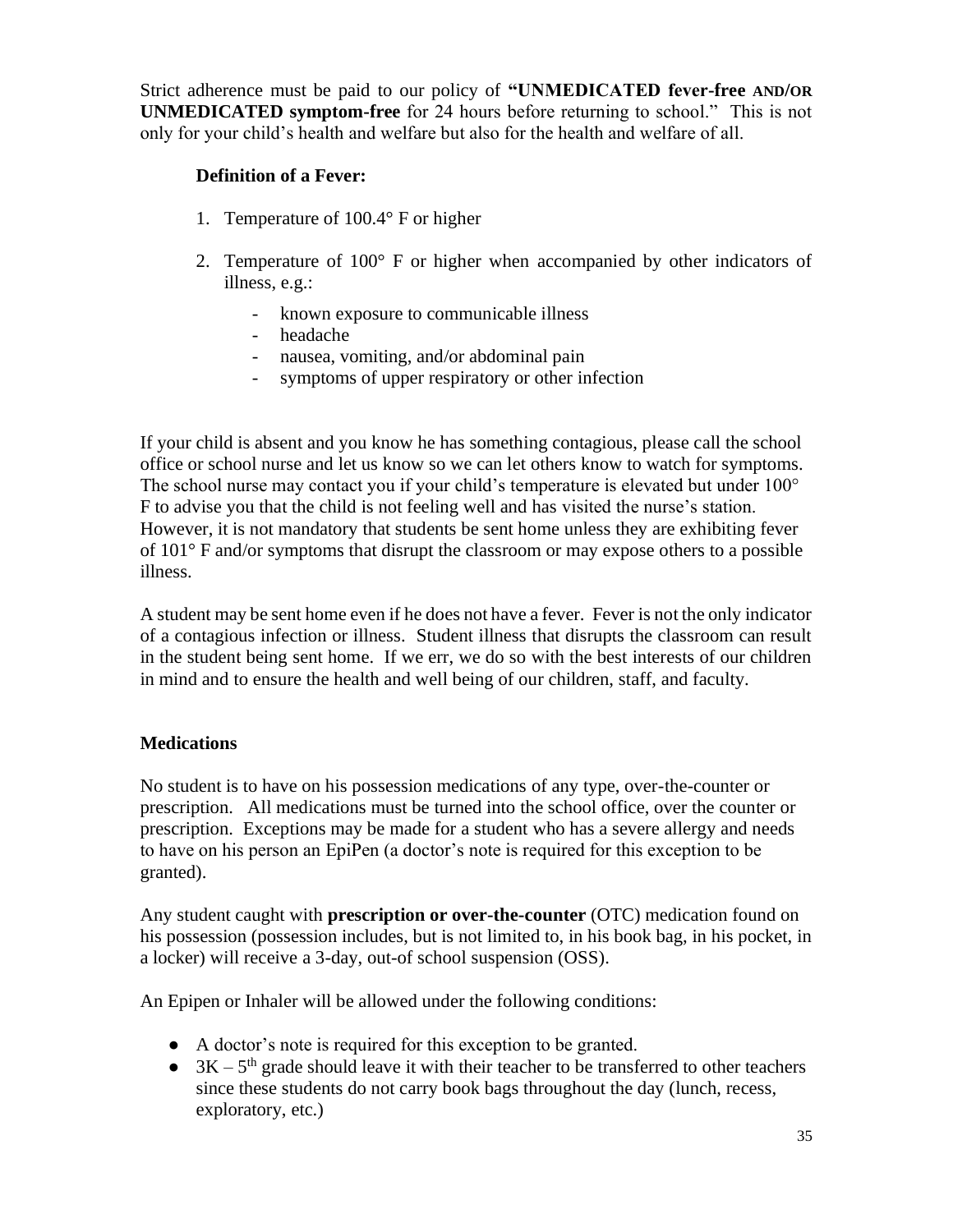#### <span id="page-36-0"></span>**Non-prescription Medication**

Non-prescription medication must be furnished in the original container with the manufacturer's recommended dosing chart clearly legible.

With appropriate parental authorization, SABCS will provide and administer the following over-the-counter medications according to the manufacturer's dosage chart:

Non-aspirin products (Acetaminophen or Ibuprofen) Topical antibiotic ointment (Neosporin or Bacitracin) Topical hydrocortisone 1% Calamine lotion Antacid product (Mylanta or Tums) Anti-nausea product (Emetrol) Baking soda Cold formula (Equate Cold-Decongestant, Expectorant, Cough Suppressant) Benadryl Cough Suppressant (Equate Tussin) Throat lozenges

#### **Prescription Medication**

Prescription medication must be furnished in the original, labeled pharmacy container. The label must include pharmacy name and address, prescribing physician's name, name of medication, strength, dosage, and directions for use (frequency, duration, and mode of administration). Prescription medication will be destroyed if it is not picked up within one week following termination of the order or one week beyond the end of the school term. The school must be notified immediately if the medication is discontinued or if the dosage is changed.

#### <span id="page-36-1"></span>**Information to Be Handed Out at School**

Any information (including party invitations) to be handed out in class or at school by a parent or student must be cleared by the office. Party invitations will only be handed out in class if everyone in the class receives an invitation. SABCS reserves the right to limit or restrict participation in outside programs.

#### <span id="page-36-2"></span>**Lost and Found**

A garment rack is located in the hallway outside of the school office. Any lost or unclaimed articles of clothing are hung or placed at this rack. Jewelry, glasses, or other items are kept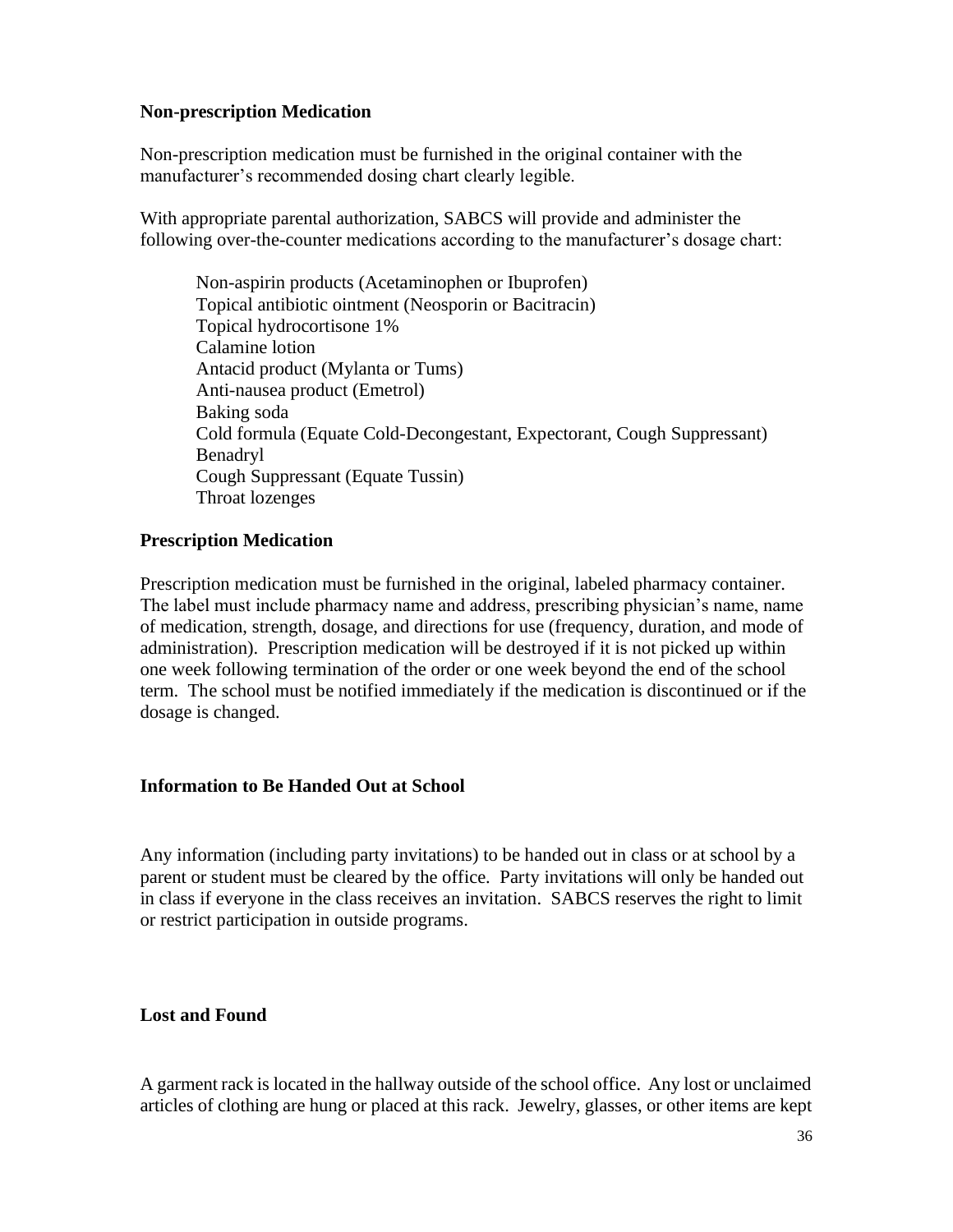in the school office. Students may claim items by coming to the school office or checking the garment rack. Be sure your child inquires about any missing item. Articles not claimed will be given to a needy family or some benevolent ministry. **Every student's name should be placed in his/her personal items so that they may be easily identified.**

#### <span id="page-37-0"></span>**Lunch Program**

Full-day kindergarten, elementary, and upper school students may bring lunches to school or purchase sandwiches, drinks, or hot lunches through the School Lunch Program.

*Due to the number of students and the limited lunch times, we cannot heat items brought in for or by individual students*.

All lunch orders are placed through InfoDirect. We ask that you order for the whole week by 9:00 a.m. Monday of every week. When you place your order, you have the ability to make a payment via a credit card at that same time. This is our preferred method of payment. If you choose not to pay by credit card, you will need to send a check to the school on a weekly basis for the food ordered for that current week. If you wish to order extra food during the week or decide to order on a day that you have not ordered, these orders must be placed by 9:00 a.m. as well. If for some reason your child is absent or will not be at school for lunch, you must cancel the lunch by 9:00 a.m. to avoid being charged for the lunch.

If you do not order lunch and your child orders when he/she arrives to the homeroom class, an order will be placed **only** if he/she has brought money to pay for the lunch. If the student does not have money to pay for lunch, he/she will be provided either a ham or turkey sandwich or a school cheese pizza and either water or tea. You will in turn need to send money for this lunch the next day. Each homeroom teacher has been advised to order only the sandwich or pizza for a student who does not have money to pay for an order. We certainly won't let a child go without food.

#### <span id="page-37-1"></span>**Parent-Teacher Conferences**

Parents are encouraged to ask for conferences at any time they feel it is necessary. The teachers welcome such opportunities. We require, however, that any visit to the classroom be made by definite appointment through the school office, and that parent-teacher conferences be scheduled at a convenient after-school hour. All visitors must sign in at the school office upon arrival. Parents should always use the following chain of command when they have a concern or need to discuss specific issues regarding their child, classroom procedures, or the teacher:

- 1. Teacher
- 2. Principal
- 3. School board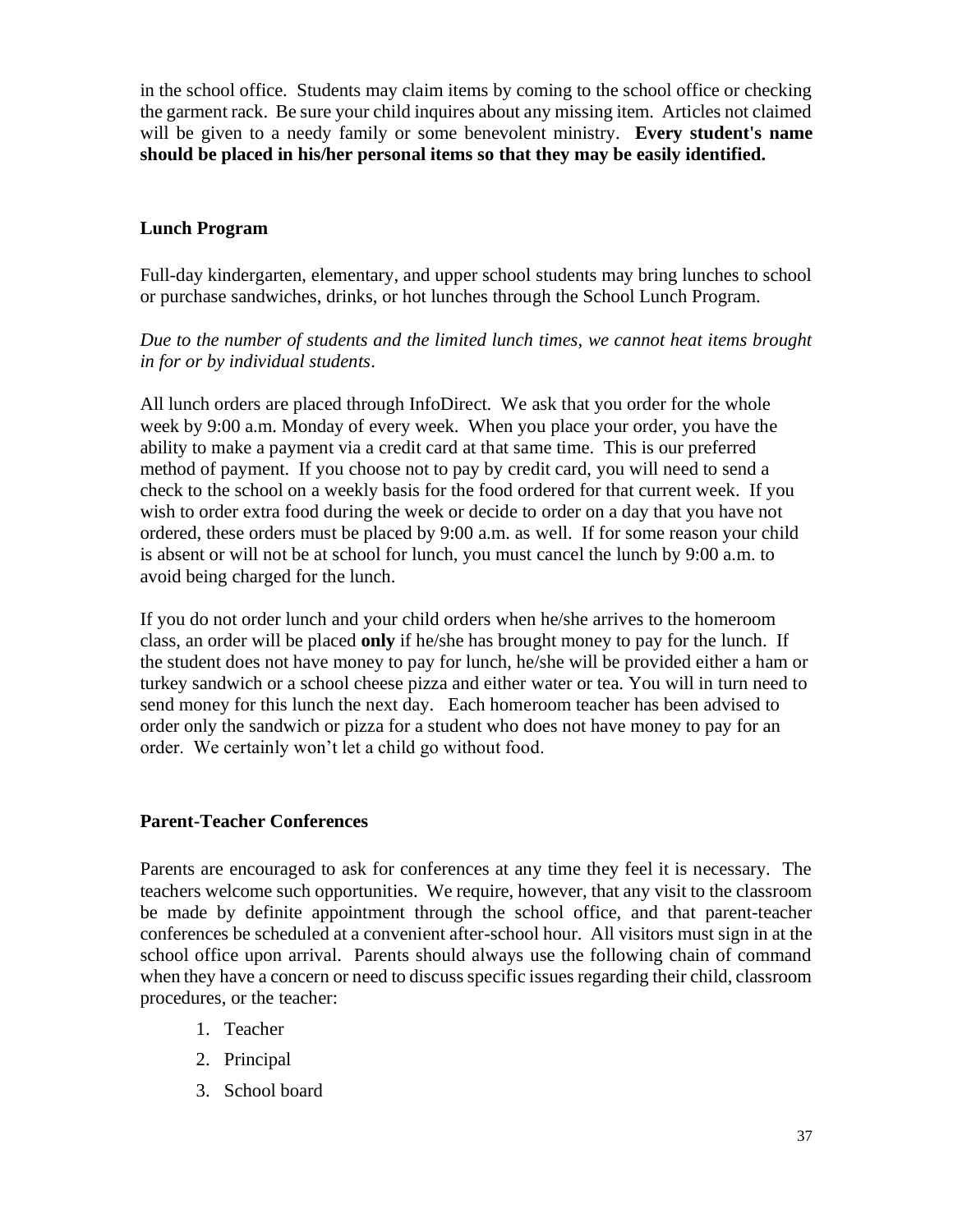#### <span id="page-38-0"></span>**Parent-Teacher Fellowship**

We encourage all of our parents to participate in and support all of the Parent-Teacher Fellowship (PTF) events. Periodically, the PTF plans fund-raising projects. We urge our students and parents to participate in these endeavors. Funds provided through the PTF are used for the purchase of equipment and improvements to the school that benefit our students and teachers.

PTF meetings are held periodically throughout the school year. Meetings are held in the church sanctuary. We encourage all parents to attend these important meetings as they afford parents the opportunity of having an active voice in the PTF process. Dates of these meetings are listed on the school calendar, the school website www.sabcm.org, and in the school newsletter.

When attending the PTF meeting, parents should sign in on their child's class list. Class lists are placed in notebooks that will be located in the church foyer. A pizza party is awarded to the class with the highest parent attendance at each PTF meeting.

#### <span id="page-38-1"></span>**Safety Procedures**

Our students' safety is of great concern to all of us. For this reason, please adhere to the following procedures.

- All visitors to the school must enter at the main entrance by the school office. Visitors must report to the office immediately. All visitors are required to sign in and obtain the proper identification badge.
- The daycare entrance may be used only when dropping off or picking up your child from daycare, paying your daycare bill, or dropping off K3/K4 students for early arrival.
- Students arriving between 7:40-7:55 a.m. must report directly to the designated early arrival location.
- **Parents are not allowed to wait with their child in the designated early morning arrival locations.**
- Make sure the school is open before you leave. [We have had students dropped off on teacher workdays and during Spring Break when the school is closed. These students luckily found their way safely to the daycare.]
- A student arriving before 7:40 a.m. must be enrolled in Daycare and must enter through the Daycare entrance as the school is not yet open.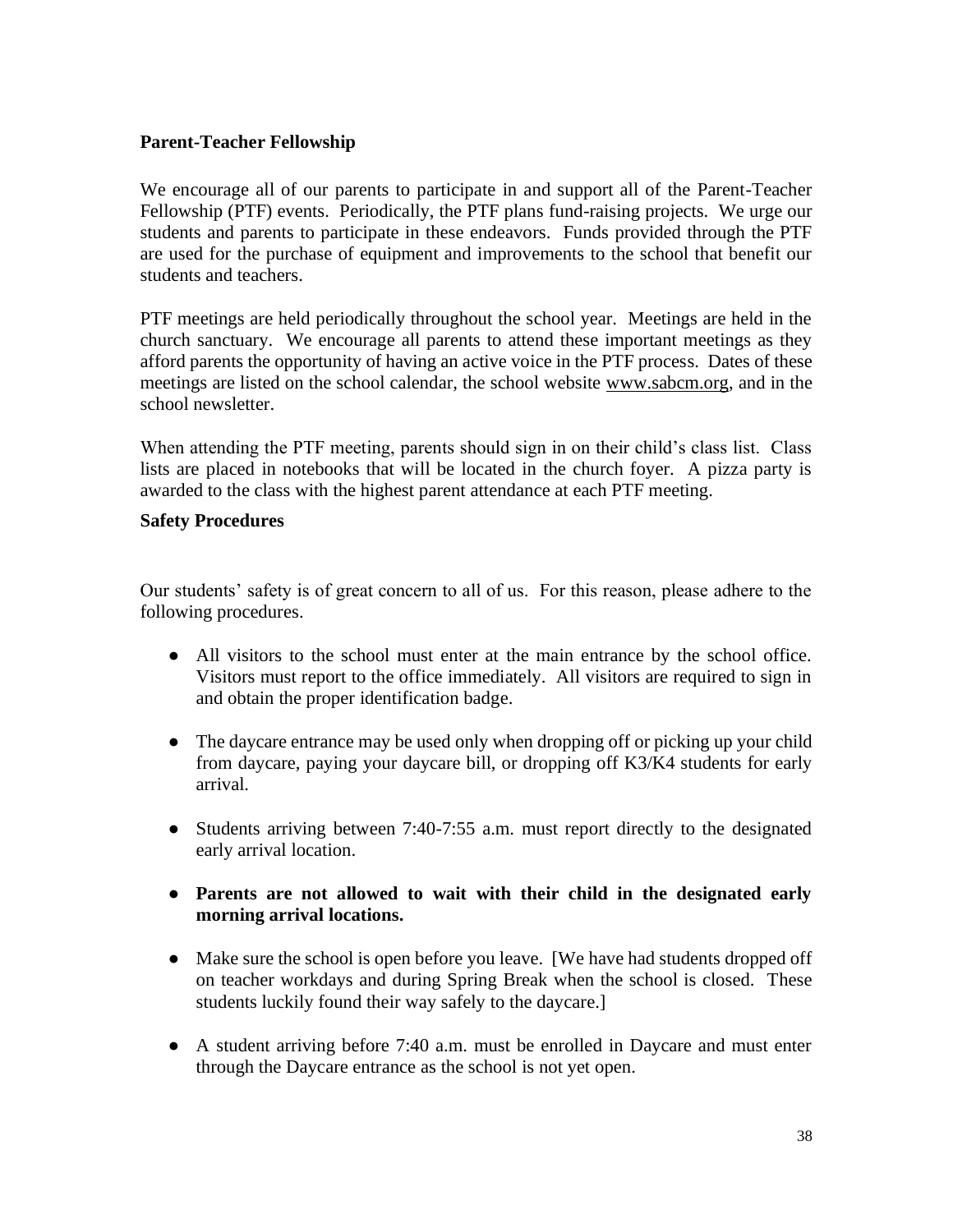- Any student remaining fifteen minutes past the regular dismissal time will automatically be placed in daycare and will be assessed a charge.
- Watch your speed stay alert do not pull forward or back up without first looking all around.

#### <span id="page-39-0"></span>**School-Wide Class Parties and Student Birthdays (Ref. Policy 150\_)**

Parties should be kept simple and should not become elaborate affairs. All themes and activities for each holiday identified above shall focus on its Christian purpose and meaning. Off-campus parties require prior approval from the principal.

Birthdays may be celebrated by the "birthday child" bringing cake or cupcakes to be shared with classmates during the *regular snack* or *lunch period*. No gifts, treat bags, or special decorations are allowed. After-school birthday party invitations cannot be given out in class unless ALL children are invited.

#### <span id="page-39-1"></span>**Search and Seizure**

South Carolina statutes provide that any person entering any school premises in the state is deemed to have consented to a reasonable search of his person or effects. (Strip searches by school administrators or officials are prohibited.) In order to help provide for the safety of the school population and to prevent weapons, illegal substances, and other contraband items from being brought upon school premises, notice is given that occasional schoolwide or random, large-scale searches of student areas may be conducted. State law authorizes that personal belongings such as purses, book bags, wallets, and satchels can be reasonably searched by administrators or their designees. Any lockers, storage, or parking areas assigned to or used by individual students remain the property of the school. Such use by students is a privilege, and the school reserves the right to control and access such spaces.

Any student caught with a weapon (a weapon can be a gun, a knife, or some other commonly used item that is considered to be a weapon) on campus will face immediate expulsion, and the school will contact law enforcement. A knife of any blade length is considered to be a weapon. A utility tool that has a blade on it is also considered to be a weapon.

<span id="page-39-2"></span>"Weapons, illegal substances, and other types of contraband are prohibited at any school-sponsored event whether on campus or off campus." **Social Networking**

Students are not allowed to communicate with teachers using any social-networking site such as Facebook, Twitter, MySpace, etc.

Students and Teachers will be held accountable for their online behavior and conduct,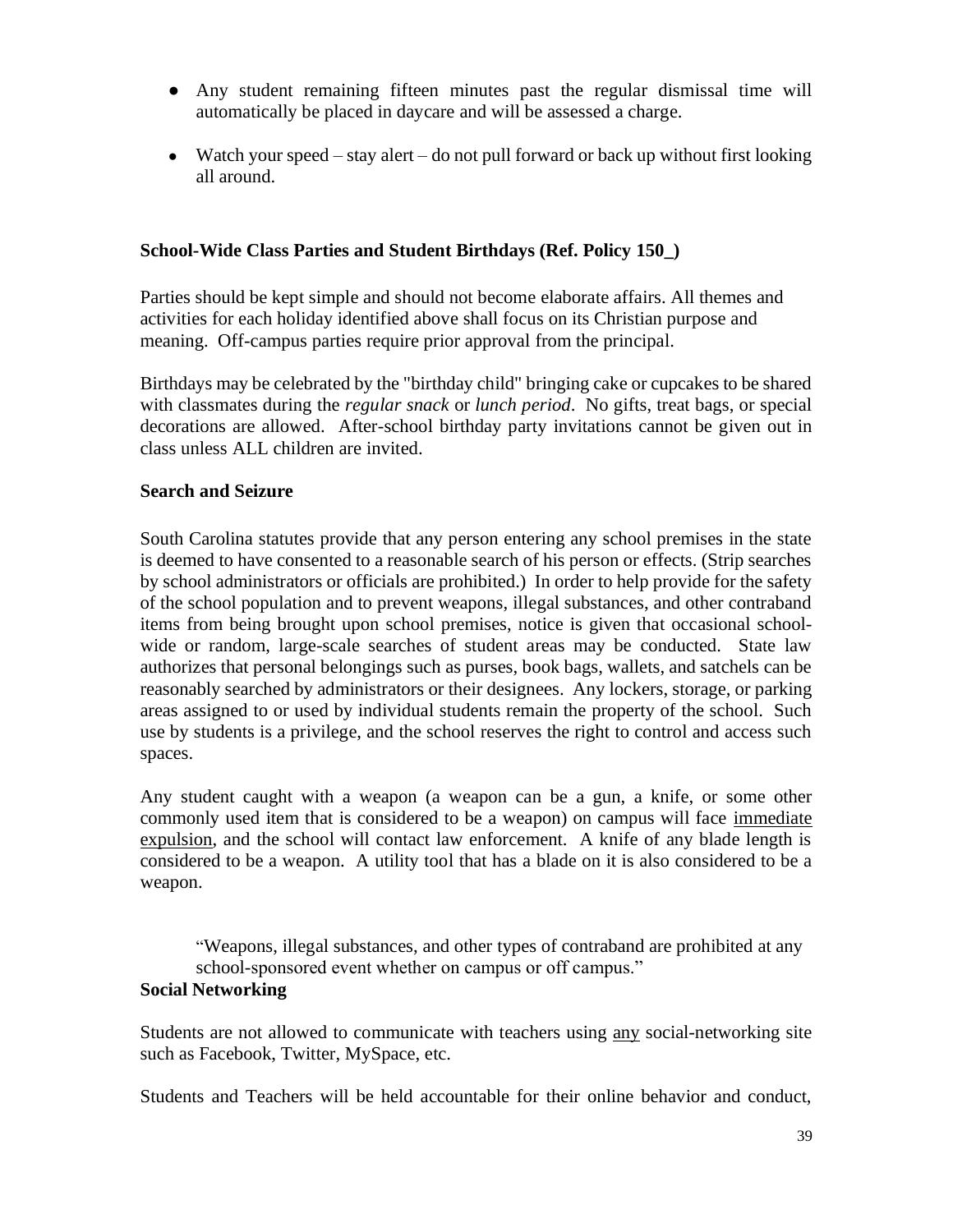including conduct occurring after the school day or away from campus. Online communications which are slanderous, lewd, defaming or profane will not be tolerated by SABCS, especially when they are directed at another student or our school in general. Such behaviors will be addressed by the Principal and may warrant immediate disciplinary action by the school. Parents should be mindful of their child/children's online behavior and activities, and alert them to the dangers of the internet. Student access to any social networking site during regular school hours is prohibited unless a teacher requests it as part of a classroom activity. Those who choose to violate this policy may face disciplinary action.

#### <span id="page-40-0"></span>**Student Protection Policy**

All policies concerning teacher-student interaction will be clearly communicated to parents and students as well as teachers. Twice a year the policy will be sent out in an email to parents and teachers, and students will be reminded twice a year as part of an assembly.

All staff members (including substitutes) and volunteers who have direct and regular contact with students will have national criminal background checks, reference checks, and Principal interview as part of the hiring process prior to beginning work. Notes will be taken and kept as part of the personnel file concerning reference checks over the phone or in person.

To avoid even the appearance of inappropriateness, all interaction between students and staff members/volunteers should take place in areas that are both *observable and interruptible*.

Staff members/volunteers are never to be with individual students in private or secluded areas (e.g. cars, office, behind closed doors, in classrooms after or before school, secluded areas of the campus, etc.)

Staff members/volunteers should never use phone calls, texting, social media, emails, or similar technology to have one-on-one private communication with students.

If a staff member/volunteer needs to contact a student (e.g. illness, injury, missing work, etc.), all communication must go through the parent.

All student journals used in classes must have prior administrative approval and must be regularly sent home for parent review and available for administrative/department chair review at any time.

Staff members/volunteers should not be transporting students except with Principal approval for school-related events (i.e. basketball games, volleyball games, golf matches, etc.).

Staff members/volunteers should not be counseling students about sensitive issues. Those sensitive issues should be referred to the Principal and/or the Dean of Students.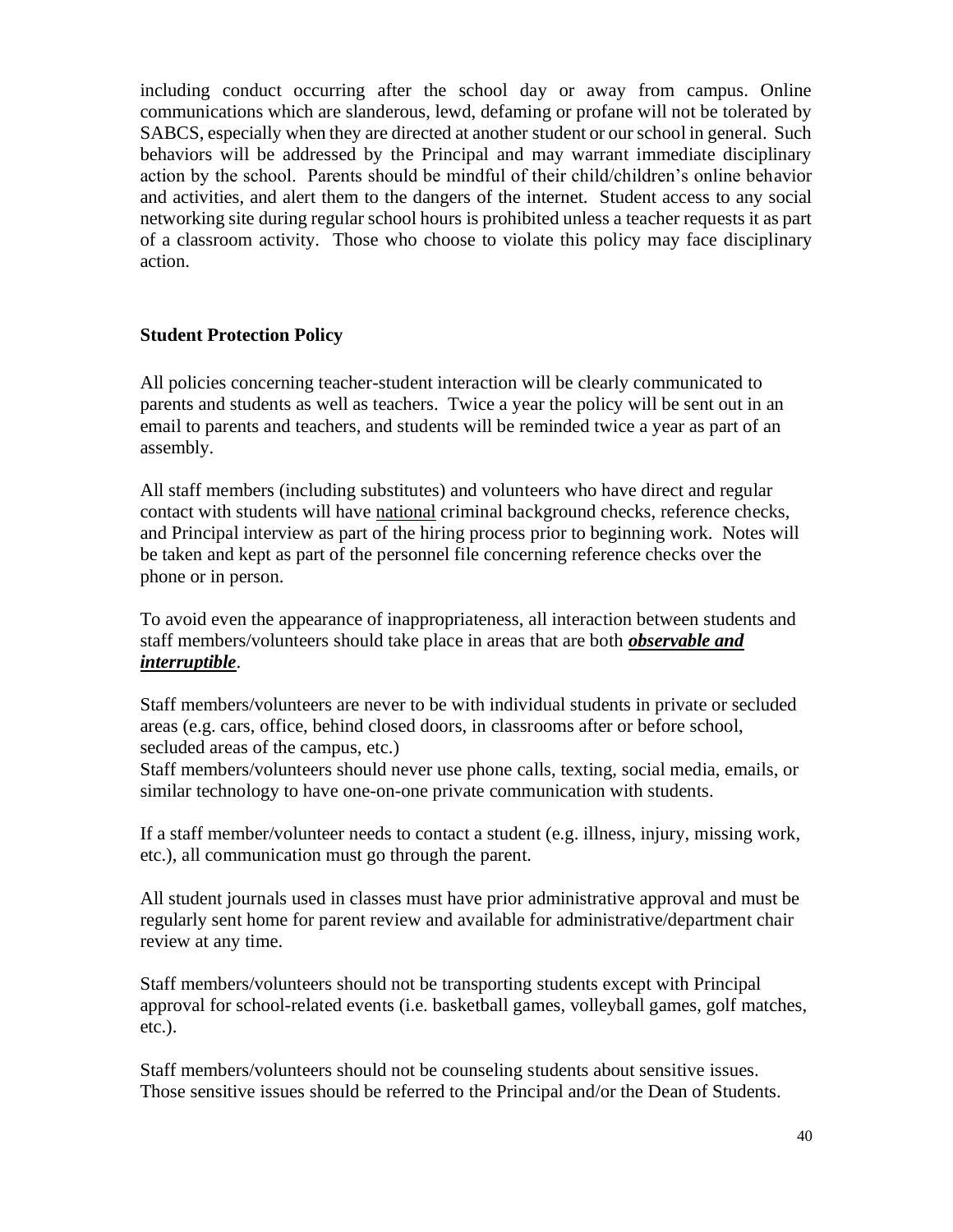Coaching sessions should always have at least two players or two coaches present and never be one-on-one.

All of these same concerns for adults and child should be taken into account when allowing older students to be alone with younger students.

Staff members/volunteers/students are required to inform the Principal, Dean of Students, and Board Chairman (Board Chairman to be notified through School Board Liaison) of any violations of the above policies and regulations that they observe.

Staff members/volunteers who are involved in or accused of child sexual abuse will immediately be removed from any contact with our students. Per state law and school policy, any evidence or accusations of child sexual abuse will be immediately reported to appropriate authorities (ADPS, Aiken County Sheriff's Office, DSS) as well as reported to the Principal, Dean of Students, Board Chairman (Board Chairman to be notified through School Board Liaison), and Senior Pastor.

When we notify the appropriate legal authorities, we will share with them that our employee chose not to follow guidelines set up to protect our students.

The reason for termination in the personnel file will state that the employee was terminated for violation of our student protection policy. The specific rules that were violated will be indicated. It will be shared that despite the policy being clearly communicated and a warning issued, the employee continued to engage in acts that violated our policy.

#### <span id="page-41-0"></span>**Telephone Usage**

Students are not allowed to use the telephone during school hours. All arrangements for rides in the afternoons should be made in the mornings before school. In cases of extreme emergency, the office staff will make calls for students.

#### <span id="page-41-1"></span>**Tuition and Finances**

If financial obligations are not met, the school reserves the right to withhold grades or transcripts. Unpaid financial obligations could cause the student to be dismissed from the school.

#### <span id="page-41-2"></span>**Late Fees and Delinquent Accounts (Ref. Policy 210)**

Accounts ten (10) days past due will be charged a \$15.00 Late Fee per student. The person financially responsible for the delinquent account will be contacted and reminded of the past due amount when the account is fifteen (15) days past due.

A letter or telephone call reminder will be sent or made when an account is thirty (30) days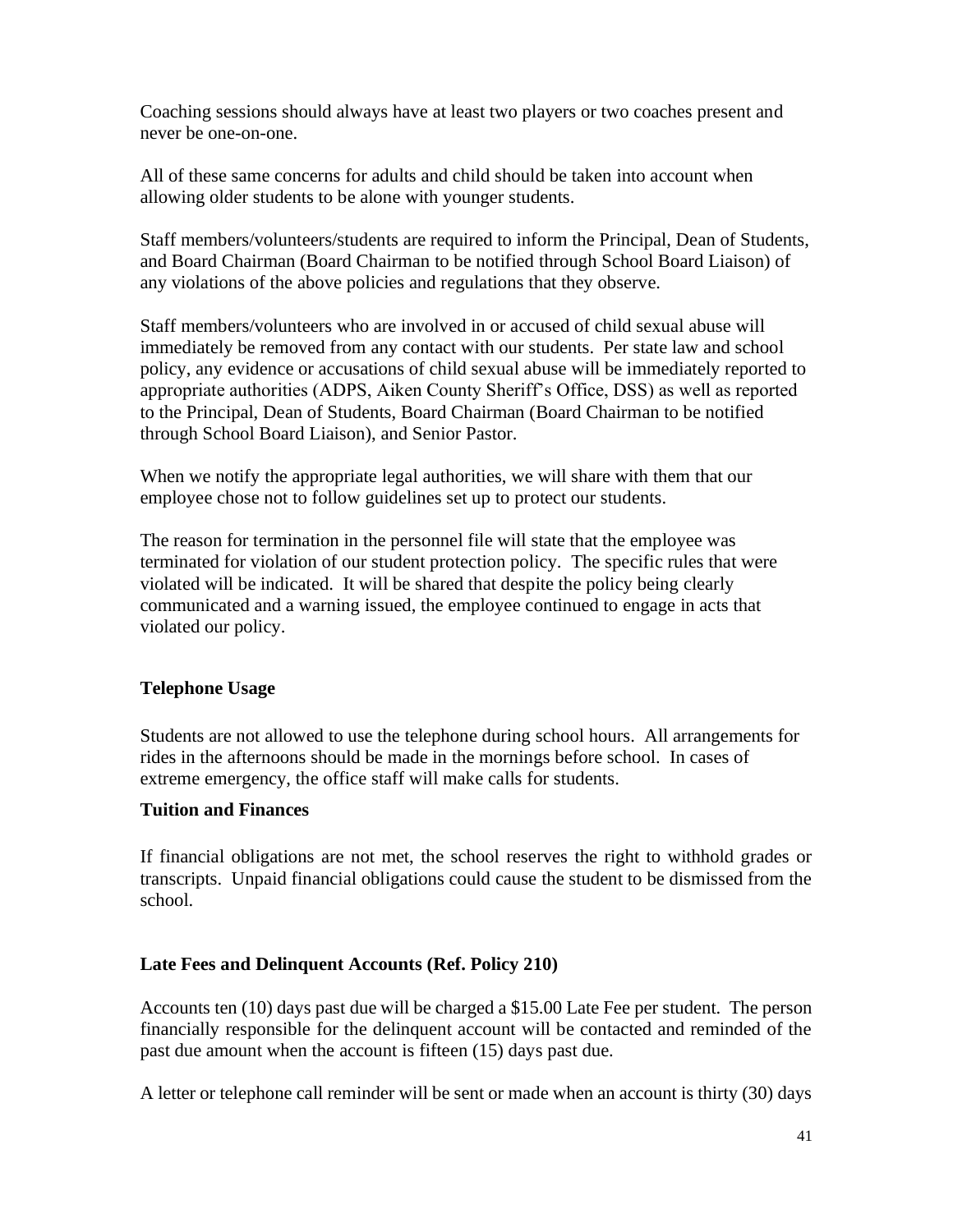past due.

A letter will be sent when an account is forty-five (45) days past due stating the School Board policy requiring immediate payment of past-due amounts or for special arrangements to be made. If payment is not received or if special arrangements are not made before the account is sixty (60) days overdue, the child will not be permitted to attend class, and the student's name will be withdrawn from the class rolls.

Accounts thirty (30) and sixty (60) days overdue will be reported at monthly School Board meetings.

At the board's direction and discretion, accounts over sixty (60) days past due may be processed for collection.

#### Return Check Fee

There will be a \$35.00 charge for any check returned for insufficient funds. Only cashiers' checks, money orders, or cash will be accepted after two returned checks.

#### <span id="page-42-0"></span>**Tuition Payment Plans**

All tuition and school fees are due on the scheduled dates as indicated on the rate sheet.

Monthly payments are due on or before the first day of each month and one day attendance in a month constitutes a full month. Payments are made directly to the school office, drop box outside the office, or by mail. *Monthly statements/invoices are not sent out*; however, the school does send out Late & Delinquent Account notices (see Late Fees & Delinquent Accounts). No refunds are made on tuition because of absences or holidays.

#### **Acknowledgement of Understanding (Sign and Return this page to School within 5 days.)**

All parents should read the SABCS Student Handbook [\(www.sabcm.org\)](http://www.sabcm.org/) in order to be familiar with the ministry of the school as well as the policies and procedures of the school.

Students in upper elementary, middle, and high school grades are required to read the SABCS Student Handbook in order to be familiar with the ministry of the school as well as the policies and procedures of the school.

We understand that some of our students are too young to read and understand the Student Handbook; however, we expect that each parent makes sure his/her child understands the school's policies and procedures.

Failure on the parent's part or the student's part to read and familiarize himself with the Student Handbook and/or any policies or procedures contained herein is not an excuse for failure to adhere